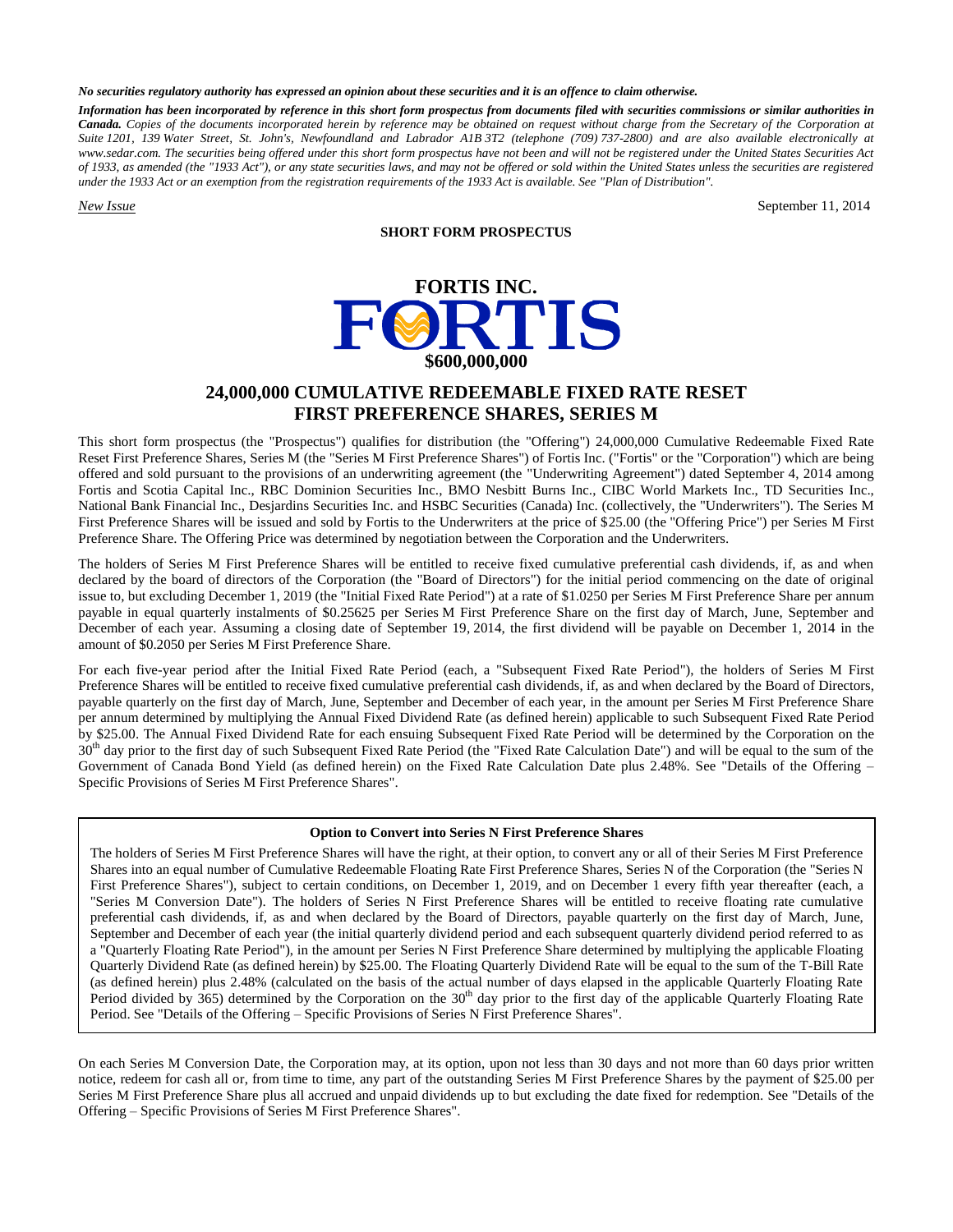Holders of Series N First Preference Shares will have the right, at their option, to convert any or all of their Series N First Preference Shares into Series M First Preference Shares, subject to certain conditions, on December 1, 2024 and on December 1 every fifth year thereafter (each, a "Series N Conversion Date"). See "Details of the Offering – Specific Provisions of Series N First Preference Shares".

On each Series N Conversion Date, the Corporation may, at its option, redeem for cash all or any part of the outstanding Series N First Preference Shares by the payment of \$25.00 per Series N First Preference Share plus all accrued and unpaid dividends up to but excluding the date fixed for redemption. On any date after December 1, 2019 that is not a Series N Conversion Date, the Corporation may, at its option, at any time redeem for cash all or any part of the outstanding Series N First Preference Shares by the payment of \$25.50 per Series N First Preference Share plus all accrued and unpaid dividends up to but excluding the date fixed for redemption. Notice of any redemption will be given by the Corporation not less than 30 days and not more than 60 days prior to the date fixed for redemption. See "Details of the Offering – Specific Provisions of Series N First Preference Shares".

The Series M First Preference Shares and the Series N First Preference Shares do not have a fixed maturity date and are not redeemable at the option of the holders of Series M First Preference Shares or Series N First Preference Shares, as applicable. See "Risk Factors".

**There is currently no market through which the Series M First Preference Shares may be sold and purchasers may not be able to resell securities purchased under this Prospectus. This may affect the pricing of the securities in the secondary market, the transparency and availability of trading prices, the liquidity of the securities and the extent of issuer regulation. See "Risk Factors".** The Toronto Stock Exchange (the "TSX") has conditionally approved the listing of the Series M First Preference Shares distributed under this Prospectus and the Series N First Preference Shares into which the Series M First Preference Shares are convertible. Listing of the Series M First Preference Shares and the Series N First Preference Shares will be subject to the Corporation fulfilling all of the listing requirements of the TSX on or before December 2, 2014.

**An investment in the Series M First Preference Shares involves certain risks that should be considered by a prospective purchaser. See "Risk Factors" and "Special Note Regarding Forward-Looking Statements".**

# **Price: \$25.00 per Series M First Preference Share to initially yield 4.10% per annum**

|       | <b>Price to the Public</b> | Underwriters' Fee $^{(1)}$ the Corporation $^{(2)}$ | Net Proceeds to |
|-------|----------------------------|-----------------------------------------------------|-----------------|
|       | \$25.00                    | \$0.75                                              | \$24.25         |
| Total | \$600,000,000              | \$18,000,000                                        | \$582,000,000   |

(1**)** The Underwriters' fee is \$0.25 per Series M First Preference Share for each Series M First Preference Share sold to certain institutions and \$0.75 per Series M First Preference Share for all other Series M First Preference Shares purchased by the Underwriters (the "Underwriters' Fee"). The Underwriters' Fee indicated in the table assumes that no Series M First Preference Shares are sold to such institutions.

(2) Before deducting expenses of the Offering estimated at \$750,000 which will be paid out of the general funds of Fortis. See "Plan of Distribution".

 $\overline{\phantom{a}}$ 

The Corporation's First Preference Shares, Series E, First Preference Shares, Series F, First Preference Shares, Series G, First Preference Shares, Series H, First Preference Shares, Series J and First Preference Shares, Series K are listed on the TSX under the symbols "FTS.PR.E", "FTS.PR.F", "FTS.PR.G", "FTS.PR.H", "FTS.PR.J" and "FTS.PR.K", respectively. On September 10, 2014 the closing price of the First Preference Shares, Series E, First Preference Shares, Series F, First Preference Shares, Series G, First Preference Shares, Series H, First Preference Shares, Series J and First Preference Shares, Series K on the TSX was \$26.00, \$24.40, \$24.75, \$20.72, \$24.31 and \$25.00, respectively.

Each of the Underwriters is an affiliate of a financial institution that has, either solely or as a member of a syndicate of financial institutions, extended credit facilities to, or holds other indebtedness of, the Corporation and/or its subsidiaries. The net proceeds of the Offering will be used to repay borrowings under the Corporation's Acquisition Credit Facilities (as defined herein), a portion of which may be owing to certain of such banks or their affiliates. Consequently, the Corporation may be considered a "connected issuer" of these Underwriters within the meaning of applicable securities legislation. See "Use of Proceeds" and "Plan of Distribution".

The Underwriters, as principals, conditionally offer the Series M First Preference Shares, subject to prior sale, if, as and when issued, sold and delivered by the Corporation to, and accepted by, the Underwriters in accordance with the terms and conditions contained in the Underwriting Agreement referred to under "Plan of Distribution" and subject to the approval of certain legal matters on behalf of the Corporation by Davies Ward Phillips & Vineberg LLP, Toronto and McInnes Cooper, St. John's and on behalf of the Underwriters by Stikeman Elliott LLP, Toronto. Subject to applicable laws, the Underwriters may, in connection with the Offering, effect transactions which stabilize or maintain the market price of the Series M First Preference Shares at levels other than those which may prevail on the open market. Such transactions, if commenced, may be discontinued at any time. After the Underwriters have made reasonable efforts to sell all the Series M First Preference Shares at the Offering Price, the Underwriters may sell the Series M First Preference Shares to the public at prices below the Offering Price. Any such reduction will not affect the proceeds received by the Corporation. See "Plan of Distribution".

Subscriptions for the Series M First Preference Shares will be received subject to rejection or allotment in whole or in part and the right is reserved to close the subscription books at any time without notice. It is expected that the closing of the Offering will take place on or about September 19, 2014, or such other date as may be agreed upon by the Corporation and the Underwriters, but not later than October 24, 2014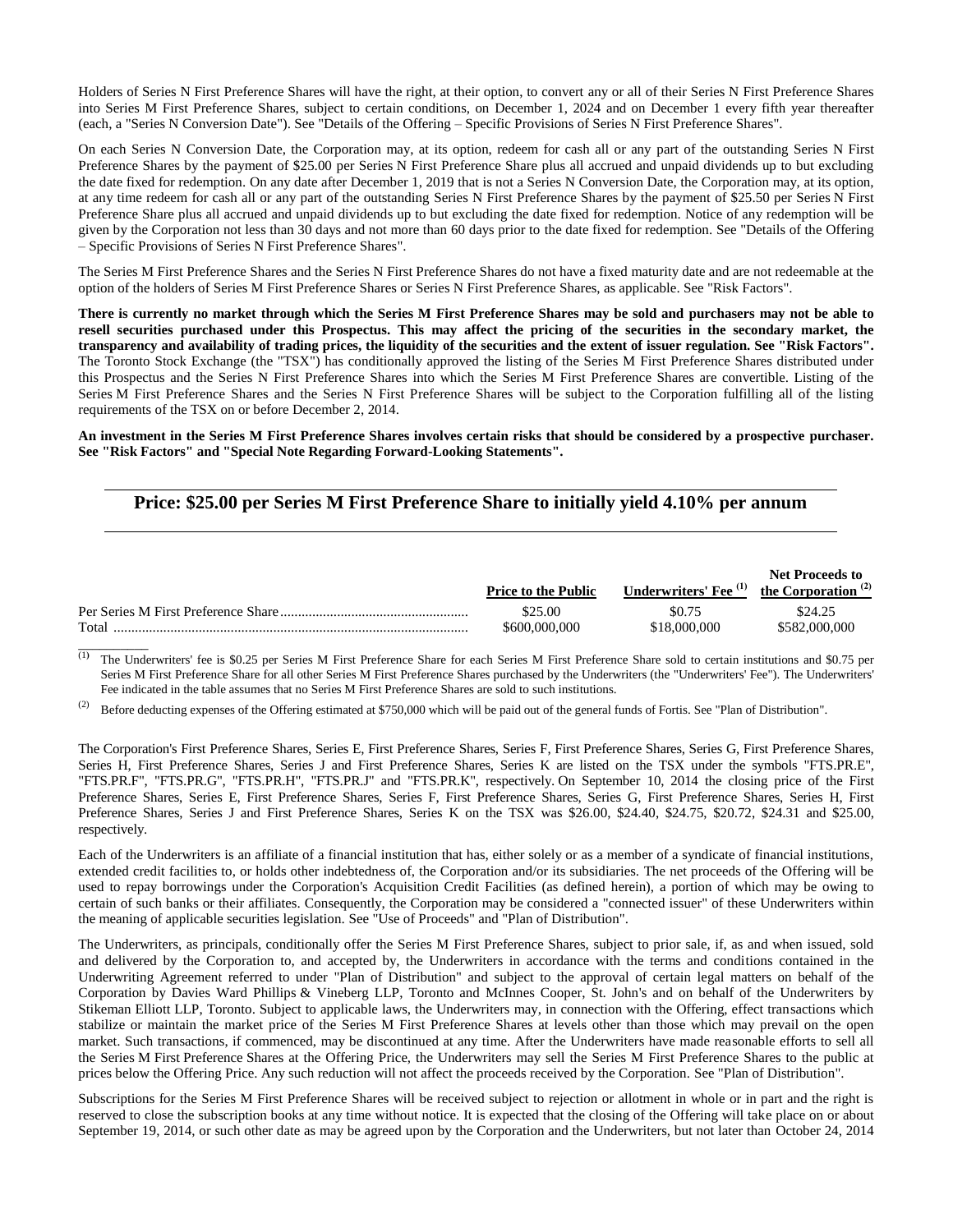(the "Closing Date"). On the Closing Date, the Corporation will cause, via its transfer agent, the electronic delivery of the Series M First Preference Shares registered in the name of CDS Clearing and Depository Services Inc. ("CDS") or its nominee. The Corporation understands that a purchaser of Series M First Preference Shares will receive only a customer confirmation from the registered dealer (who is a CDS participant) from or through whom the Series M First Preference Shares are purchased. Beneficial owners of the Series M First Preference Shares distributed hereunder will not, except in certain limited circumstances, be entitled to receive physical certificates evidencing their ownership of the Series M First Preference Shares. See "Book Entry Only System".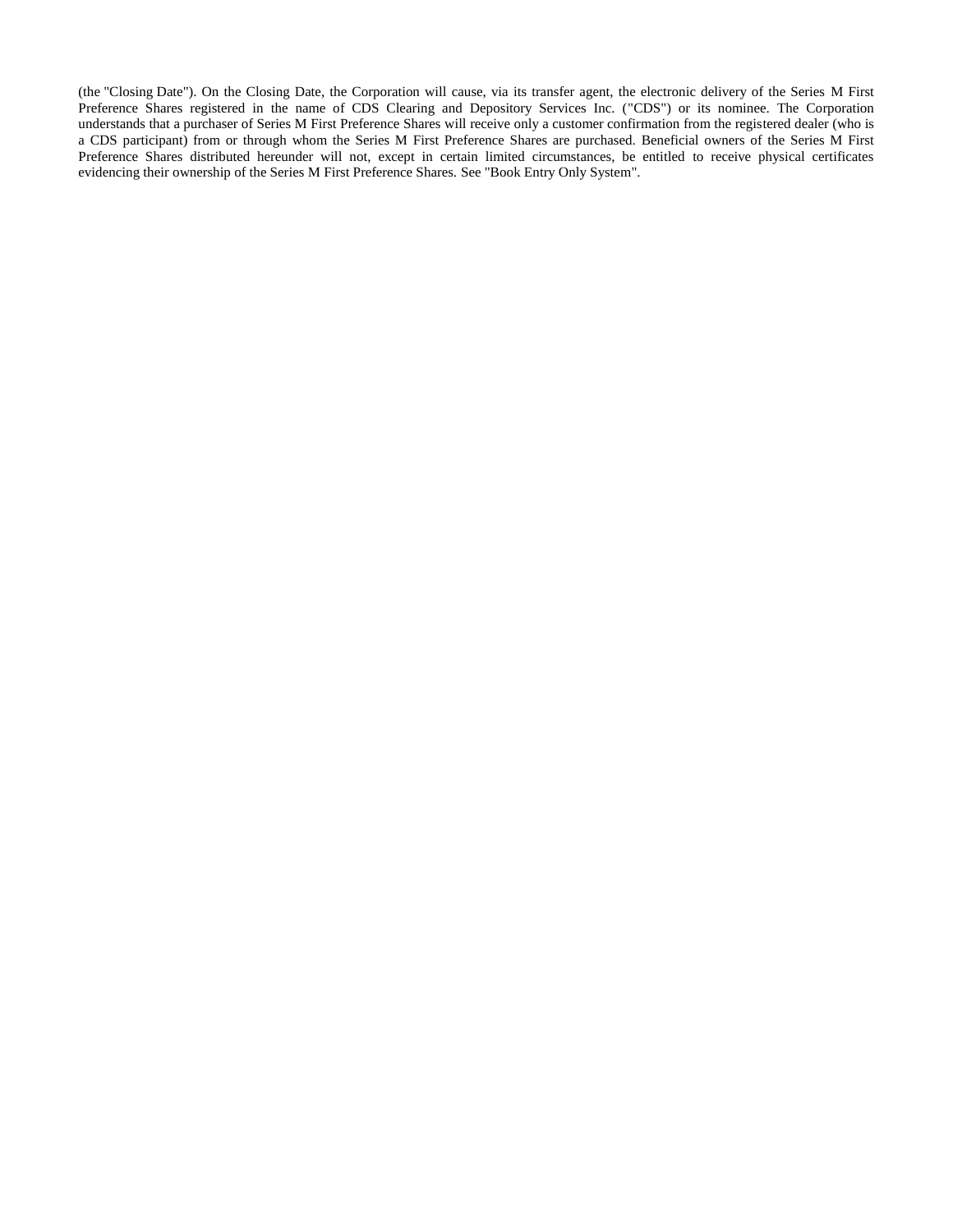## **TABLE OF CONTENTS**

| Page                                                                         |                                                | Page |
|------------------------------------------------------------------------------|------------------------------------------------|------|
| SPECIAL NOTE REGARDING FORWARD-LOOKING                                       |                                                |      |
|                                                                              |                                                |      |
| DOCUMENTS INCORPORATED BY REFERENCE 3                                        |                                                |      |
|                                                                              |                                                |      |
|                                                                              |                                                |      |
| PRESENTATION OF FINANCIAL INFORMATION 4                                      |                                                |      |
| CAUTION REGARDING UNAUDITED PRO FORMA<br>CONSOLIDATED FINANCIAL STATEMENTS 4 |                                                |      |
|                                                                              | CANADIAN FEDERAL INCOME TAX                    |      |
|                                                                              |                                                |      |
|                                                                              |                                                |      |
|                                                                              |                                                |      |
|                                                                              | TRANSFER AGENT AND REGISTRAR 33                |      |
|                                                                              |                                                |      |
| CHANGES IN SHARE AND LOAN CAPITAL                                            | ENFORCEABILITY OF CERTAIN CIVIL LIABILITIES 33 |      |
|                                                                              |                                                |      |
|                                                                              | CERTIFICATE OF THE UNDERWRITERSC-2             |      |
|                                                                              |                                                |      |

## **SPECIAL NOTE REGARDING FORWARD-LOOKING STATEMENTS**

<span id="page-3-0"></span>This Prospectus, including the documents incorporated herein by reference, contain forward-looking information which reflects management's expectations regarding the future growth, results of operations, performance, business prospects and opportunities of Fortis, and may not be appropriate for other purposes. All forward-looking information is given pursuant to the "safe harbour" provisions of applicable Canadian securities legislation. The words "anticipates", "believes", "budgets", "could", "estimates", "expects", "forecasts", "intends", "may", "might", "plans", "projects", "schedule", "should", "will", "would" and similar expressions are often intended to identify forward-looking information, although not all forward-looking information contains these identifying words. The forward-looking information reflects management's current beliefs and is based on information currently available to the Corporation's management. The forward-looking information in this Prospectus, including the documents incorporated herein by reference, includes, but is not limited to, statements regarding: the principal business of Fortis remaining the ownership and operation of regulated electric and gas utilities; the Corporation's primary focus on Canada and the United States in the acquisition of regulated utilities; the pursuit of growth in the Corporation's non-regulated businesses in support of its regulated utility growth strategy; the expected capital investment in Canada's electricity sector over the 20-year period through 2030 to maintain system reliability; the expectation that the acquisition (the "Acquisition") by the Corporation of UNS Energy Corporation ("UNS Energy") will be accretive to earnings per common share of Fortis (the "Common Shares") in the first full year after closing, excluding one-time acquisition-related costs; the future performance, business prospects and opportunities of UNS Energy and the integration of its electric and gas utility businesses with the existing operations of Fortis; forecast 2014 midyear rate base for the Corporation's largest regulated utilities; the Corporation's consolidated forecast gross capital expenditures for 2014 and in total over the five years 2014 through 2018; UNS Energy's forecast capital program for 2014 through 2018; the financing costs the Corporation expects to incur in 2014 associated with the Corporation's 4.00% convertible unsecured subordinated debentures (the "Convertible Debentures") represented by instalment receipts (the "Instalment Receipts"); the expected net proceeds from the final instalment of the Convertible Debentures; various natural gas investment opportunities that may be available to the Corporation; the nature, timing and amount of certain capital projects and their expected costs and time to complete; the expectation that the Corporation's significant capital expenditure program will support continuing growth in earnings and dividends; the assurance that capital projects perceived as required or completed by the Corporation's regulated utilities will be approved or that conditions to such approvals will not be imposed; the expectation that the Corporation's regulated utilities could experience disruptions and increased costs if they are unable to maintain their asset base; the expectation that cash required to complete subsidiary capital expenditure programs will be sourced from a combination of cash from operations, borrowings under credit facilities, equity injections from Fortis and long-term debt offerings; the expectation that the Corporation's subsidiaries will be able to source the cash required to fund their 2014 capital expenditure programs; the expected consolidated long-term debt maturities and repayments in 2014 and on average annually over the next five years; the expectation that the Corporation and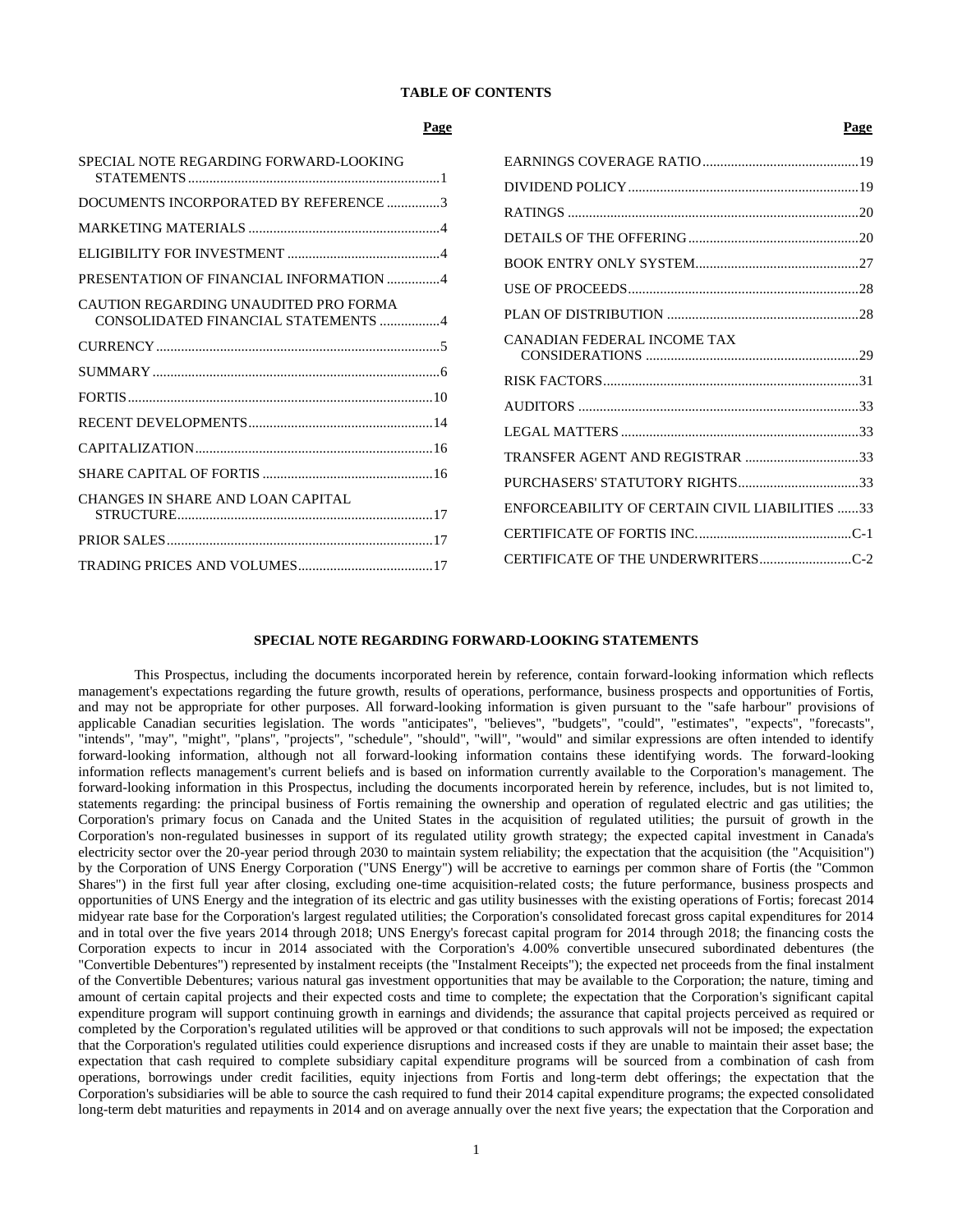its subsidiaries will continue to have reasonable access to capital in the near to medium terms; the expectation that the combination of available credit facilities and relatively low annual debt maturities and repayments beyond 2014 will provide the Corporation and its subsidiaries with flexibility in the timing of access to capital markets; the expectation that the Corporation and its subsidiaries will remain compliant with debt covenants during 2014; the expectation that any increase in interest expense and/or fees associated with credit facilities will not materially impact the Corporation's consolidated financial results for 2014; the expected timing of filing of regulatory applications and of receipt of regulatory decisions; the estimated impact a decrease in revenue at Fortis Properties' Hospitality Division would have on annual basic earnings per Common Share; the expectation of no material adverse credit rating actions in the near term; the expected impact of a change in the US dollar-to-Canadian dollar foreign exchange rate on basic earnings per Common Share in 2014; the expectation that counterparties to derivative instruments will continue to meet their obligations; the expectation that consolidated defined benefit net pension cost for 2014 will be comparable to that in 2013 and there is no assurance that the pension plan assets will earn the assumed long-term rates of return in the future; and the expected closing date of the Offering and use of proceeds.

The forecasts and projections that make up the forward-looking information are based on assumptions which include, but are not limited to: the receipt of applicable regulatory approvals and requested rate orders, no material adverse regulatory decisions being received, and the expectation of regulatory stability; FortisAlberta Inc.'s ("FortisAlberta") continued recovery of its cost of service and ability to earn its allowed rate of return on common shareholder's equity ("ROE") under performance-based rate-setting ("PBR"), which commenced for a five-year term effective January 1, 2013; the receipt of the final instalment of \$667 per \$1,000 principal amount of the \$1.8 billion in outstanding Convertible Debentures; the continued ability of Fortis and its subsidiaries to access capital markets on favourable terms; no significant variability in interest rates; no significant operational disruptions or environmental liability due to a catastrophic event or environmental upset caused by severe weather, other acts of nature or other major events; the continued ability to maintain the gas and electricity systems to ensure their continued performance; no severe and prolonged downturn in economic conditions; no significant decline in capital spending; no material capital project and financing cost overrun related to the construction of the Waneta Expansion hydroelectric generating facility; sufficient liquidity and capital resources; the expectation that the Corporation will receive appropriate compensation from the Government of Belize ("GOB") for fair value of the Corporation's investment in Belize Electricity that was expropriated by the GOB; the expectation that Belize Electric Company Limited will not be expropriated by the GOB; the continuation of regulator-approved mechanisms to flow through the cost of natural gas and energy supply costs in customer rates; the ability to hedge exposures to fluctuations in foreign exchange rates, natural gas prices, electricity prices and fuel prices; no significant counterparty defaults; the continued competitiveness of natural gas pricing when compared with electricity and other alternative sources of energy; the continued availability of natural gas, fuel and electricity supply; continuation and regulatory approval of power supply and capacity purchase contracts; the ability to fund defined benefit pension plans, earn the assumed long-term rates of return on the related assets and recover net pension costs in customer rates; no significant changes in government energy plans and environmental laws that may materially negatively affect the operations and cash flows of the Corporation and its subsidiaries; no material change in public policies and directions by governments that could materially negatively affect the Corporation and its subsidiaries; maintenance of adequate insurance coverage; the ability to obtain and maintain licences and permits; retention of existing service areas; the ability to report under generally accepted accounting principles in the United States ("US GAAP") beyond 2018 or the adoption of International Financial Reporting Standards after 2018 that allows for the recognition of regulatory assets and liabilities; the continued tax-deferred treatment of earnings from the Corporation's Caribbean operations; continued maintenance of information technology infrastructure; continued favourable relations with First Nations; favourable labour relations; and sufficient human resources to deliver service and execute the capital program.

The forward-looking information is subject to risks, uncertainties and other factors that could cause actual results to differ materially from historical results or results anticipated by the forward-looking information. Factors which could cause results or events to differ from current expectations include, but are not limited to: risks relating to the realization of the anticipated benefits of the Acquisition and the integration of UNS Energy, including the environmental and regulatory risks associated with TEP's (as defined herein) reliance on coal as its primary fuel for electricity generation (for more information refer to the Business Acquisition Report (as defined herein) incorporated by reference in this Prospectus); uncertainty of the impact a continuation of a low interest rate environment may have on the allowed ROE at certain of the Corporation's regulated utilities in western Canada; uncertainty regarding the treatment of certain capital expenditures at FortisAlberta under the newly implemented PBR mechanism; risk associated with the amount of compensation to be paid to Fortis for its investment in Belize Electricity that was expropriated by the GOB; the timeliness of the receipt of the compensation and the ability of the GOB to pay the compensation owing to Fortis; environmental risks; insurance coverage risk; risk of loss of licences and permits; risk of loss of service area; risks related to changes in tax legislation; risk of failure of information technology infrastructure; risk of not being able to access First Nations lands; labour relations risk; human resources risk; and risk of unexpected outcomes of legal proceedings currently against the Corporation. For additional information with respect to the Corporation's risk factors, reference should be made to the section of this Prospectus entitled "Risk Factors", to the documents incorporated herein by reference and to the Corporation's continuous disclosure materials filed from time to time with Canadian securities regulatory authorities.

All forward-looking information in this Prospectus and in the documents incorporated herein by reference is qualified in its entirety by the above cautionary statements and, except as required by law, the Corporation undertakes no obligation to revise or update any forward-looking information as a result of new information, future events or otherwise.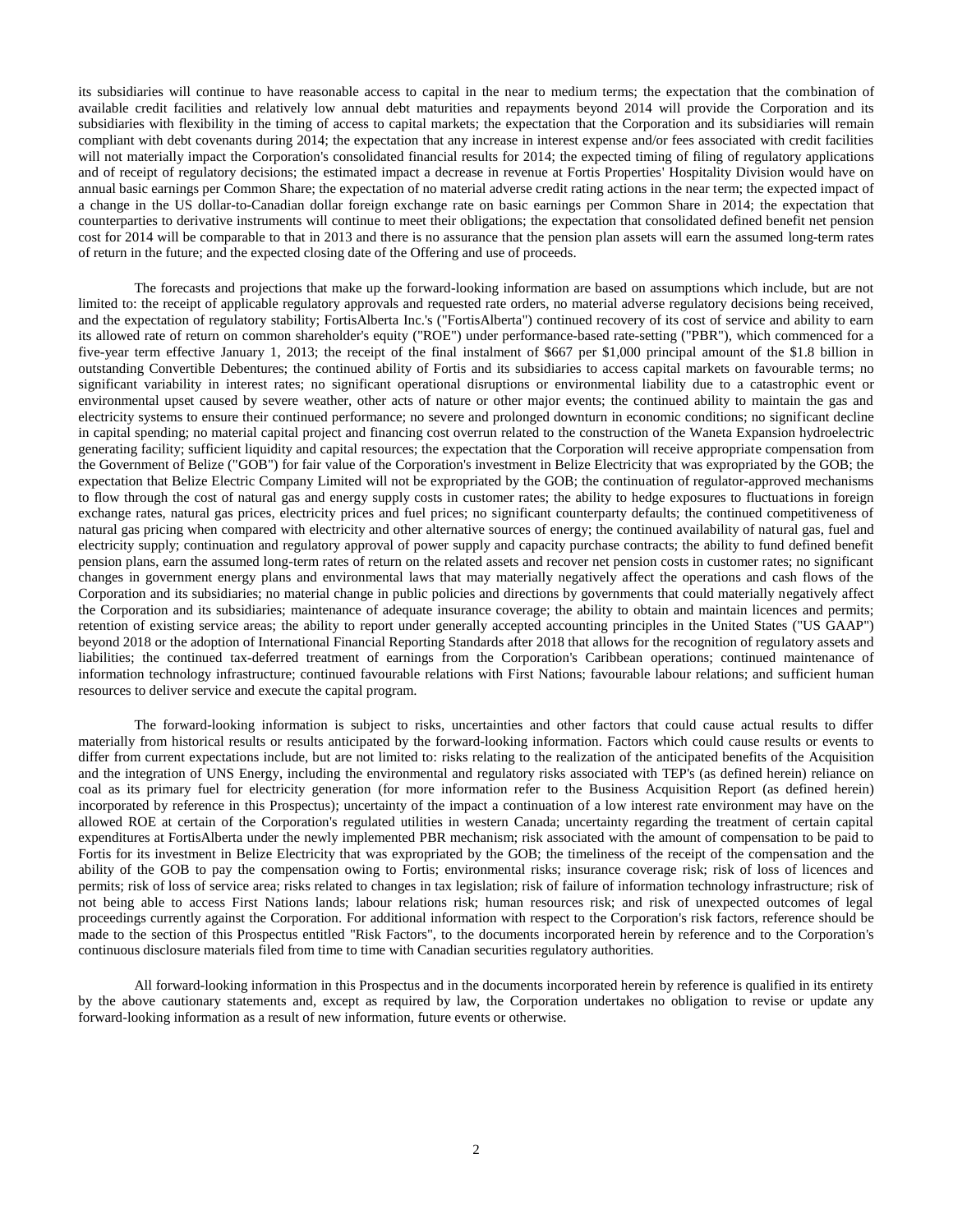## **DOCUMENTS INCORPORATED BY REFERENCE**

<span id="page-5-0"></span>The disclosure documents of the Corporation listed below and filed with the appropriate securities commissions or similar regulatory authorities in each of the provinces of Canada are specifically incorporated by reference into and form an integral part of this Prospectus:

- (a) Annual Information Form dated March 14, 2014 for the year ended December 31, 2013 (the "AIF");
- (b) audited comparative consolidated financial statements as at December 31, 2013 and December 31, 2012 and for the years ended December 31, 2013 and 2012, together with the notes thereto and the auditors' report thereon dated March 13, 2014, as contained in the Corporation's 2013 Annual Report, prepared in accordance with US GAAP;
- (c) Management Discussion and Analysis of financial condition and results of operations for the year ended December 31, 2013 as contained in the Corporation's 2013 Annual Report (the "Annual MD&A");
- (d) Management Information Circular dated March 27, 2014 prepared in connection with the Corporation's annual meeting of shareholders held on May 14, 2014;
- (e) unaudited comparative interim consolidated financial statements as at June 30, 2014 and for the three and six months ended June 30, 2014 and 2013, together with the notes thereto, prepared in accordance with US GAAP;
- (f) Management Discussion and Analysis of financial condition and results of operations for the three and six months ended June 30, 2014 (the "Second Quarter MD&A");
- (g) Material Change Report dated May 12, 2014, announcing the retirement of H. Stanley Marshall as the President and Chief Executive Officer of the Corporation and announcing Barry Perry as his successor;
- (h) Material Change Report dated August 15, 2014, announcing the completion of the acquisition by the Corporation of all of the issued and outstanding shares of UNS Energy and setting October 27, 2014 as the date for payment of the final instalment in respect of the Convertible Debentures represented by Instalment Receipts;
- (i) Business Acquisition Report dated September 2, 2014 with respect to the acquisition by the Corporation of all of the issued and outstanding shares of UNS Energy on August 15, 2014 (the "Business Acquisition Report"); and
- (j) the template version of the term sheet (the "Term Sheet") dated September 3, 2014 and the template version of the amended and restated term sheet (the "Amended and Restated Term Sheet" and, together with the Term Sheet, the "Marketing Materials") dated September 3, 2014, each filed on SEDAR in connection with the Offering.

Any document of the type referred to in the preceding paragraph, any material change report (other than any confidential material change report) and any business acquisition report subsequently filed by the Corporation with such securities commissions or regulatory authorities after the date of the Prospectus, and prior to the termination of the Offering, shall be deemed to be incorporated by reference into this Prospectus.

**Any statement contained in a document incorporated or deemed to be incorporated by reference in this Prospectus shall be deemed to be modified or superseded for purposes of this Prospectus to the extent that a statement contained herein, or in any other subsequently filed document which also is incorporated or is deemed to be incorporated by reference herein, modifies or supersedes such statement. The modifying or superseding statement need not state that it has modified or superseded a prior statement or include any other information set forth in the document that it modifies or supersedes. The making of a modifying or superseding statement will not be deemed an admission for any purpose that the modified or superseded statement, when made, constituted a misrepresentation, an untrue statement of a material fact or an omission to state a material fact that is required to be stated or that is necessary to make a statement not misleading in light of the circumstances in which it was made. Any statement so modified or superseded shall not be deemed, except as so modified or superseded, to constitute a part of this Prospectus.**

Copies of the documents incorporated herein by reference may be obtained on request without charge from the Secretary of the Corporation at Suite 1201, 139 Water Street, St. John's, Newfoundland and Labrador A1B 3T2 (telephone (709) 737-2800). These documents are also available through the internet on the Corporation's website at www.fortisinc.com or on the Canadian System for Electronic Document Analysis and Retrieval ("SEDAR") which can be accessed at www.sedar.com. The information contained on, or accessible through, any of these websites is not incorporated by reference into this Prospectus and is not, and should not be considered to be, a part of this Prospectus, unless it is explicitly so incorporated.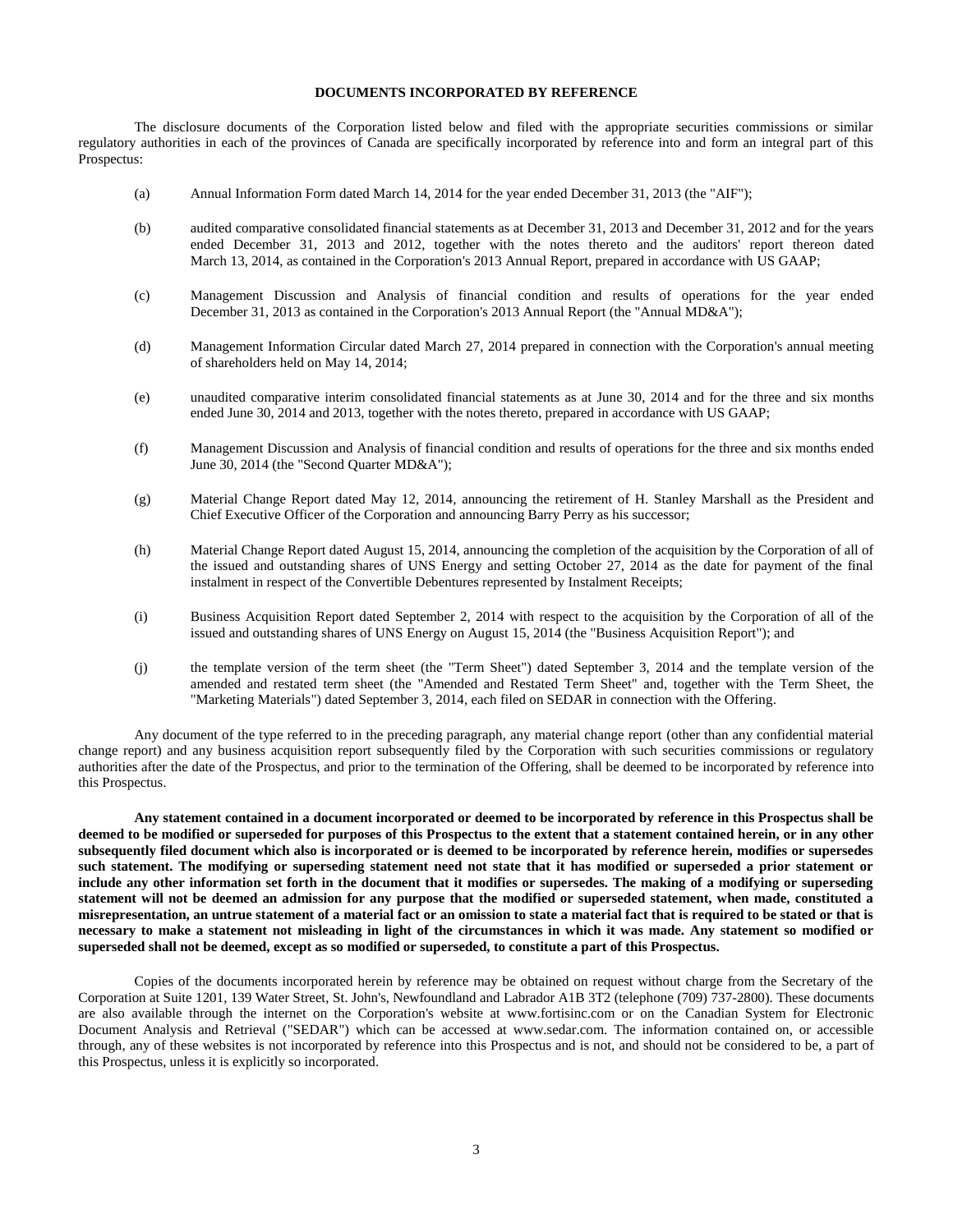## **MARKETING MATERIALS**

<span id="page-6-0"></span>The Marketing Materials are not part of this Prospectus to the extent that the contents of the Marketing Materials have been modified or superseded by a statement contained in this Prospectus. Any template version of "marketing materials" (as defined in National Instrument 41-101 — *General Prospectus Requirements*) filed after the date of this Prospectus and before the termination of the distribution under the Offering (including any amendments to, or an amended version of, the Marketing Materials) are deemed to be incorporated into this Prospectus.

Statements included in the template version of the Term Sheet relating to the details of the Offering have been modified in view of disclosure contained in this Prospectus to reflect changes to the details of the Offering, including:

- to increase the size of the Offering from 12,000,000 Series M First Preference Shares to 24,000,000 Series M First Preference Shares; and
- to remove the Underwriters' option to purchase up to an additional 1,800,000 Series M First Preference Shares within 30 days after the closing of the Offering,

from what was disclosed in the Term Sheet. See "Details of the Offering".

Pursuant to Section 7.6(7)(a) of National Instrument 44-101 – *Short Form Prospectus Distributions*, the Corporation has prepared a blackline of the Amended and Restated Term Sheet against the Term Sheet to show the modified terms of the Offering. The Amended and Restated Term Sheet and blackline can be viewed under the Corporation's profile at www.sedar.com.

## **ELIGIBILITY FOR INVESTMENT**

<span id="page-6-1"></span>In the opinion of Davies Ward Phillips & Vineberg LLP, counsel to the Corporation, and Stikeman Elliott LLP, counsel to the Underwriters, the Series M First Preference Shares and the Series N First Preference Shares issuable on conversion of the Series M First Preference Shares, if issued on the date hereof, would be qualified investments under the Income Tax Act (Canada) (the "Tax Act") for a trust governed by a registered retirement savings plan ("RRSP"), registered retirement income fund ("RRIF"), deferred profit sharing plan, registered education savings plan, registered disability savings plan or a tax-free savings account ("TFSA").

Notwithstanding that the Series M First Preference Shares and the Series N First Preference Shares issuable on conversion of the Series M First Preference Shares may be qualified investments for a trust governed by a TFSA, RRSP or RRIF, a share will be "prohibited investment" (within the meaning of prohibited investment rules in the Tax Act) for a TFSA, RRSP or RRIF if the holder of the TFSA or the annuitant of the RRSP or RRIF, as the case may be, does not deal at arm's length (for the purposes of the Tax Act) with the Corporation or has a "significant interest" (within the meaning of the prohibited investment rules in the Tax Act) in the Corporation, unless such shares are "excluded property" (as defined in the Tax Act) for trusts governed by a TFSA, RRSP or RRIF.

Prospective purchasers who intend to hold Series M First Preference Shares in a TFSA, RRSP or RRIF should consult their own tax advisors with respect to whether Series M First Preference Shares would be prohibited investments, including with respect to whether the Series M First Preference Shares would be "excluded property" as defined in the Tax Act.

# **PRESENTATION OF FINANCIAL INFORMATION**

<span id="page-6-2"></span>The *pro forma* financial statements of the Corporation included in the Business Acquisition Report incorporated by reference in this Prospectus are reported in Canadian dollars and have been prepared in accordance with US GAAP. All other financial information of UNS Energy and the audited historical financial statements of UNS Energy included in the Business Acquisition Report incorporated by reference in this Prospectus are reported in US dollars and have been prepared in accordance with US GAAP. The assets and liabilities of UNS Energy shown in the unaudited *pro forma* consolidated balance sheet of the Corporation as at June 30, 2014 are reported in Canadian dollars and reflect the US-to-Canadian dollar period-end closing exchange rate. The revenues and expenses of UNS Energy shown in the unaudited *pro forma* consolidated statements of earnings of the Corporation for the six month period ended June 30, 2014 and for the year ended December 31, 2013 are reported in Canadian dollars and reflect the average US-to-Canadian dollar exchange rates for each such period. Certain tables in the Prospectus may not add due to rounding.

## **CAUTION REGARDING UNAUDITED PRO FORMA CONSOLIDATED FINANCIAL STATEMENTS**

<span id="page-6-3"></span>The Business Acquisition Report contains and this Prospectus incorporates by reference the unaudited *pro forma* consolidated balance sheet as at June 30, 2014 and consolidated statements of earnings of the Corporation for the six month period ended June 30, 2014 and for the year ended December 31, 2013, giving effect to: (i) the Acquisition; and (ii) assumptions related to the financing of the Acquisition, including drawings under the Acquisition Credit Facilities, the Revolving Facility, the receipt of the net proceeds from the final instalment payable by October 27, 2014 (the "Final Instalment Date") in an aggregate amount of \$1.165 billion and the issuance of up to 58,593,750 Common Shares upon the conversion of the Convertible Debentures. Such unaudited *pro forma* consolidated financial statements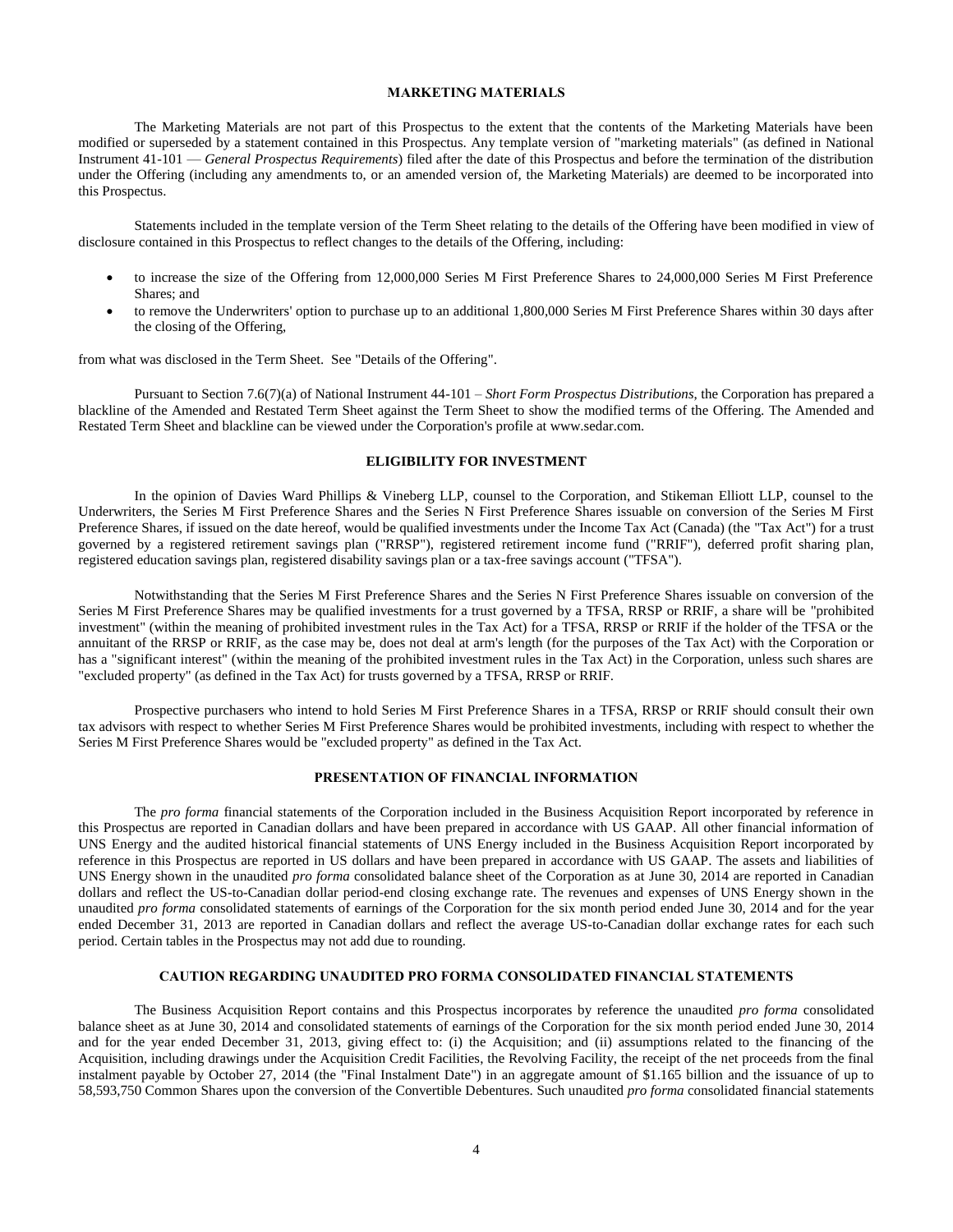have been prepared using certain of the Corporation's and UNS Energy's respective financial statements as more particularly described in the notes to such unaudited *pro forma* consolidated financial statements. Such unaudited *pro forma* consolidated financial statements are not intended to be indicative of the results that would actually have occurred, or the results expected in future periods, had the events reflected herein occurred on the dates indicated. Actual amounts recorded upon the finalization of the purchase price allocation under the Acquisition may differ from such unaudited *pro forma* consolidated financial statements. Since the unaudited *pro forma* consolidated financial statements have been developed to retroactively show the effect of a transaction that occurred at a later date (even though this was accomplished by following generally accepted practice using reasonable assumptions), there are limitations inherent in the very nature of *pro forma* data. The data contained in the unaudited *pro forma* consolidated financial statements represents only a simulation of the potential impact of the Acquisition. Undue reliance should not be placed on such unaudited *pro forma* consolidated financial statements. See "Special Note Regarding Forward-Looking Statements" and "Risk Factors".

#### **CURRENCY**

<span id="page-7-0"></span>In this Prospectus, unless otherwise specified or the context otherwise requires, all dollar amounts are expressed in Canadian dollars. References to "dollars", "\$" or "Cdn\$" are to lawful currency of Canada. References to "US Dollars" or "US\$" are to lawful currency of the United States of America, sometimes referred to herein as the "US".

The following table sets forth, for each of the periods indicated, the period-end closing exchange rate, the average noon exchange rate and the high and low noon exchange rates of one U.S. dollar in exchange for Canadian dollars as reported by the Bank of Canada.

|         | Year ended December 31, |        | Six months ended June 30, |        |        |
|---------|-------------------------|--------|---------------------------|--------|--------|
|         | 2013                    | 2012   | 2011                      | 2014   | 2013   |
| High    | .0697                   | 1.0418 | .0604                     | 1251   | .0532  |
| $Low$ . | 0.9839                  | 0.9710 | 0.9449                    | 1.0614 | 0.9839 |
|         | .0299                   | 0.9996 | 0.9891                    | .0968  | 1.0159 |
|         | .0636                   | 0.9949 | 0170                      | .0676  | .0512  |

On September 10, 2014, the noon buying rate as reported by the Bank of Canada was US\$1.00 = Cdn\$1.0955.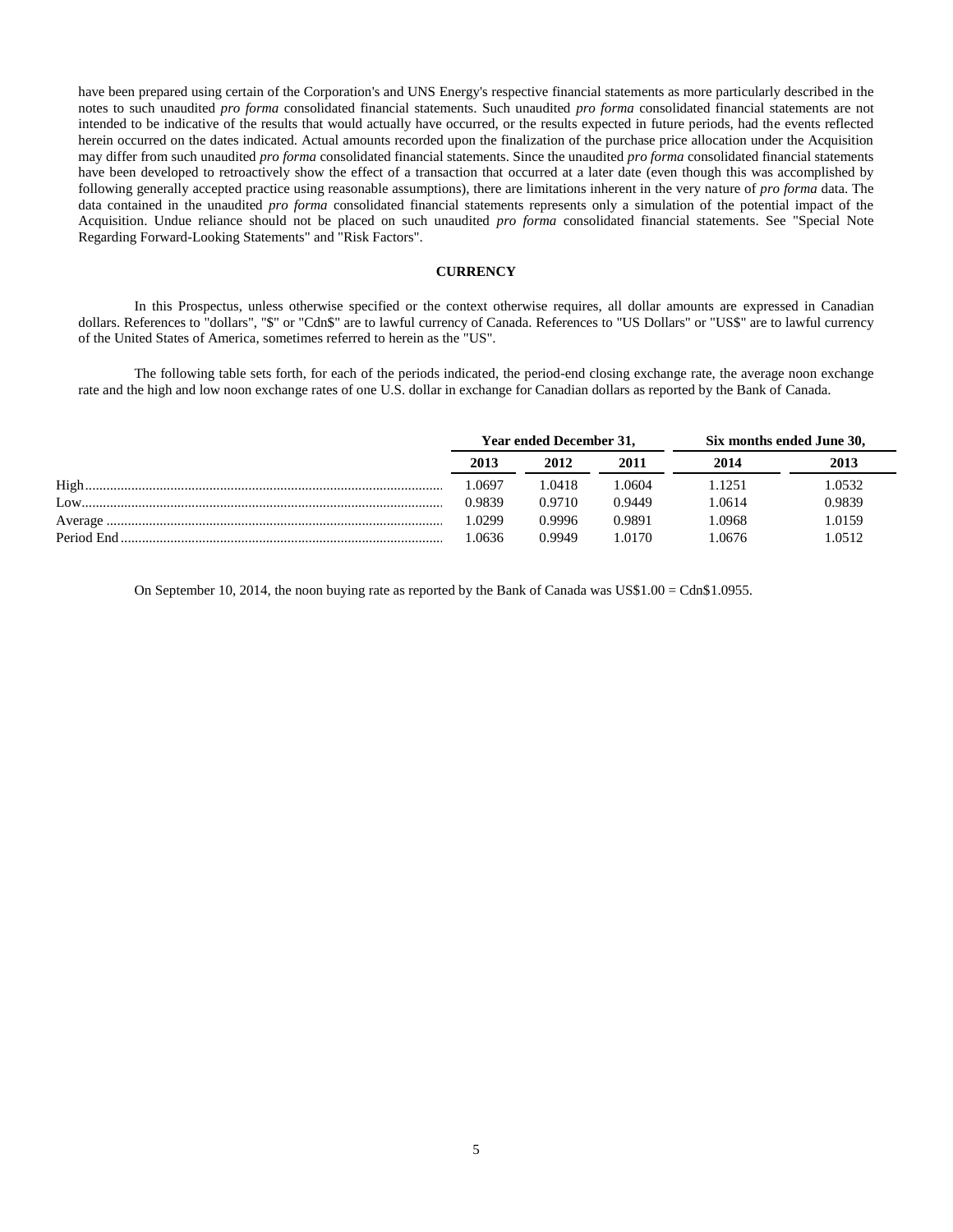## **SUMMARY**

<span id="page-8-0"></span>*The following information is a summary only and is to be read in conjunction with, and is qualified in its entirety by, the more detailed information appearing elsewhere in this Prospectus and in the documents incorporated by reference herein.*

| <b>The Offering</b>                                                      |                                                                                                                                                                                                                                                                                                                                                                                                                                                                                                                                                                                                                                                                                                                                                                                                                               |
|--------------------------------------------------------------------------|-------------------------------------------------------------------------------------------------------------------------------------------------------------------------------------------------------------------------------------------------------------------------------------------------------------------------------------------------------------------------------------------------------------------------------------------------------------------------------------------------------------------------------------------------------------------------------------------------------------------------------------------------------------------------------------------------------------------------------------------------------------------------------------------------------------------------------|
| <b>Issuer:</b>                                                           | Fortis Inc. ("Fortis" or the "Corporation").                                                                                                                                                                                                                                                                                                                                                                                                                                                                                                                                                                                                                                                                                                                                                                                  |
| Offering:                                                                | 24,000,000 Cumulative Redeemable Fixed Rate Reset First Preference Shares,<br>Series M (the "Series M First Preference Shares") offered pursuant to this<br>Prospectus (the "Offering").                                                                                                                                                                                                                                                                                                                                                                                                                                                                                                                                                                                                                                      |
| Amount:                                                                  | \$600,000,000.                                                                                                                                                                                                                                                                                                                                                                                                                                                                                                                                                                                                                                                                                                                                                                                                                |
| Price:                                                                   | \$25.00 per Series M First Preference Share (the "Offering Price").                                                                                                                                                                                                                                                                                                                                                                                                                                                                                                                                                                                                                                                                                                                                                           |
| <b>Underwriters' Fee:</b>                                                | \$0.25 per share for each Series M First Preference Share sold to certain institutions<br>and \$0.75 per share for all other Series M First Preference Shares purchased by<br>Scotia Capital Inc., RBC Dominion Securities Inc., BMO Nesbitt Burns Inc.,<br>CIBC World Markets Inc., TD Securities Inc., National Bank Financial Inc.,<br>Desjardins Securities Inc. and HSBC Securities (Canada) Inc. (collectively, the<br>"Underwriters") (the "Underwriters' Fee").                                                                                                                                                                                                                                                                                                                                                       |
| Date of Closing:                                                         | On or about September 19, 2014 (the "Closing Date"), or such other date as may<br>be agreed upon by the Corporation and the Underwriters, but not later than<br>October 24, 2014.                                                                                                                                                                                                                                                                                                                                                                                                                                                                                                                                                                                                                                             |
| <b>Use of Proceeds:</b>                                                  | The net proceeds from the Offering will be approximately \$581,250,000,<br>determined after deducting the Underwriters' Fee, assuming no Series M First<br>Preference Shares are sold to certain institutions, and the expenses of the Offering,<br>which are estimated to be \$750,000. The net proceeds of the Offering will be used<br>to repay borrowings under the Corporation's \$2.0 billion non-revolving term credit<br>facilities, consisting of a \$1.7 billion short-term bridge facility, repayable in full<br>nine months following its advance, and a \$300 million medium-term bridge<br>facility, repayable in full on the second anniversary of its advance (together, the<br>"Acquisition Credit Facilities"). See "Recent Developments – Acquisition of<br>UNS Energy Corporation" and "Use of Proceeds". |
| Principal Characteristics of Series M First<br><b>Preference Shares:</b> |                                                                                                                                                                                                                                                                                                                                                                                                                                                                                                                                                                                                                                                                                                                                                                                                                               |

**Dividends:** The holders of Series M First Preference Shares will be entitled to receive fixed cumulative preferential cash dividends, if, as and when declared by the board of directors of the Corporation (the "Board of Directors") for the initial period commencing on the date of original issue of the Series M First Preference Shares which is expected to be the Closing Date to, but excluding, December 1, 2014 (the "Initial Fixed Rate Period"), at a rate of \$1.0250 per Series M First Preference Share per annum, payable in equal quarterly instalments of \$0.25625 per Series M First Preference Share on the first day of March, June, September and December of each year. Assuming an issue date of September 19, 2014, the first dividend will be payable on December 1, 2014 in the amount of \$0.2050 per Series M First Preference Share. See "Details of the Offering".

> For each five-year period commencing on the first day of December beginning on December 1, 2019 and every fifth year thereafter (each, a "Subsequent Fixed Rate Period"), the holders of Series M First Preference Shares will be entitled to receive fixed cumulative preferential cash dividends, if, as and when declared by the Board of Directors, payable quarterly on the first day of March, June, September and December of each year, in the amount per Series M First Preference Share per annum determined by multiplying the Annual Fixed Dividend Rate (as defined herein) applicable to such Subsequent Fixed Rate Period by \$25.00. The Annual Fixed Dividend Rate for each Subsequent Fixed Rate Period will be determined by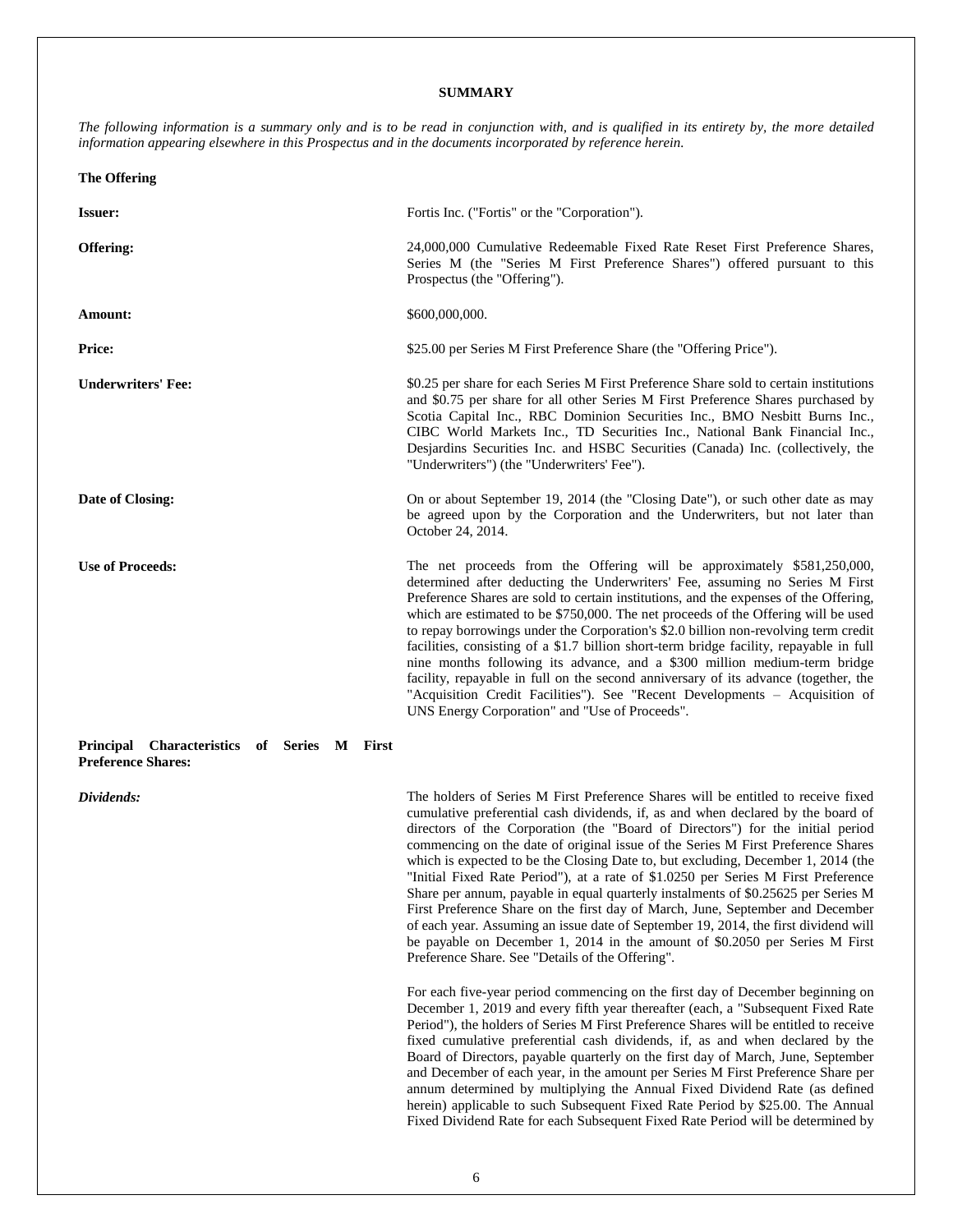|                                                                                                 | the Corporation on the 30th day prior to the first day of such Subsequent Fixed<br>Rate Period (the "Fixed Rate Calculation Date") and will be equal to the sum of the<br>Government of Canada Bond Yield (as defined herein) on the Fixed Rate<br>Calculation Date plus 2.48%. See "Details of the Offering".                                                                                                                                                                                                                                                                                                                                                                                                                                                                                                                                                               |
|-------------------------------------------------------------------------------------------------|------------------------------------------------------------------------------------------------------------------------------------------------------------------------------------------------------------------------------------------------------------------------------------------------------------------------------------------------------------------------------------------------------------------------------------------------------------------------------------------------------------------------------------------------------------------------------------------------------------------------------------------------------------------------------------------------------------------------------------------------------------------------------------------------------------------------------------------------------------------------------|
| Redemption:                                                                                     | The Series M First Preference Shares are not redeemable by the Corporation<br>before December 1, 2019. On December 1, 2019, and on December 1 of every fifth<br>year thereafter (each, a "Series M Conversion Date"), the Corporation may, at its<br>option upon not less than 30 days and not more than 60 days prior written notice,<br>redeem for cash all or any part of the outstanding Series M First Preference Shares<br>by the payment of \$25.00 per Series M First Preference Share plus all accrued and<br>unpaid dividends up to but excluding the date fixed for redemption (less any tax<br>required to be deducted and withheld by the Corporation under applicable laws).                                                                                                                                                                                   |
|                                                                                                 | The Series M First Preference Shares are not redeemable at the option of their<br>holders. See "Details of the Offering".                                                                                                                                                                                                                                                                                                                                                                                                                                                                                                                                                                                                                                                                                                                                                    |
| <b>Conversion into Series N First Preference Shares:</b>                                        | The holders of Series M First Preference Shares will, subject to the automatic<br>conversion provisions described herein and the right of the Corporation to redeem<br>the Series M First Preference Shares, have the right, at their option, to convert, on<br>each Series M Conversion Date, any or all of their Series M First Preference<br>Shares into an equal number of Cumulative Redeemable Floating Rate First<br>Preference Shares, Series N (the "Series N First Preference Shares") upon giving to<br>the Corporation written notice thereof not earlier than 30 days prior to, but not<br>later than 5:00 p.m. (Toronto time) on the 15th day preceding, a Series M<br>Conversion Date. Once received by the Corporation, such written notice is<br>irrevocable. See "Details of the Offering".                                                                |
| <b>Automatic Conversion Provisions:</b>                                                         | If the Corporation determines, after having taken into account all shares tendered<br>for conversion by holders of Series M First Preference Shares and Series N First<br>Preference Shares, as the case may be, that there would be outstanding on any<br>Series M Conversion Date fewer than 1,000,000 Series M First Preference Shares,<br>such remaining number of Series M First Preference Shares will automatically be<br>converted on such Series M Conversion Date into an equal number of Series N<br>First Preference Shares. Additionally, if the Corporation determines that, after<br>conversion, there would be outstanding on such Series M Conversion Date fewer<br>than 1,000,000 Series N First Preference Shares, then no Series M First Preference<br>Shares will be converted into Series N First Preference Shares. See "Details of the<br>Offering". |
| Ratings:                                                                                        | DBRS Limited ("DBRS"): Pfd-2 (low), Standard & Poor's Rating Services, a<br>division of The McGraw Hill Companies (Canada) Corporation ("S&P"): P-2. For<br>the reasons described under "Ratings", DBRS has placed the rating of the Series M<br>First Preference Shares 'under review with developing implications'. See<br>"Ratings".                                                                                                                                                                                                                                                                                                                                                                                                                                                                                                                                      |
| <b>Characteristics</b><br>of Series N<br>First<br><b>Principal</b><br><b>Preference Shares:</b> |                                                                                                                                                                                                                                                                                                                                                                                                                                                                                                                                                                                                                                                                                                                                                                                                                                                                              |
| Dividends:                                                                                      | The holders of Series N First Preference Shares will be entitled to receive floating<br>rate cumulative preferential cash dividends, if, as and when declared by the Board<br>of Directors, payable quarterly on the first day of March, June, September and<br>December of each year (the initial quarterly dividend period and each subsequent<br>quarterly dividend period referred to as a "Quarterly Floating Rate Period"), in the<br>amount per Series N First Preference Share determined by multiplying the<br>applicable Floating Quarterly Dividend Rate (as defined herein) by \$25.00.                                                                                                                                                                                                                                                                          |
|                                                                                                 | On the 30th day prior to the commencement of the initial Quarterly Floating Rate<br>Period beginning on December 1, 2019, and on the 30th day prior to the first day<br>of each subsequent Quarterly Floating Rate Period, the Corporation will determine<br>the Floating Quarterly Dividend Rate for the ensuing Quarterly Floating Rate<br>Period. The Floating Quarterly Dividend Rate will be equal to the sum of the<br>T-Bill Rate (as defined herein) as at the 30th day prior to the first day of the<br>applicable Quarterly Floating Rate Period plus 2.48% (calculated on the basis of                                                                                                                                                                                                                                                                            |

the actual number of days elapsed in the applicable Quarterly Floating Rate Period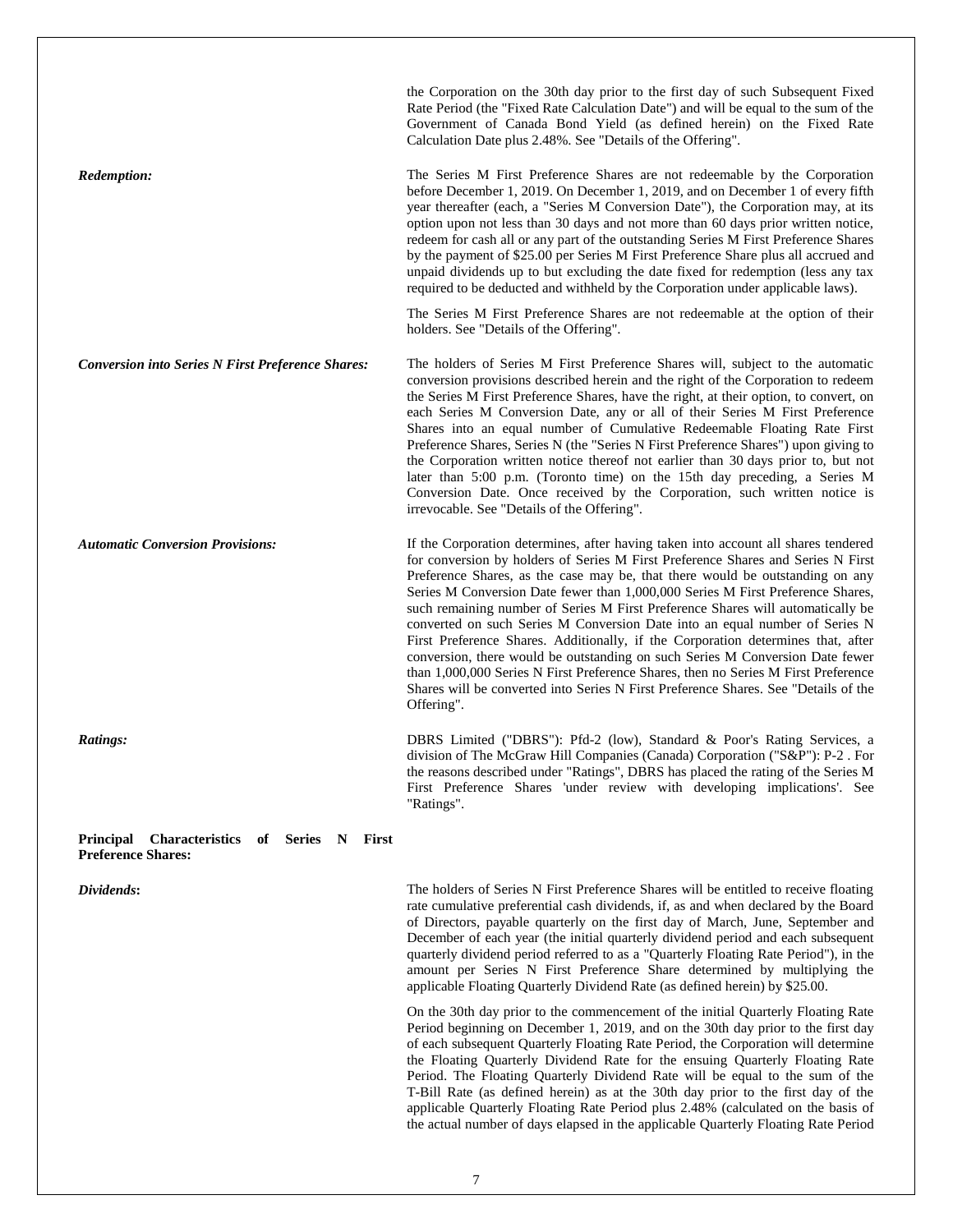|                                                                                                       | divided by 365). The T-Bill Rate will be the average yield expressed as a<br>percentage per annum on three-month Government of Canada Treasury Bills, as<br>reported by the Bank of Canada, for the most recent treasury bills auction<br>preceding the date on which the Floating Quarterly Dividend Rate is determined.<br>See "Details of the Offering".                                                                                                                                                                                                                                                                                                                                                                                                                                                                                                                  |
|-------------------------------------------------------------------------------------------------------|------------------------------------------------------------------------------------------------------------------------------------------------------------------------------------------------------------------------------------------------------------------------------------------------------------------------------------------------------------------------------------------------------------------------------------------------------------------------------------------------------------------------------------------------------------------------------------------------------------------------------------------------------------------------------------------------------------------------------------------------------------------------------------------------------------------------------------------------------------------------------|
| Redemption:                                                                                           | On December 1, 2024, and on December 1 of every fifth year thereafter (each, a<br>"Series N Conversion Date"), the Corporation may, at its option, redeem for cash<br>all or any part of the outstanding Series N First Preference Shares by the payment<br>of \$25.00 per Series N First Preference Share plus all accrued and unpaid<br>dividends up to but excluding the date fixed for redemption (less any tax required<br>to be deducted and withheld by the Corporation under applicable laws).                                                                                                                                                                                                                                                                                                                                                                       |
|                                                                                                       | On any date after December 1, 2019 that is not a Series N Conversion Date, the<br>Corporation may at any time, at its option, redeem for cash all or any part of the<br>outstanding Series N First Preference Shares by the payment of \$25.50 per Series<br>N First Preference Share plus all accrued and unpaid dividends up to but excluding<br>the date fixed for redemption (less any tax required to be deducted and withheld by<br>the Corporation under applicable laws).                                                                                                                                                                                                                                                                                                                                                                                            |
|                                                                                                       | Notice of any redemption will be given by the Corporation not less than 30 days<br>and not more than 60 days prior to the date fixed for redemption.                                                                                                                                                                                                                                                                                                                                                                                                                                                                                                                                                                                                                                                                                                                         |
|                                                                                                       | The Series N First Preference Shares are not redeemable at the option of their<br>holders. See "Details of the Offering".                                                                                                                                                                                                                                                                                                                                                                                                                                                                                                                                                                                                                                                                                                                                                    |
| <b>Conversion into Series M First Preference Shares:</b>                                              | Holders of Series N First Preference Shares will, subject to the automatic<br>conversion provisions described herein and the right of the Corporation to redeem<br>the Series N First Preference Shares, have the right, at their option, to convert, on<br>each Series N Conversion Date, any or all of their Series N First Preference Shares<br>into an equal number of Series M First Preference Shares upon giving to the<br>Corporation written notice thereof not earlier than the 30th day prior to, but not<br>later than 5:00 p.m. (Toronto time) on the 15th day preceding, a Series N<br>Conversion Date. Once received by the Corporation, such written notice is<br>irrevocable. See "Details of the Offering".                                                                                                                                                |
| <b>Automatic Conversion Provision:</b>                                                                | If the Corporation determines, after having taken into account all shares tendered<br>for conversion by holders of Series N First Preference Shares and Series M First<br>Preference Shares, as the case may be, that there would be outstanding on any<br>Series N Conversion Date fewer than 1,000,000 Series N First Preference Shares,<br>such remaining number of Series N First Preference Shares will automatically be<br>converted on such Series N Conversion Date into an equal number of Series M<br>First Preference Shares. Additionally, if the Corporation determines that, after<br>conversion, there would be outstanding on such Series N Conversion Date fewer<br>than 1,000,000 Series M First Preference Shares, then no Series N First Preference<br>Shares will be converted into Series M First Preference Shares. See "Details of the<br>Offering". |
| Rights Applicable to Series M First Preference<br><b>Shares and Series N First Preference Shares:</b> |                                                                                                                                                                                                                                                                                                                                                                                                                                                                                                                                                                                                                                                                                                                                                                                                                                                                              |
| <b>Purchase for Cancellation:</b>                                                                     | Subject to applicable law and any necessary regulatory approvals, the Corporation<br>will be entitled to purchase Series M First Preference Shares and Series N First<br>Preference Shares for cancellation in the open market or by private agreement or<br>otherwise at the lowest price or prices at which, in the opinion of the Board of<br>Directors, such shares are obtainable. See "Details of the Offering".                                                                                                                                                                                                                                                                                                                                                                                                                                                       |
| <b>Rights on Liquidation:</b>                                                                         | In the event of the liquidation, dissolution or winding-up of the Corporation,<br>whether voluntary or involuntary, or any other distribution of the assets of the<br>Corporation among its shareholders for the purpose of winding-up its affairs, the<br>holders of the Series M First Preference Shares and Series N First Preference<br>Shares will be entitled to payment of an amount equal to \$25.00 per share, plus an<br>amount equal to all accrued and unpaid dividends up to but excluding the date<br>fixed for payment or distribution (less any tax required to be deducted and<br>withheld by the Corporation under applicable laws), before any amount is paid or<br>any assets of the Corporation are distributed to the holders of the Common Shares                                                                                                     |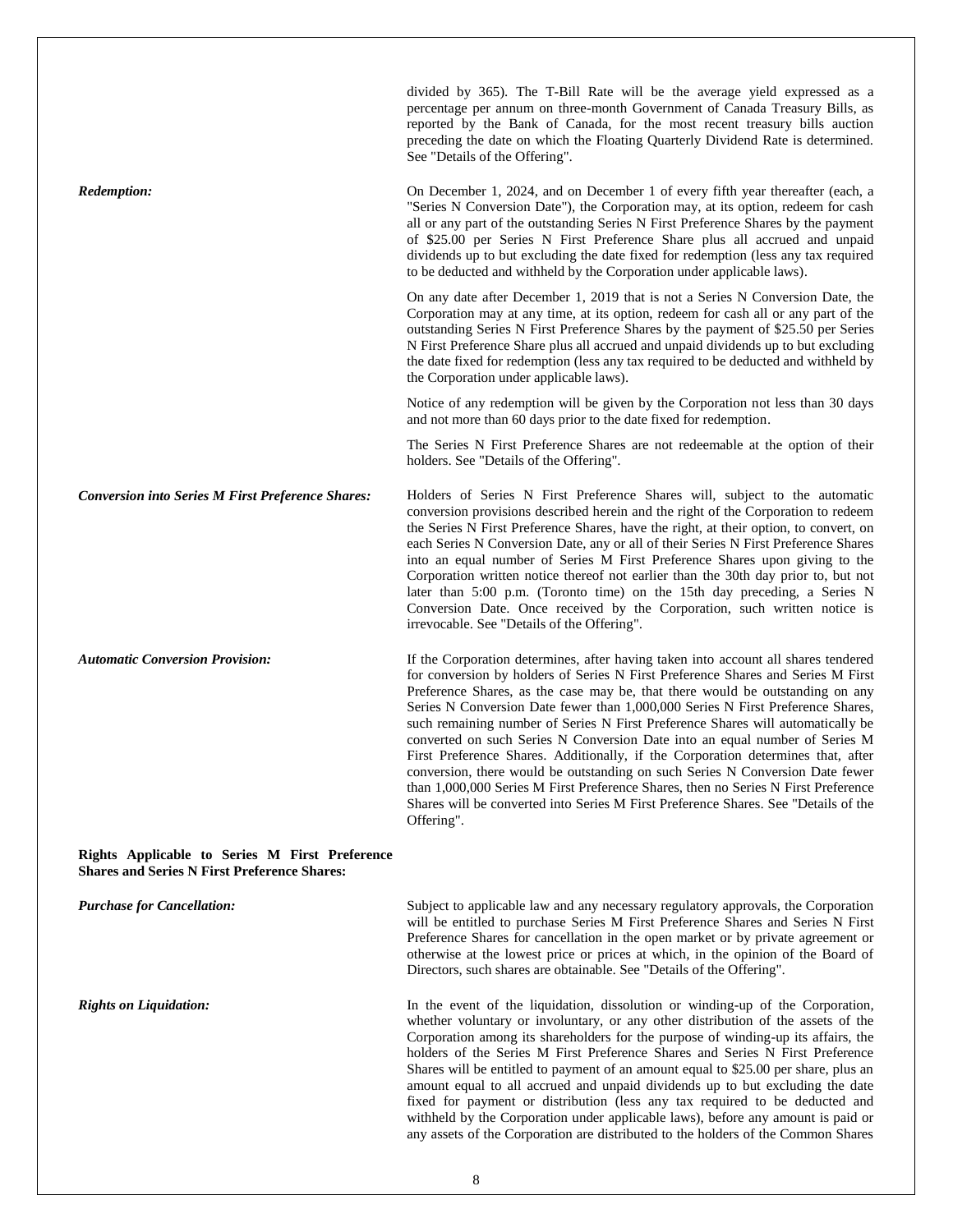|                                           | or any other shares ranking junior as to capital to the Series M First Preference<br>Shares or the Series N First Preference Shares. The holders of the Series M First<br>Preference Shares and Series N First Preference Shares will not be entitled to share<br>in any further distribution of the assets of the Corporation. See "Details of the<br>Offering".                                                                                                                                                                                                                                                                                                                                                                                                                                                                                                                                                                                                                                                                                                                                                                               |
|-------------------------------------------|-------------------------------------------------------------------------------------------------------------------------------------------------------------------------------------------------------------------------------------------------------------------------------------------------------------------------------------------------------------------------------------------------------------------------------------------------------------------------------------------------------------------------------------------------------------------------------------------------------------------------------------------------------------------------------------------------------------------------------------------------------------------------------------------------------------------------------------------------------------------------------------------------------------------------------------------------------------------------------------------------------------------------------------------------------------------------------------------------------------------------------------------------|
| <b>Priority:</b>                          | The Series M First Preference Shares and Series N First Preference Shares rank on<br>a parity with any other series of First Preference Shares of the Corporation and<br>senior to all other shares of the Corporation with respect to priority to the payment<br>of dividends, return of capital and the distribution of assets on the dissolution,<br>liquidation or winding-up of the Corporation. See "Details of the Offering".                                                                                                                                                                                                                                                                                                                                                                                                                                                                                                                                                                                                                                                                                                            |
| <b>Voting Rights:</b>                     | The Series M First Preference Shares and Series N First Preference Shares are<br>non-voting unless the Corporation fails to pay eight quarterly dividends on the<br>Series M First Preference Shares or the Series N First Preference Shares, whether<br>or not consecutive and whether or not such dividends have been declared and<br>whether or not there are any monies of the Corporation properly applicable to the<br>payment of dividends. In the event of such non-payment and for only so long as<br>any such dividends remain in arrears, the holders of the Series M First Preference<br>Shares or the Series N First Preference Shares, as applicable, will be entitled to<br>receive notice of and to attend all shareholders' meetings of the Corporation which<br>take place more than 60 days after the date on which the failure first occurs, other<br>than meetings at which only holders of another specified class or series are entitled<br>to vote, and will be entitled to one vote for each Series M First Preference Share or<br>Series N First Preference Share held, as applicable. See "Details of the Offering". |
| <b>Tax on Preference Share Dividends:</b> | The Corporation will elect, in the manner and within the time provided under<br>subsection $191.2(1)$ of the Tax Act, to pay or cause payment of the tax under<br>Part VI.1 of the Tax Act at a rate such that the corporate holders of Series M First<br>Preference Shares and Series N First Preference Shares will not be required to pay<br>tax under Part IV.1 of the Tax Act on dividends received on such shares. See<br>"Details of the Offering" and "Canadian Federal Income Tax Considerations".                                                                                                                                                                                                                                                                                                                                                                                                                                                                                                                                                                                                                                     |
| Listing:                                  | The Toronto Stock Exchange (the "TSX") has conditionally approved the listing of<br>the Series M First Preference Shares distributed under this Prospectus and the<br>Series N First Preference Shares into which the Series M First Preference Shares<br>are convertible. Listing of the Series M First Preference Shares and the Series N<br>First Preference Shares will be subject to the Corporation fulfilling all of the listing<br>requirements of the TSX on or before December 2, 2014.                                                                                                                                                                                                                                                                                                                                                                                                                                                                                                                                                                                                                                               |
| <b>Earnings Coverage:</b>                 | Earnings coverage information is provided in this Prospectus under the heading<br>"Earnings Coverage Ratio".                                                                                                                                                                                                                                                                                                                                                                                                                                                                                                                                                                                                                                                                                                                                                                                                                                                                                                                                                                                                                                    |
| <b>Risk Factors:</b>                      | An investment in the Series M First Preference Shares involves certain risks that                                                                                                                                                                                                                                                                                                                                                                                                                                                                                                                                                                                                                                                                                                                                                                                                                                                                                                                                                                                                                                                               |

should be considered by a prospective purchaser. See "Risk Factors".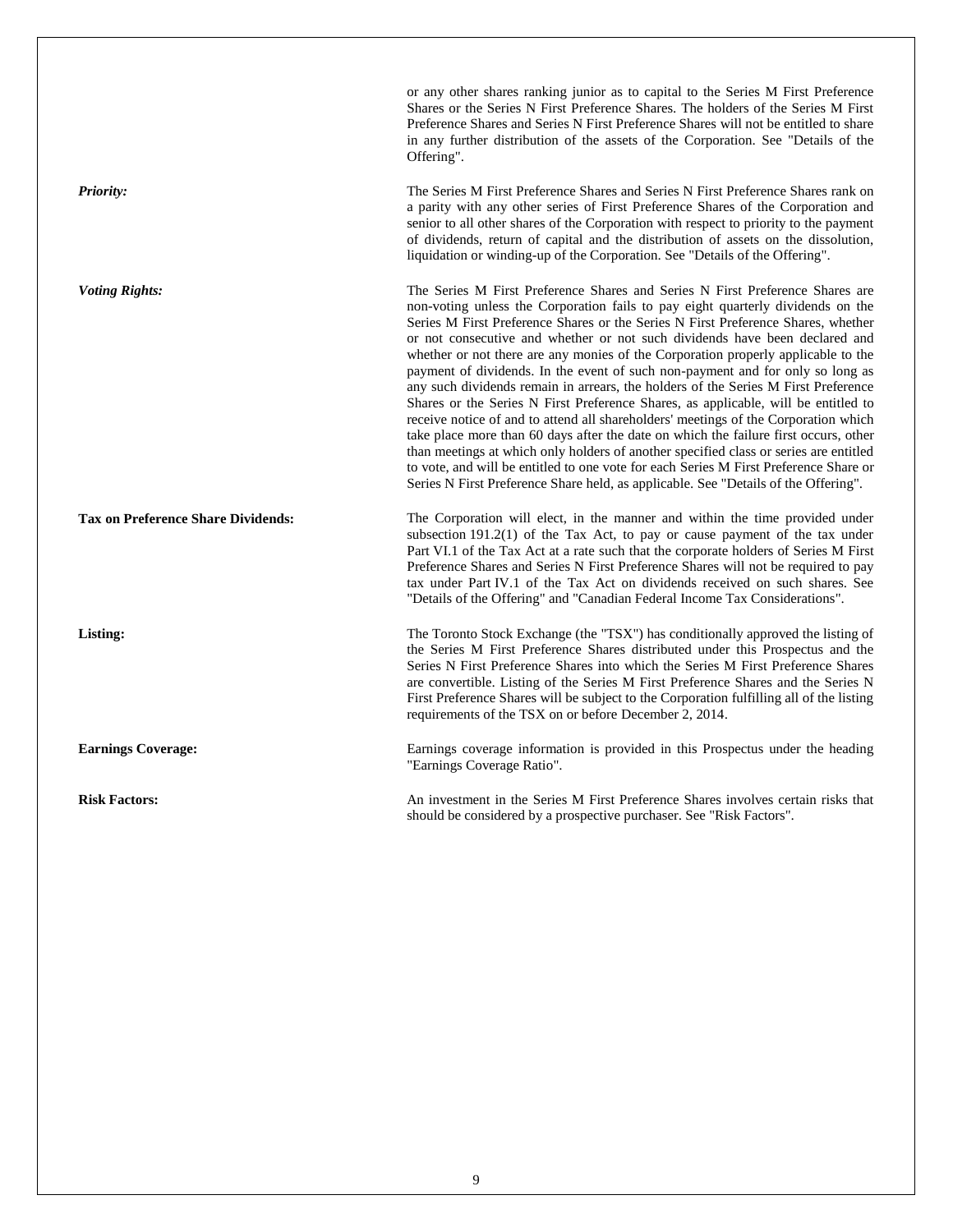## **FORTIS**

<span id="page-12-0"></span>Fortis Inc. was incorporated as 81800 Canada Ltd. under the *Canada Business Corporations Act* on June 28, 1977. The Corporation was continued under the *Corporations Act* (Newfoundland and Labrador) on August 28, 1987 and on October 13, 1987 the Corporation amended its articles to change its name to "Fortis Inc.". The address of the head office and principal place of business of the Corporation is The Fortis Building, Suite 1201, 139 Water Street, St. John's, Newfoundland and Labrador A1B 3T2.

Fortis is the largest investor-owned gas and electric distribution utility in Canada with total assets approaching \$25 billion and fiscal 2013 revenue (which excludes the Acquisition) exceeding \$4.0 billion. Fortis serves more than 3 million customers across Canada and in the United States and the Caribbean. Its regulated holdings include electric distribution utilities in five Canadian provinces, the state of Arizona, New York State and two Caribbean countries and natural gas utilities in British Columbia, Canada and in the States of Arizona and New York. Regulated utility assets comprise approximately 93% of the Corporation's total assets, with the balance comprised of non-regulated generation assets and hotels and commercial real estate in Canada.

Fortis is the direct owner of all of the common shares of FortisBC Holdings Inc. ("FortisBC Holdings"), a company that, through its subsidiaries, is the principal distributor of natural gas in British Columbia. Fortis is the indirect owner of all of the common shares of UNS Energy, a vertically integrated utility services holding company, headquartered in Tucson, Arizona, engaged through three subsidiaries in the regulated electric generation and energy delivery business, primarily in the State of Arizona; FortisAlberta, a regulated electric utility that distributes electricity generated by other market participants in a substantial portion of southern and central Alberta; FortisBC Inc. ("FortisBC"), a regulated electric utility that generates, transmits and distributes electricity in the southern interior of British Columbia; Central Hudson Gas & Electric Corporation ("Central Hudson"), a regulated transmission and distribution utility serving electricity and natural gas customers in eight counties of New York State's Mid-Hudson River Valley; and Maritime Electric Company, Limited ("Maritime Electric"), the principal distributor of electricity on Prince Edward Island. Fortis also holds all of the common shares of Newfoundland Power Inc. ("Newfoundland Power"), the principal distributor of electricity in Newfoundland. As well, through a wholly owned subsidiary FortisOntario Inc. ("FortisOntario") and its subsidiaries, Canadian Niagara Power Inc. ("CNPI"), Cornwall Street Railway, Light and Power Company, Limited ("Cornwall Electric") and Algoma Power Inc. ("Algoma Power"), Fortis provides an integrated electric utility service in Ontario to customers primarily in Fort Erie, Cornwall, Gananoque and Port Colborne and distributes electricity to customers in the district of Algoma in northern Ontario.

The Corporation's regulated electric utility assets in the Caribbean consist of its ownership, through wholly owned subsidiaries, of an approximate 60% interest in Caribbean Utilities Company, Ltd. ("Caribbean Utilities"), an integrated electric utility and the sole provider of electricity on Grand Cayman, Cayman Islands. Fortis also owns, through wholly owned subsidiaries, FortisTCI Limited and Turks and Caicos Utilities Limited (collectively "Fortis Turks and Caicos"), which together are the principal distributors of electricity in the Turks and Caicos Islands.

The Corporation's non-regulated generation operations consist of its 100% interest in each of Belize Electricity Company Limited ("BECOL"), FortisOntario and FortisUS Energy Corporation, as well as non-regulated generation assets owned either directly or indirectly by FortisBC and by Fortis through its 51% controlling ownership interest in the Waneta Expansion Limited Partnership. Fortis Generation East LLP, a limited liability partnership directly held by Fortis, owns six small hydroelectric generating stations in eastern Ontario with a combined capacity of 8 megawatts ("MW").

Non-utility operations are conducted through Fortis Properties Corporation ("Fortis Properties"). Through Fortis Properties, the Corporation owns and operates 23 hotels in eight Canadian provinces and owns approximately 2.7 million square feet of commercial office and retail space, primarily in Atlantic Canada.

#### **Regulated Gas Utilities – Canadian**

#### *FortisBC Energy Companies*

The natural gas distribution business of FortisBC Holdings is one of the largest in Canada. With approximately 961,000 customers as at June 30, 2014, FortisBC Holdings' subsidiaries provide service to over 96% of gas users in British Columbia. FortisBC Energy Inc. ("FEI") is the largest of these subsidiaries, serving approximately 853,000 customers as at June 30, 2014. FEI has a service area which includes Greater Vancouver, the Fraser Valley and Thompson, Okanagan, Kootenay and North Central interior regions of British Columbia. FortisBC Energy (Vancouver Island) Inc. ("FEVI") owns and operates the natural gas transmission pipeline from the Greater Vancouver area across the Georgia Strait to Vancouver Island, serving approximately 105,000 customers on Vancouver Island and along the Sunshine Coast of British Columbia as at June 30, 2014. In addition to providing transmission and distribution services to customers, FEI and FEVI also obtain natural gas supplied on behalf of most residential and commercial customers. Gas supplies are sourced primarily from north-eastern British Columbia and, through FEI's Southern Crossing Pipeline, from Alberta. FortisBC Energy (Whistler) Inc. ("FEWI") owns and operates the natural gas distribution system in the Resort Municipality of Whistler, British Columbia, providing service to approximately 3,000 residential and commercial customers as at June 30, 2014. Collectively, FEI, FEVI and FEWI own and operate approximately 46,000 kilometres of natural gas distribution and transmission pipelines and met a peak day demand of 1,341 terajoules in 2013. In February 2014 the FortisBC Energy companies received regulatory approval for the amalgamation of their regulated utilities. The amalgamation received the consent of the Lieutenant Governor in Council in May 2014 and is expected to be effective December 31, 2014.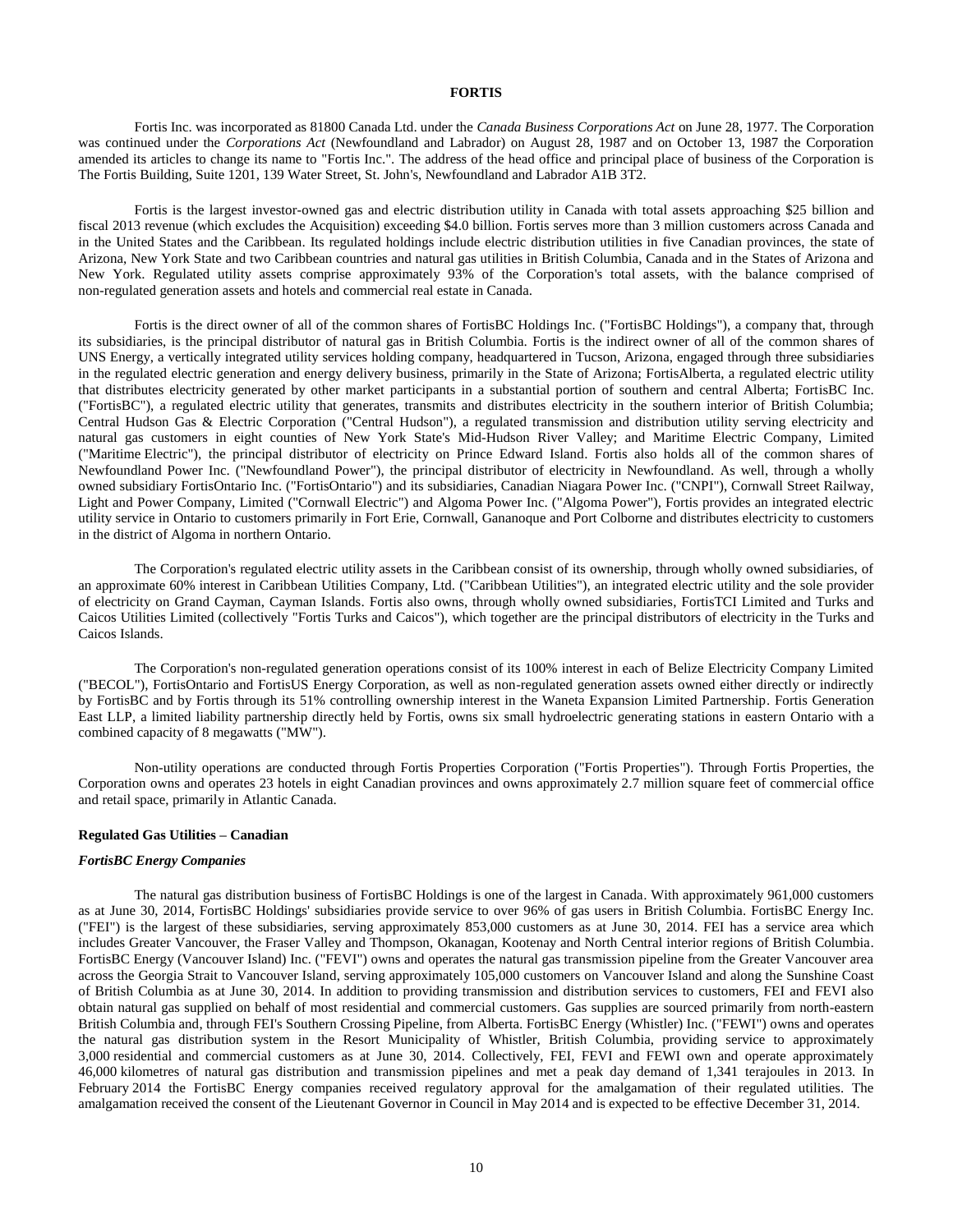## **Regulated Gas & Electric Utilities – United States**

## *UNS Energy*

UNS Energy is a vertically integrated utility services holding company, headquartered in Tucson, Arizona, engaged through three subsidiaries in the regulated electric generation and energy delivery business, primarily in the State of Arizona. UNS Energy serves approximately 657,000 electricity and gas customers. As of June 30, 2014, UNS Energy's total assets were approximately US\$4.5 billion and operating revenues and net income for the year ended December 31, 2013 totalled US\$1.5 billion and US\$127 million, respectively.

Tucson Electric Power Company ("TEP"), the main business of UNS Energy, is a vertically integrated, regulated electric utility and represented approximately 85% of the total assets of UNS Energy as at June 30, 2014 and approximately 79% of the operating revenues of UNS Energy for the six months ended June 30, 2014. TEP generates, transmits and distributes electricity to approximately 414,000 retail electric customers in southern Arizona as at June 30, 2014. TEP met a retail peak demand of 2,230 MW in 2013 and has sufficient generating capacity which, together with existing power purchase agreements and expected generation plant additions, should satisfy the requirements of its customer base and meet expected future peak demand requirements. In addition, TEP sells electricity to other entities in the western United States. As at June 30, 2014, TEP owned electrical generating capacity of 1,853 MW and leased electrical generating capacity of 387 MW, for total net generating capacity of 2,240 MW. Several of the generating assets which TEP has an interest in are jointly owned. TEP expects to complete the acquisition of a 75% undivided interest (413 MW) in Unit 3 of the Gila River Generating Station in Gila Bend, Arizona in December 2014.

UNS Electric, Inc. ("UNS Electric") is a regulated, vertically integrated electric utility company serving approximately 93,000 retail customers in Arizona's Mohave and Santa Cruz counties as at June 30, 2014. UNS Electric represents approximately 9% of the total assets of UNS Energy as of June 30, 2014 and approximately 12% of the operating revenues of UNS Energy for the six months ended June 30, 2014. UNS Energy met a peak demand of 423 MW in 2013. UNS Electric owns and operates a 90 MW gas-fired facility located near Kingman, Arizona as well as the Valencia Power Plant located in Nogales, Arizona, which consists of four gas and diesel-fueled combustion turbine units and provides approximately 62 MW of peaking resources. UNS Electric expects to complete the acquisition of a 25% undivided interest (137 MW) in Unit 3 of the Gila River Generating Station in Gila Bend, Arizona in December 2014. UNS Electric's generating resources met 152 MW or 36% of its 2013 peak demand and UNS Electric relies on a portfolio of long, intermediate and short-term electricity purchases to meet the remainder of its customer load requirements.

UNS Gas, Inc. ("UNS Gas") is a regulated gas distribution company serving approximately 150,000 retail customers in Arizona's Mohave, Yavapai, Coconino, Navajo and Santa Cruz counties as at June 30, 2014. UNS Gas represented approximately 6% of the total assets of UNS Energy as at June 30, 2014 and approximately 9% of the operating revenues of UNS Energy for the six months ended June 30, 2014. UNS Gas purchases most of the gas that it distributes from the San Juan Basin and this gas is delivered on the El Paso Natural Gas and Transwestern Pipeline Company interstate pipeline system under firm transportation agreements with combined capacity sufficient to meet the demand of the customers of UNS Gas.

## *Central Hudson*

Central Hudson, the main business of the Corporation's indirect subsidiary, CH Energy Group, Inc. ("CH Energy Group"), is a regulated transmission and distribution utility serving approximately 300,000 electricity and 78,000 natural gas customers in eight counties of New York State's Mid-Hudson River Valley as at June 30, 2014. Central Hudson's electric assets comprised approximately 74% of its total assets as at June 30, 2014 and include approximately 14,000 kilometres of distribution lines and 1,000 kilometres of transmission lines. The electric business met a peak demand of 1,202 MW in 2013. Central Hudson's natural gas assets comprised the remaining 26% of its total assets and include approximately 1,900 kilometres of distribution pipelines and more than 266 kilometres of transmission pipelines. The gas business met a peak day demand of 125 terajoules in 2013.

Central Hudson primarily relies on electricity purchases from third-party providers and the energy and capacity markets administered by the New York Independent System Operator to meet the demand of its full-service electricity customers. It also generates a small portion of its electricity requirements. Central Hudson purchases its gas supply requirements at various pipeline receipt points from a number of suppliers with whom it has contracted for firm transport capacity.

#### **Regulated Electric Utilities – Canadian**

## *FortisAlberta*

FortisAlberta's business is the ownership and operation of regulated electricity distribution facilities that distribute electricity generated by other market participants from high-voltage transmission substations to end-use customers in central and southern Alberta. FortisAlberta distributes electricity to approximately 522,000 customers in Alberta as at June 30, 2014, using approximately 119,000 kilometres of owned and/or operated distribution lines and met a peak demand of 2,613 MW in 2013. FortisAlberta is not involved in the generation, transmission or direct sale of electricity.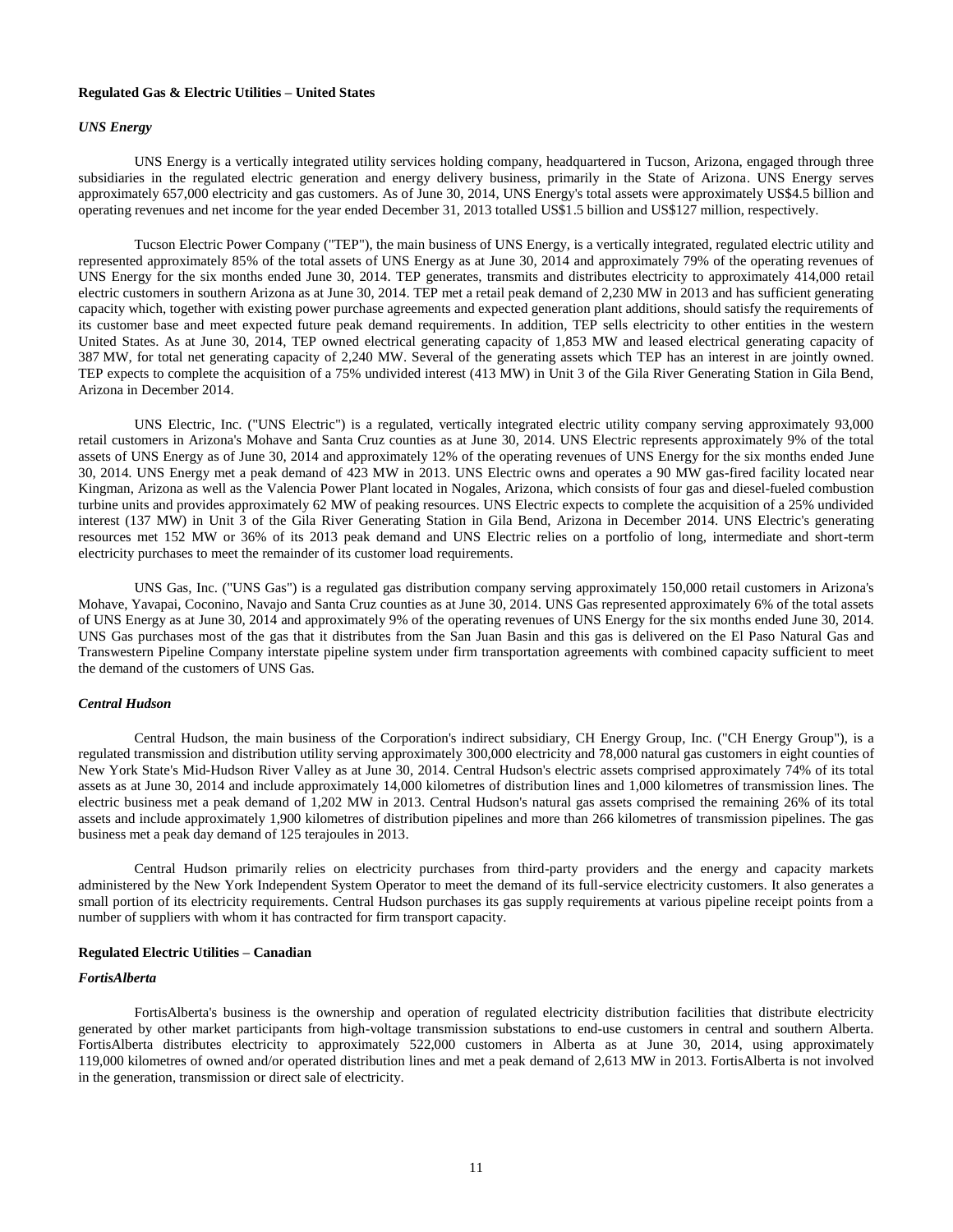#### *FortisBC*

FortisBC is an integrated, regulated electric utility that owns a network of generation, transmission and distribution assets located in the southern interior of British Columbia. FortisBC serves a diverse mix of approximately 165,000 customers as at June 30, 2014, with residential customers representing the largest customer segment. FortisBC met a peak demand of 699 MW in 2013. FortisBC owns four regulated hydroelectric generating plants with an aggregate capacity of 225 MW that provide approximately 45% of FortisBC's energy and 30% of its peak capacity needs. FortisBC's remaining electricity supply is acquired through long-term power purchase contracts and short-term market purchases. FortisBC's business also includes non-regulated operating, maintenance and management services relating to the 493-MW Waneta hydroelectric generation facility owned by Teck Metals Ltd. and BC Hydro, the 149-MW Brilliant hydroelectric plant, the 120-MW Brilliant hydroelectric expansion plant and the 185-MW Arrow Lakes hydroelectric plant, each owned by Columbia Power Corporation and Columbia Basin Trust ("CPC/CBT").

#### *Newfoundland Power*

Newfoundland Power is a regulated electric utility that operates an integrated generation, transmission and distribution system throughout the island portion of the Province of Newfoundland and Labrador. Newfoundland Power serves approximately 257,000 customers as at June 30, 2014, or approximately 87% of electricity consumers in the Province, and met a peak demand of 1,281 MW in 2013. Approximately 93% of the electricity that Newfoundland Power sells to its customers is purchased from Newfoundland Hydro. Newfoundland Power operates 28 small generating facilities, which generate the remaining 7% of the electricity it sells. Newfoundland Power's hydroelectric generating plants have a total capacity of 97 MW and its diesel plants and gas turbines have a total capacity of approximately 5 MW and 37 MW, respectively.

#### *Maritime Electric*

Maritime Electric is a regulated electric utility that operates an integrated generation, transmission and distribution system on Prince Edward Island. Maritime Electric directly supplies approximately 77,000 customers as at June 30, 2014, or 90% of electricity consumers on Prince Edward Island, and met a peak demand of 252 MW in 2013. Maritime Electric purchases most of the energy it distributes to its customers from New Brunswick Power Corporation under various energy purchase agreements and maintains on-Island generating facilities with an aggregate capacity of 150 MW.

#### *FortisOntario*

FortisOntario's regulated distribution operations serve approximately 65,000 customers in Fort Erie, Cornwall, Gananoque, Port Colborne and the District of Algoma in Ontario as at June 30, 2014, and met a combined peak demand of 271 MW in 2013. FortisOntario's operations are comprised of CNPI, Cornwall Electric and Algoma Power. Through CNPI, FortisOntario owns international transmission facilities at Fort Erie and owns a 10% interest in each of Westario Power Inc., Rideau St. Lawrence Holdings Inc. and Grimsby Power Inc., three regional electric distribution companies that, together, serve approximately 39,000 customers as at June 30, 2014.

#### **Regulated Electric Utilities — Caribbean**

#### *Caribbean Utilities*

Fortis holds an indirect approximate 60% controlling ownership interest in Caribbean Utilities. Caribbean Utilities has the exclusive right to distribute and transmit electricity on the island of Grand Cayman, Cayman Islands, pursuant to a 20-year licence entered into on April 3, 2008. Caribbean Utilities also entered into a non-exclusive 21.5-year power generation licence with the Government of the Cayman Islands on April 3, 2008. Caribbean Utilities serves over 27,000 customers as at June 30, 2014, has approximately 150 MW of installed diesel-powered generating capacity and met a peak demand of 97 MW in 2013. The Class A Ordinary Shares of Caribbean Utilities are listed for trading on the TSX under the symbol CUP.U.

## *Fortis Turks and Caicos*

Both of the Fortis Turks and Caicos utilities are integrated electric utilities, which collectively serve approximately 13,000 customers, or approximately 98% of electricity consumers on the Turks and Caicos Islands as at June 30, 2014. The utilities met a combined peak demand of approximately 36 MW in 2013. Fortis Turks and Caicos owns and operates approximately 618 kilometres of transmission and distribution lines. Fortis Turks and Caicos is the principal distributor of electricity on Turks and Caicos pursuant to 50-year licences that expire in 2036 and 2037.

#### **Non-Regulated — Fortis Generation**

## *Belize*

Non-regulated generation operations in Belize are conducted through BECOL under a franchise agreement with the GOB. BECOL owns and operates the 25-MW Mollejon hydroelectric generating facility, the 7-MW Chalillo hydroelectric generating facility and the 19 MW Vaca hydroelectric generating facility. All such facilities are located on the Macal River in Belize. These hydro plants generate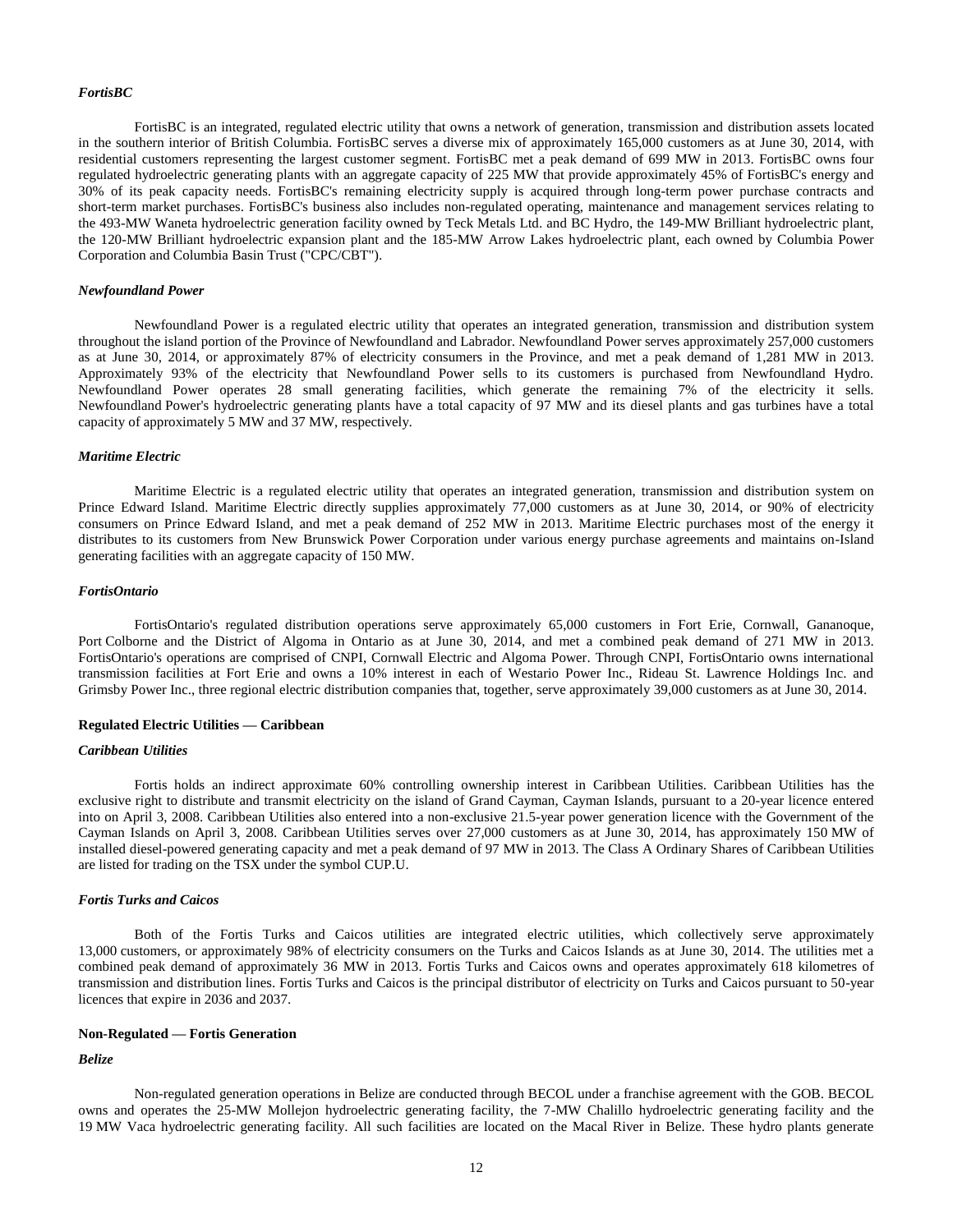average annual energy production of approximately 240 gigawatt ("GWh"). BECOL sells its entire output to Belize Electricity under 50-year power purchase agreements expiring in 2055 and 2060. In October 2011, the GOB purportedly amended the Constitution of Belize to require majority government ownership of three public utility providers, including Belize Electricity, but excluding BECOL. The GOB has indicated it has no intention to expropriate BECOL but there can be no assurance that the GOB will not change its intentions. Fortis continues to control BECOL and to consolidate its financial results in the financial statements of the Corporation.

#### *Ontario*

Non-regulated generation operations of FortisOntario are comprised of the operation of a 5-MW gas-powered cogeneration plant in Cornwall. All thermal energy output of this plant is sold to external third parties, while the electricity output is sold to Cornwall Electric. Fortis Generation East LLP owns and operates six small hydroelectric generating facilities in eastern Ontario with a combined capacity of 8 MW. The electricity produced from these facilities is sold to the Ontario Power Authority, via the Hydroelectric Contract Initiative, under fixed-price contracts.

#### *British Columbia*

Non-regulated generation operations in British Columbia, conducted through FortisBC, include the 16-MW run-of-river Walden hydroelectric power plant near Lillooet that sells its entire output to BC Hydro under a contract that expired on December 31, 2013. While no notice of termination has been received from BC Hydro, FortisBC is exposed to the risk that it will not be able to sell the power from this facility on similar terms in the event that the contract is terminated.

In October 2010, the Corporation formed the Waneta Partnership with CPC/CBT and concluded definitive agreements to construct the 335-MW Waneta Expansion at an estimated cost of approximately \$900 million. The facility is situated adjacent to the Waneta Dam and powerhouse facilities on the Pend d'Oreille River, south of Trail, British Columbia. CPC/CBT are both 100% owned entities of the Government of British Columbia. Fortis owns a controlling 51% interest in the Waneta Partnership and, through FortisBC, will operate and maintain the Waneta Expansion when it comes into service, which is currently expected in spring 2015. SNC-Lavalin Group Inc. was awarded a contract for approximately \$590 million to design and build the Waneta Expansion. Construction began in November 2010 and capital expenditures of approximately \$633 million have been incurred on this capital project through June 30, 2014. Key construction activities for year-to-date 2014 included (i) the ongoing civil construction of the intake structure, forming of the power tunnel transition and excavation of the tailrace channel, (ii) completion of the 230-kilovolt transmission line which is scheduled for energization in September 2014, (iii) equipment installation and assembly in respect of turbine and generator components and powerhouse mechanical and electrical auxiliary systems and (iv) testing on various components and systems.

The Waneta Expansion is included in the Canal Plant Agreement (as described in the Corporation's AIF) and will receive fixed energy and capacity entitlements based upon long-term average water flows, thereby significantly reducing hydrologic risk associated with the project. The energy output, approximately 630 GWh, and associated capacity required to deliver such energy from the Waneta Expansion will be sold to BC Hydro under an executed long-term energy purchase agreement. The surplus capacity, equal to 234 MW on an average annual basis, is expected to be sold to FortisBC under a long-term capacity purchase agreement. In November 2011, FortisBC executed the agreement to purchase the capacity from the Waneta Expansion and filed such executed agreement with the British Columbia Utilities Commission (the "BCUC"). The form of the agreement was originally accepted for filing by the BCUC in September 2010. In May 2012, the BCUC determined that the executed agreement was in the public interest and a hearing was not required. The agreement has been accepted for filing as an energy supply contract and FortisBC has been directed by the BCUC to develop a rate-smoothing proposal. A rate-smoothing deferral mechanism has been included as part of FortisBC's 2014-2018 PBR revenue requirements application, which was filed on July 5, 2013 and updated on October 18, 2013, and is currently subject to review by the BCUC.

#### *Upstate New York*

Non-regulated generation assets in Upstate New York State are owned and operated by FortisUS Energy Corporation and include four hydroelectric generating stations with a combined generating capacity of approximately 23 MW operating under licences from the United States Federal Energy Regulatory Commission ("FERC"). All four hydroelectric generating facilities sell energy at market rates through purchase agreements with Niagara Mohawk Power Corporation.

#### **Non-Regulated — Non-Utility**

Through Fortis Properties, the Corporation owns and operates 23 hotels, comprised of more than 4,400 rooms, in eight Canadian provinces and owns approximately 2.7 million square feet of commercial office and retail space, primarily in Atlantic Canada.

## **Expropriated Assets — Belize Electricity**

Until June 20, 2011, Fortis held an indirect approximate 70% controlling ownership interest in Belize Electricity, the regulated principal distributor of electricity in Belize, Central America. On June 20, 2011, the GOB enacted legislation leading to the expropriation of the Corporation's investment in Belize Electricity. The consequential loss of control over the operations of the utility resulted in the Corporation discontinuing the consolidation method of accounting for Belize Electricity, effective June 20, 2011. The Corporation has classified the book value of the previous investment in Belize Electricity as a long-term other asset on its consolidated balance sheet. As at June 30, 2014, the long-term other asset, including foreign exchange impacts, totalled \$108 million.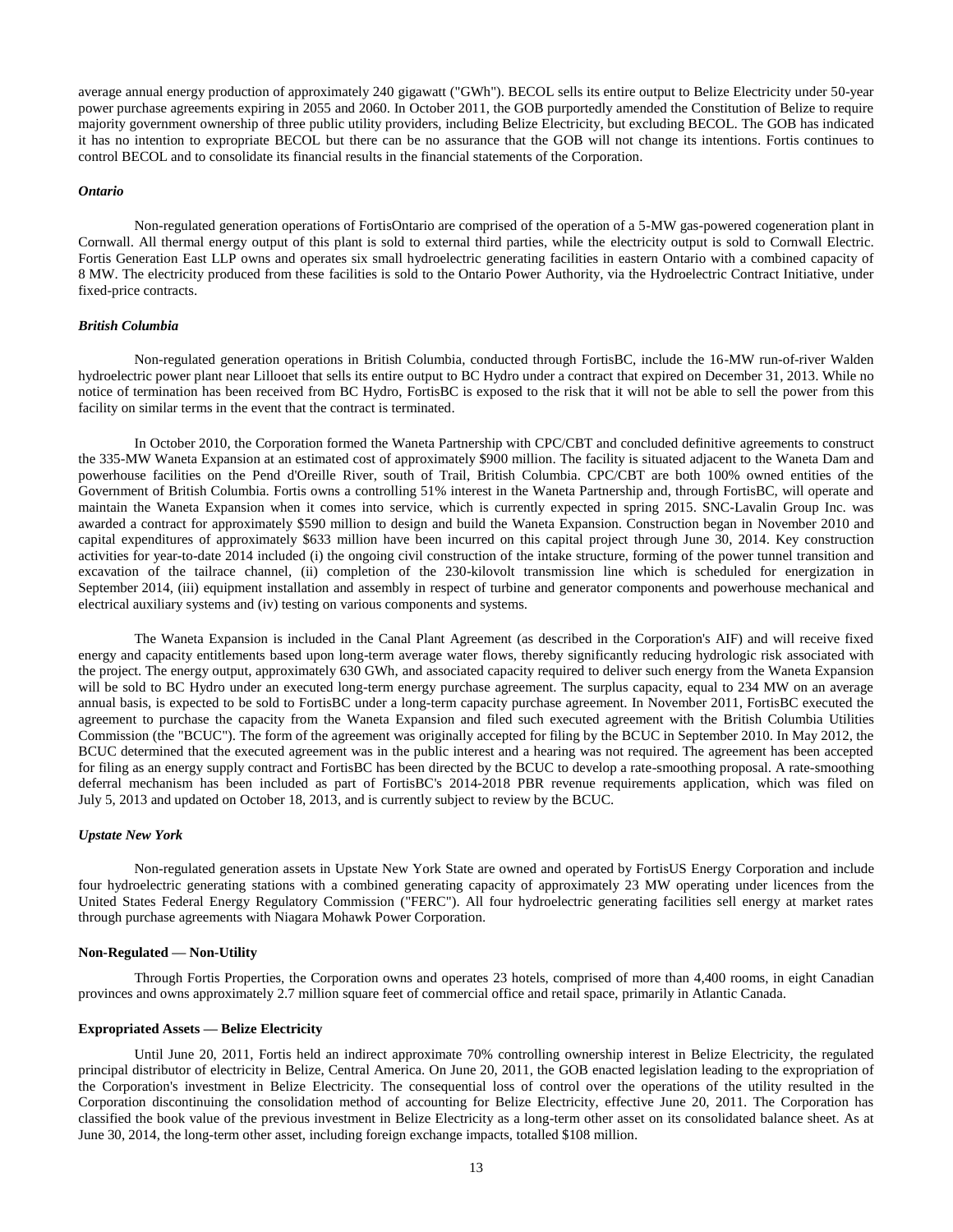In October 2011 Fortis commenced an action in the Belize Supreme Court to challenge the legality of the expropriation of its investment in Belize Electricity and court proceedings with respect to the matter are continuing. Fortis commissioned an independent valuation of its expropriated investment in Belize Electricity and submitted its claim for compensation to the GOB in November 2011. The GOB also commissioned a valuation of Belize Electricity and communicated the results of such valuation in its response to the Corporation's claim for compensation. The fair value determined under the GOB's valuation is significantly lower than the fair value determined under the Corporation's valuation and the book value of Belize Electricity.

In July 2012 the Belize Supreme Court dismissed the Corporation's claim of October 2011. Also in July 2012, Fortis filed its appeal of the above-noted trial judgment in the Belize Court of Appeal. The appeal was heard in October 2012 and a decision was rendered by the Belize Court of Appeal on May 15, 2014. The two Belizean judges found in favour of the GOB; however, the third judge delivered a strong dissenting opinion concluding that the expropriation was contrary to the Belize Constitution. An appeal of the decision to the Caribbean Court of Justice, the final court for appeals arising in Belize, was filed in June 2014 and a hearing is expected in the fourth quarter of 2014. Fortis believes it has a strong, well-positioned case before the Caribbean Court of Justice supporting the unconstitutionality of the expropriation. There exists, however, a reasonable possibility that the outcome of the litigation may be unfavourable to the Corporation and the amount of compensation otherwise to be paid to Fortis under the legislation expropriating Belize Electricity could be lower than the book value of the Corporation's expropriated investment in Belize Electricity.

## **RECENT DEVELOPMENTS**

#### <span id="page-16-0"></span>**Acquisition of UNS Energy Corporation**

On August 15, 2014, Fortis acquired all of the outstanding common shares of UNS Energy for US\$60.25 per common share in cash, representing an aggregate purchase price of approximately US\$4.5 billion, including the assumption of approximately US\$2.0 billion of debt on closing (the "Acquisition"). The cash portion of the purchase price was initially funded through drawings of an aggregate of \$2.0 billion under the Acquisition Credit Facilities and US\$265 million under the Corporation's \$1.0 billion revolving credit facility (the "Revolving Facility"). Fortis intends to repay a portion of the borrowings under the Acquisition Credit Facilities with the proceeds of this Offering, as well as the \$1.165 billion net proceeds of the final instalment under the Corporation's \$1.8 billion aggregate principal amount of Convertible Debentures represented by Instalment Receipts, which Fortis expects to receive on the Final Instalment Date of October 27, 2014. See "Use of Proceeds", "Changes in Share and Loan Capital Structure" and "Earnings Coverage Ratio".

The Acquisition is consistent with the Corporation's strategy of investing in high-quality regulated utility assets in Canada and the United States and is expected to be accretive to earnings per Common Share in the first full year after closing, excluding one-time Acquisition-related costs. The Corporation's consolidated rate base increased by approximately US\$3.0 billion as a result of the Acquisition. The Acquisition further mitigates business risk of Fortis by enhancing the geographic diversification of the Corporation's regulated assets, resulting in no more than one-third of the Corporation's total assets being located in any one regulated jurisdiction.

The Acquisition was completed following receipt of UNS Energy shareholder approval in March 2014, approval from the FERC in April 2014 and all other required regulatory approvals, including the approval of the Arizona Corporation Commission, which was granted on August 12, 2014. In connection with such regulatory approvals, Fortis has committed to provide UNS Energy's customers and community with certain benefits, including but not limited to: (i) providing the retail consumers of TEP, UNS Gas and UNS Electric (collectively, the "UNS Utilities") with bill credits totalling US\$30 million over five years (US\$10 million in year one and US\$5 million annually in years two through five); (ii) UNS Energy and the UNS Utilities adopting certain ring-fencing and corporate governance provisions, including UNS Energy establishing a board of directors comprised of a majority of independent members, as well as a majority of Arizona residents; (iii) limiting dividends paid from the UNS Utilities to UNS Energy to 60% of the UNS Utilities' respective net income for a period of five years following completion of the Acquisition or until such time that their respective equity capitalization reaches 50% of total capital (excluding any goodwill recorded) as accounted for in accordance with US GAAP; and (iv) Fortis making an equity infusion totalling US\$220 million through UNS Energy into the UNS Utilities within 60 days of the date of the closing of the Acquisition.

The Corporation's earnings for the third quarter of 2014 will be impacted by a number of non-recurring Acquisition-related expenses. Investment banking fees, drawdown fees associated with the Acquisition Credit Facilities and legal, tax, accounting and other related expenses for the third quarter of 2014 are currently estimated at approximately \$25 million after tax. In addition, the US\$30 million (approximately US\$18 million after tax) in customer benefits payable to UNS Utility customers will be fully expensed in the third quarter of 2014. The Corporation's earnings in the second half of 2014 will be reduced by interest expense of approximately \$38 million (\$27 million after tax) associated with the Convertible Debentures to the Final Instalment Date, plus interest that would have accrued on the Convertible Debentures from the day following the Final Instalment Date to and including January 9, 2015. See "Final Instalment Date for Convertible Debentures Represented by Instalment Receipts".

See "Risk Factors", "Special Note Regarding Forward-Looking Statements", "Changes in Share and Loan Capital Structure" and the Business Acquisition Report incorporated by reference in this Prospectus.

## **Final Instalment Date for Convertible Debentures Represented by Instalment Receipts**

To finance a portion of the Acquisition, in January 2014, Fortis, through a direct wholly owned subsidiary, completed the sale of the Convertible Debentures. The offering of the Convertible Debentures consisted of a bought deal offering of \$1.594 billion aggregate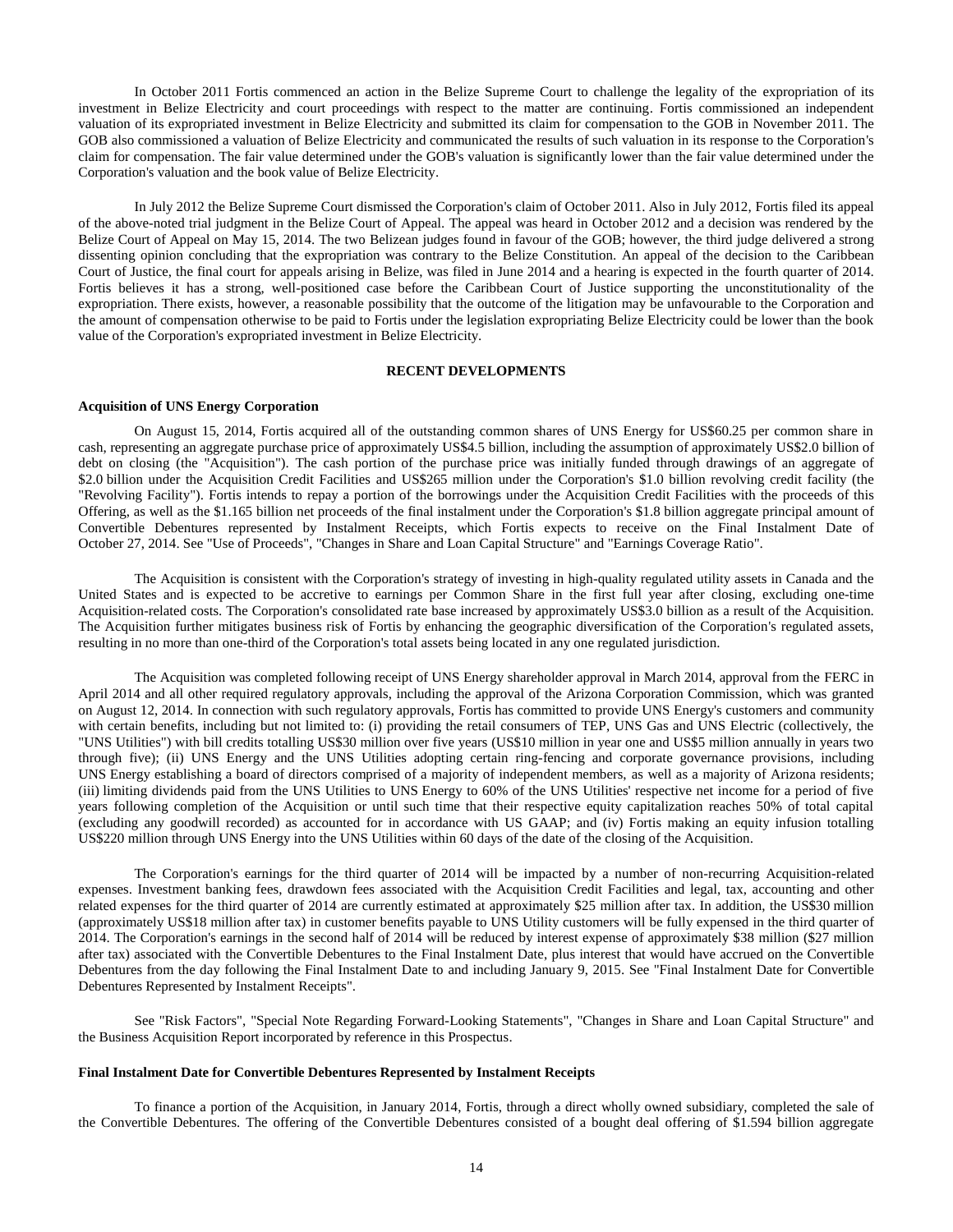principal amount of Convertible Debentures underwritten by a syndicate of underwriters and the sale of \$206 million aggregate principal amount of Convertible Debentures to certain institutional investors on a private placement basis (together, the "Instalment Receipt Offering").

The Convertible Debentures were sold on an instalment receipt basis at a price of \$1,000 per Convertible Debenture, of which \$333 was paid on closing of the Instalment Receipt Offering and the remaining \$667 is payable on the Final Instalment Date which has been fixed as October 27, 2014. The Instalment Receipts trade on the TSX under the symbol "FTS.IR". The Instalment Receipts will be delisted from the TSX before markets open on the Final Instalment Date. The Convertible Debentures will not be listed on the TSX. The Convertible Debentures will mature on January 9, 2024 and bear interest at an annual rate of 4.00% per \$1,000 principal amount of Convertible Debentures until and including the Final Instalment Date. On the Final Instalment Date holders of Convertible Debentures will receive accrued and unpaid interest of \$6.2637 per Convertible Debenture. On the day following the Final Instalment Date, the interest rate on the Convertible Debentures will fall to an annual rate of 0% and interest will cease to accrue on the Convertible Debentures. Holders of the Convertible Debentures who have paid the final instalment by the Final Instalment Date will be entitled to receive, in addition to the payment of accrued and unpaid interest, an amount equal to \$8.1473 per \$1,000 principal amount of Convertible Debentures, which represents the interest that would have accrued on the Convertible Debentures from the day following the Final Instalment Date to and including January 9, 2015, the first anniversary of the closing of the Instalment Receipt Offering.

At the option of the holders of the Convertible Debentures, and provided that payment of the final instalment has been made, each Convertible Debenture will be convertible at the option of the holder into Common Shares concurrently with or after the Final Instalment Date, but prior to their maturity or redemption by Fortis, at a conversion price of \$30.72 per Common Share, being a conversion rate of 32.5521 Common Shares per \$1,000 principal amount of Convertible Debentures. Fortis will issue up to 58,593,750 Common Shares on conversion of the Convertible Debentures.

The proceeds of the first instalment of the Instalment Receipt Offering were approximately \$599 million, or \$561 million net of issue costs, and were applied by the Corporation (i) to repay borrowings under the Revolving Facility and (ii) for other general corporate purposes, including to provide financing to the Corporation's regulated utility subsidiaries for capital expenditures. The net proceeds of the final instalment payment of the Instalment Receipt Offering is expected to be, in aggregate, approximately \$1.165 billion. Fortis will use the net proceeds of the final instalment to repay a portion of the borrowings under the Acquisition Credit Facilities. See "Use of Proceeds", "Recent Developments – Acquisition of UNS Energy" and the Material Change Report dated August 15, 2014 incorporated by reference in this Prospectus.

#### **Executive Appointments**

On May 12, 2014, Fortis announced that H. Stanley Marshall, formerly the Corporation's President and Chief Executive Officer will retire as CEO and a director of the Corporation, effective December 31, 2014. Fortis further announced, that Barry Perry, formerly the Corporation's Vice President, Finance and Chief Financial Officer will succeed Mr. Marshall as Chief Executive Officer, effective December 31, 2014. As part of this transition, Mr. Marshall relinquished his role as President to Mr. Perry on June 30, 2014. See the Material Change Report dated May 12, 2014 incorporated by reference in this Prospectus. As of June 30, 2014, Karl Smith, formerly the President and Chief Executive Officer of FortisAlberta, assumed the role of Executive Vice President, Chief Financial Officer of Fortis.

On August 1, 2014, John Walker, formerly President and Chief Executive Officer of FortisBC, became the Executive Vice President, Western Canadian Operations of the Corporation and Earl Ludlow, formerly President and Chief Executive Officer of Newfoundland Power, became Executive Vice President, Eastern Canadian and Caribbean Operations of the Corporation.

#### **Private Placement of US Notes**

In March 2014 Fortis priced a private placement to US-based institutional investors of US\$500 million aggregate principal amount of senior unsecured notes (the "US Notes"). The notes will be issued in multiple tranches with terms to maturity ranging from 5 years to 30 years and coupon rates ranging from 2.92% to 5.03%. The weighted average term to maturity is approximately 11 years and the weighted average coupon rate is 3.85%.

On June 30, 2014, Fortis issued US\$213 million of the US Notes with a weighted average term to maturity of approximately 9 years and a weighted average coupon rate of 3.51%. Net proceeds were used to repay US-dollar denominated borrowings on the Corporation's committed credit facility and for general corporate purposes.

The remaining US\$287 million of the US Notes will be issued on September 15, 2014, subject to the satisfaction of customary closing conditions. The remaining US Notes will be issued in multiple tranches with terms to maturity ranging from 7 to 30 years and coupon rates ranging from 3.64% to 5.03%. The weighted average term to maturity will be approximately 12 years and the weighted average coupon rate will be 4.11%. Net proceeds will be used to refinance existing indebtedness, including the US\$150 million 5.74% senior unsecured notes of Fortis maturing on October 30, 2014 and \$125 million 5.56% unsecured debentures of a subsidiary maturing on September 15, 2014, and other indebtedness.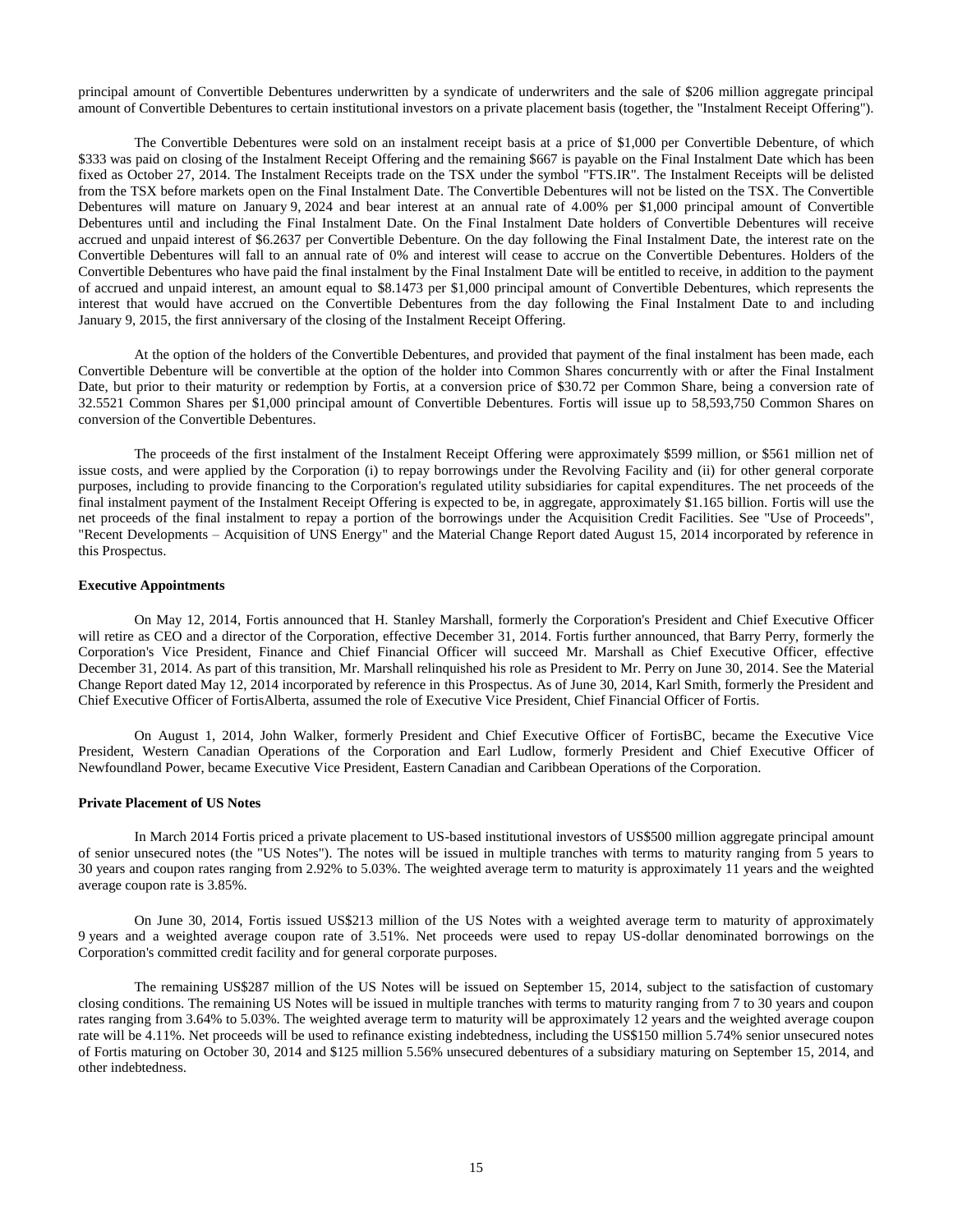## **CAPITALIZATION**

<span id="page-18-0"></span>The following table sets out the consolidated capitalization of the Corporation as at June 30, 2014 and on a *pro forma* basis as of such date after giving effect to (i) the net proceeds from the Offering, determined after deducting the Underwriters' Fee, assuming no Series M First Preference Shares are sold to certain institutions, and estimated expenses of the Offering on an after-tax basis, (ii) the Acquisition and the assumption of UNS Energy debt, (iii) the financing of the Acquisition, including drawings under the Acquisition Credit Facilities, the Revolving Facility and receipt of the final instalment in respect of, and the issuance of Common Shares upon the conversion of, the Convertible Debentures (and the application of net proceeds therefrom and of this Offering to repay a portion of the Acquisition Credit Facilities), and (iv) other changes in Common Shares, long-term debt, capital lease and finance obligations from July 1, 2014 up to and including September 10, 2014. See "Changes in Share and Loan Capital Structure". The financial information set out below has been prepared in accordance with US GAAP.

|                      | Outstanding at<br>June 30, 2014<br>(unaudited) | Pro forma<br><b>Outstanding at</b><br>June 30, 2014<br>(unaudited) $(1)$ |
|----------------------|------------------------------------------------|--------------------------------------------------------------------------|
|                      | (in millions of dollars)                       |                                                                          |
|                      | $7.666^{(2)}$                                  | 10.463                                                                   |
| Shareholders' equity |                                                |                                                                          |
|                      |                                                | 587                                                                      |
|                      | 3.849                                          | $5.620^{(3)}$                                                            |
|                      | 1.229                                          | 1.229                                                                    |
|                      |                                                |                                                                          |
|                      | (69                                            | (69)                                                                     |
|                      | 1,097                                          | 1,097                                                                    |
|                      | 13.789                                         | 18.944                                                                   |

<sup>(1)</sup> After giving effect to (i) the net proceeds from the Offering, determined after deducting the Underwriters' Fee, assuming no Series M First Preference Shares are sold to certain institutions, and estimated expenses of the Offering on an after-tax basis, (ii) the Acquisition and the assumption of UNS Energy debt, (iii) the financing of the Acquisition, including drawings under the Acquisition Credit Facilities, the Revolving Facility and the receipt of the final instalment in respect of, and the issuance of Common Shares upon the conversion of, the Convertible Debentures (and the application of net proceeds therefrom and of this Offering to repay a portion of the Acquisition Credit Facilities), and (iv) other changes in Common Shares, long-term debt, capital lease and finance obligations from July 1, 2014 up to and including September 10, 2014. See "Changes in Share and Loan Capital Structure".

(2) Includes long-term debt, capital lease and finance obligations, including current portion, the Convertible Debentures represented by Instalment Receipts and short-term borrowings.

(3) Assuming the conversion of all outstanding Convertible Debentures into Common Shares.

<span id="page-18-1"></span>(4) Excludes non-controlling interests.

\_\_\_\_\_\_\_\_\_\_

#### **SHARE CAPITAL OF FORTIS**

The authorized share capital of the Corporation consists of an unlimited number of Common Shares, an unlimited number of first preference shares issuable in series (the "First Preference Shares") and an unlimited number of second preference shares issuable in series (the "Second Preference Shares"), in each case without nominal or par value. As at September 10, 2014, 215,995,480 Common Shares, 7,993,500 Cumulative Redeemable First Preference Shares, Series E (the "First Preference Shares, Series E"), 5,000,000 Cumulative Redeemable First Preference Shares, Series F (the "First Preference Shares, Series F"), 9,200,000 Cumulative Redeemable Five-Year Fixed Rate Reset First Preference Shares, Series G (the "First Preference Shares, Series G"), 10,000,000 Cumulative Redeemable Five-Year Fixed Rate Reset First Preference Shares, Series H (the "First Preference Shares, Series H"), 8,000,000 Cumulative Redeemable First Preference Shares, Series J (the "First Preference Shares, Series J"), 10,000,000 Cumulative Redeemable Fixed Rate Reset First Preference Shares, Series K (the "First Preference Shares, Series K") and 1,800,000 Instalment Receipts representing the Convertible Debentures (convertible into Common Shares) were issued and outstanding. The Corporation expects to issue up to 58,593,750 additional Common Shares on conversion of the Convertible Debentures concurrent with or after the Final Instalment Date. The Corporation's Common Shares, First Preference Shares, Series E, First Preference Shares, Series F, First Preference Shares, Series G, First Preference Shares, Series H, First Preference Shares, Series J, First Preference Shares, Series K and Instalment Receipts are listed on the TSX under the symbols "FTS", "FTS.PR.E", "FTS.PR.F", "FTS.PR.G", "FTS.PR.H", "FTS.PR.J", "FTS.PR.K" and "FTS.IR", respectively.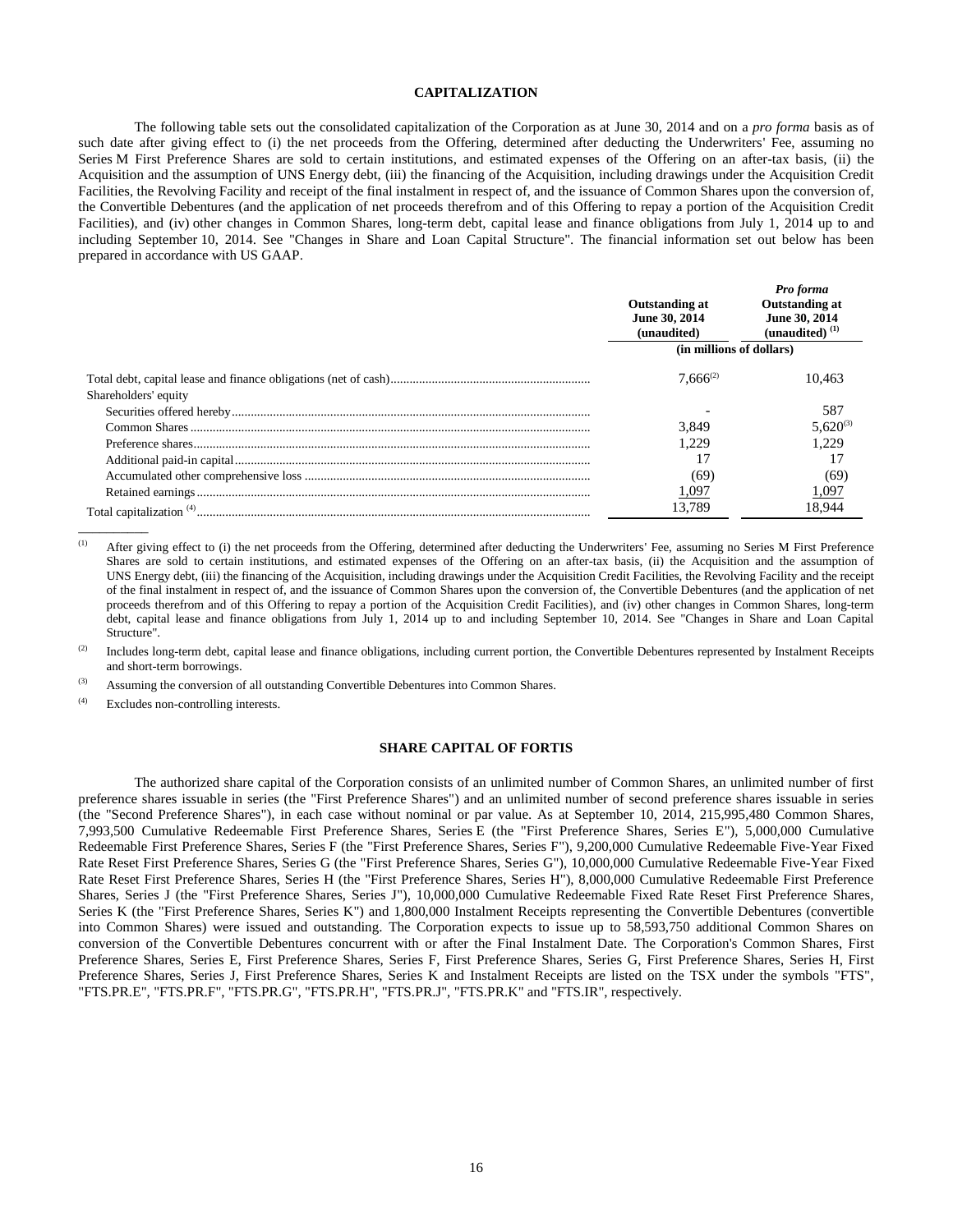## **CHANGES IN SHARE AND LOAN CAPITAL STRUCTURE**

<span id="page-19-0"></span>The following describes the changes in the share and loan capital structure of Fortis since June 30, 2014:

- (a) During the period from July 1, 2014 up to and including September 10, 2014, the Corporation's consolidated long-term debt, capital lease and finance obligations, including current portions and committed credit facility borrowings classified as long-term debt increased by approximately \$4.7 billion, principally due to the following (excluding application of the net proceeds of this Offering):
	- (i) the assumption of UNS Energy debt of approximately \$2.2 billion (US\$2.0 billion);
	- (ii) borrowings of \$2.0 billion under the Corporation's Acquisition Credit Facilities;
	- (iii) borrowings of approximately \$290 million (US\$265 million) under the Revolving Facility; and
	- (iv) committed credit facility borrowings in an aggregate amount of approximately \$262 million by the FortisBC Energy companies, FortisBC Electric, FortisAlberta and Newfoundland Power, in each case for general corporate purposes.
- (b) During the period from July 1, 2014 up to and including September 10, 2014, Fortis issued an aggregate of 659,998 Common Shares pursuant to the Corporation's Dividend Reinvestment Plan, Consumer Share Purchase Plan and Employee Share Purchase Plan and upon the exercise of options granted pursuant to the 2006 and 2002 Stock Option Plans, for aggregate consideration of up to approximately \$22 million.

In addition, the Corporation expects to issue up to 58,593,750 additional Common Shares upon the conversion of the Convertible Debentures for aggregate consideration of approximately \$1.749 billion, net of after-tax expenses. Approximately \$563 million was received by the Corporation on January 9, 2014 and approximately \$1.165 billion is expected to be received by the Corporation on the Final Instalment Date of October 27, 2014. The Corporation will also realize a tax effect of approximately \$21 million associated with the expenses incurred to complete the offering of the Convertible Debentures. See "Recent Developments – Final Instalment Date for Convertible Debentures Represented by Instalment Receipts".

## **PRIOR SALES**

<span id="page-19-1"></span>No First Preference Shares or securities convertible into First Preference Share have been issued in the previous 12-month period.

## **TRADING PRICES AND VOLUMES**

<span id="page-19-2"></span>The following tables set forth, for the periods indicated, the reported high and low daily trading prices and the aggregate volume of trading of the Corporation's Common Shares; First Preference Shares, Series E; First Preference Shares, Series F; First Preference Shares, Series G; First Preference Shares, Series H; First Preference Shares, Series J; First Preference Shares, Series K; and Instalment Receipts on the TSX.

|                                                                     | <b>Trading of</b><br><b>Common Shares</b> |            |            | <b>Trading of First</b><br><b>Preference Shares, Series E</b> |        |         |
|---------------------------------------------------------------------|-------------------------------------------|------------|------------|---------------------------------------------------------------|--------|---------|
|                                                                     |                                           | <b>TSX</b> |            | TSX                                                           |        |         |
|                                                                     | <b>High</b>                               | Low        | Volume     | High                                                          | Low    | Volume  |
|                                                                     | $($ \$)                                   | $(\$)$     | (# )       | $(\$)$                                                        | $($ \$ | (# )    |
| 2013                                                                |                                           |            |            |                                                               |        |         |
|                                                                     | 31.57                                     | 29.78      | 13,894,725 | 26.04                                                         | 25.80  | 277,950 |
|                                                                     | 32.80                                     | 30.76      | 9.216.065  | 26.16                                                         | 25.90  | 142,029 |
|                                                                     | 32.84                                     | 31.00      | 9.871.013  | 26.22                                                         | 25.83  | 110,659 |
|                                                                     | 31.68                                     | 29.51      | 11.521.039 | 26.25                                                         | 25.62  | 144,603 |
| 2014                                                                |                                           |            |            |                                                               |        |         |
|                                                                     | 30.65                                     | 29.78      | 15,427,305 | 26.14                                                         | 25.82  | 55,264  |
|                                                                     | 31.09                                     | 30.20      | 9,620,655  | 26.11                                                         | 25.80  | 33,747  |
| $March \dots \dots \dots \dots \dots \dots \dots \dots \dots \dots$ | 31.56                                     | 30.51      | 12,777,178 | 26.24                                                         | 25.81  | 18,225  |
|                                                                     | 32.28                                     | 31.35      | 9.813.038  | 26.20                                                         | 25.91  | 247.732 |
|                                                                     | 32.86                                     | 31.26      | 12.283.732 | 26.24                                                         | 25.82  | 28,942  |
| $June \dots 1000$                                                   | 32.58                                     | 31.58      | 11,025,968 | 26.09                                                         | 25.80  | 11,120  |
|                                                                     | 33.88                                     | 32.14      | 12.902.845 | 26.27                                                         | 26.05  | 33,096  |
|                                                                     | 33.83                                     | 32.98      | 11,646,542 | 26.33                                                         | 25.80  | 50,911  |
|                                                                     | 34.35                                     | 33.41      | 3,831,003  | 26.11                                                         | 25.91  | 60,255  |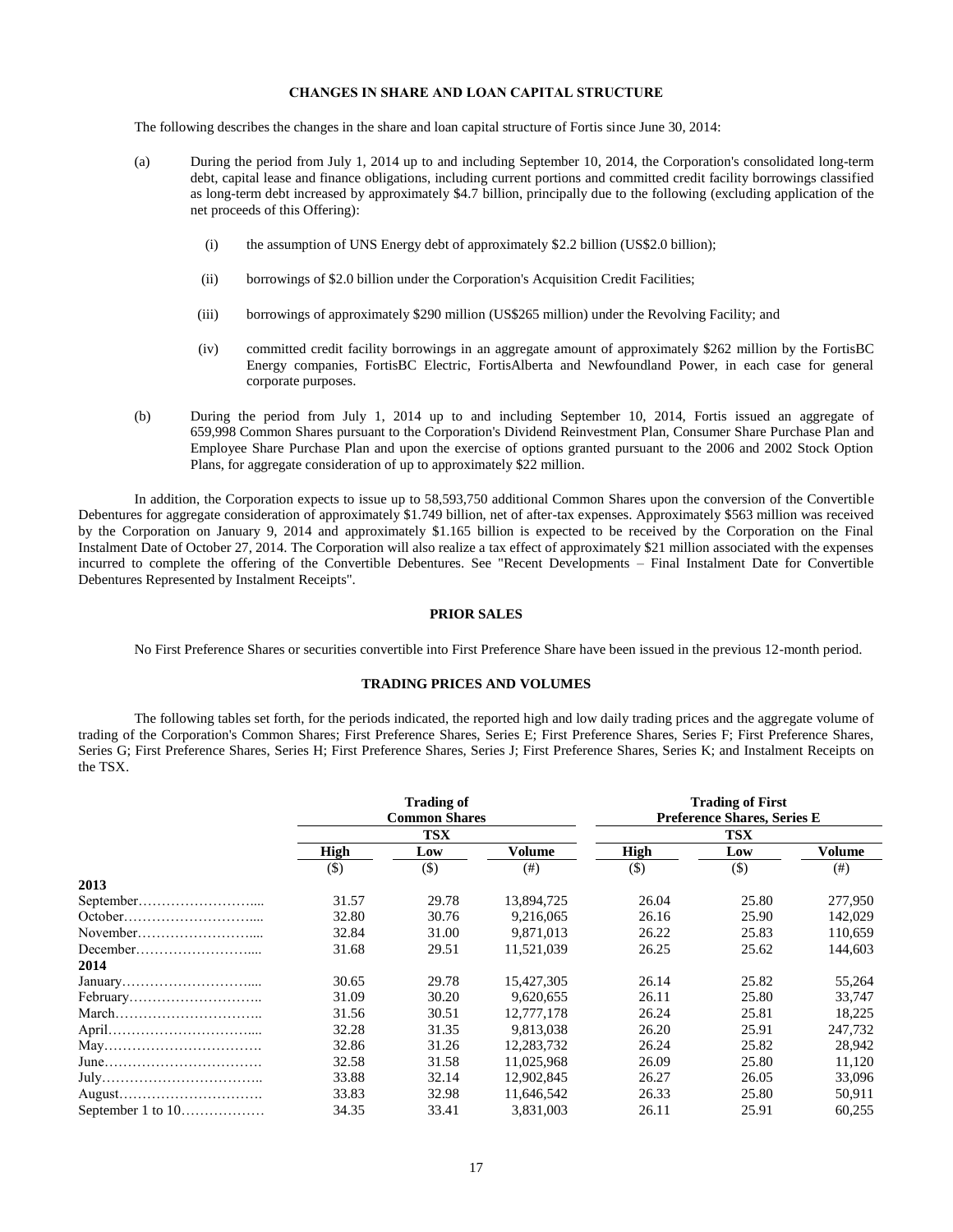|                                                                     | <b>Trading of First</b><br><b>Preference Shares, Series F</b> |            |         | <b>Trading of First</b><br>Preference Shares, Series G |       |         |
|---------------------------------------------------------------------|---------------------------------------------------------------|------------|---------|--------------------------------------------------------|-------|---------|
|                                                                     |                                                               | <b>TSX</b> |         | <b>TSX</b>                                             |       |         |
|                                                                     | <b>High</b>                                                   | Low        | Volume  | <b>High</b>                                            | Low   | Volume  |
|                                                                     | $(\$)$                                                        | $(\$)$     | (# )    | $($)$                                                  | $($)$ | (# )    |
| 2013                                                                |                                                               |            |         |                                                        |       |         |
|                                                                     | 24.12                                                         | 21.67      | 268,832 | 23.82                                                  | 23.20 | 186,736 |
| October                                                             | 24.77                                                         | 22.87      | 110.290 | 24.10                                                  | 23.35 | 210,044 |
|                                                                     | 24.05                                                         | 23.25      | 83,563  | 24.19                                                  | 23.78 | 166,399 |
|                                                                     | 23.51                                                         | 21.66      | 235,877 | 24.13                                                  | 23.76 | 235,211 |
| 2014                                                                |                                                               |            |         |                                                        |       |         |
|                                                                     | 23.33                                                         | 22.22      | 91.267  | 24.53                                                  | 23.97 | 232,756 |
|                                                                     | 23.71                                                         | 22.67      | 262,017 | 24.49                                                  | 24.00 | 88,365  |
| $March \dots \dots \dots \dots \dots \dots \dots \dots \dots \dots$ | 24.10                                                         | 23.01      | 70.380  | 24.75                                                  | 24.25 | 167,012 |
|                                                                     | 24.60                                                         | 23.81      | 81,295  | 25.20                                                  | 24.54 | 276,627 |
|                                                                     | 24.65                                                         | 23.75      | 86.608  | 25.30                                                  | 24.08 | 284,273 |
| $June \dots 1000$                                                   | 24.37                                                         | 23.67      | 138,461 | 24.93                                                  | 24.26 | 183,455 |
|                                                                     | 24.83                                                         | 24.27      | 147,770 | 25.15                                                  | 24.66 | 145,260 |
|                                                                     | 24.88                                                         | 24.50      | 28,940  | 25.36                                                  | 24.80 | 205,490 |
| September 1 to $10$                                                 | 24.79                                                         | 24.32      | 30,962  | 25.13                                                  | 24.54 | 42,075  |

|                                                                     | <b>Trading of First</b><br>Preference Shares, Series H |            |           | <b>Trading of First</b><br><b>Preference Shares, Series J</b> |         |         |  |
|---------------------------------------------------------------------|--------------------------------------------------------|------------|-----------|---------------------------------------------------------------|---------|---------|--|
|                                                                     |                                                        |            |           |                                                               |         |         |  |
|                                                                     |                                                        | <b>TSX</b> |           |                                                               | TSX     |         |  |
|                                                                     | <b>High</b>                                            | Low        | Volume    | High                                                          | Low     | Volume  |  |
|                                                                     | $(\$)$                                                 | $($)$      | (# )      | $(\$)$                                                        | $($ \$) | (# )    |  |
| 2013                                                                |                                                        |            |           |                                                               |         |         |  |
|                                                                     | 22.17                                                  | 20.68      | 254,009   | 23.75                                                         | 21.13   | 378,127 |  |
|                                                                     | 22.30                                                  | 20.12      | 329,107   | 23.75                                                         | 22.33   | 215,801 |  |
|                                                                     | 22.38                                                  | 20.80      | 447,312   | 23.59                                                         | 22.37   | 252,735 |  |
|                                                                     | 21.55                                                  | 21.00      | 587,546   | 22.70                                                         | 21.24   | 378,358 |  |
| 2014                                                                |                                                        |            |           |                                                               |         |         |  |
|                                                                     | 22.00                                                  | 21.00      | 112,390   | 22.90                                                         | 21.70   | 198,292 |  |
|                                                                     | 21.84                                                  | 20.90      | 1.039.870 | 22.76                                                         | 22.23   | 340,425 |  |
| $March \dots \dots \dots \dots \dots \dots \dots \dots \dots \dots$ | 21.89                                                  | 21.34      | 162,043   | 23.47                                                         | 22.43   | 261,486 |  |
|                                                                     | 22.00                                                  | 21.59      | 346,498   | 24.25                                                         | 23.20   | 136,011 |  |
|                                                                     | 22.40                                                  | 21.05      | 305,651   | 24.40                                                         | 23.60   | 260,905 |  |
|                                                                     | 21.64                                                  | 21.00      | 331,098   | 24.10                                                         | 23.42   | 95,978  |  |
|                                                                     | 21.90                                                  | 21.21      | 86,946    | 24.67                                                         | 23.85   | 120,687 |  |
|                                                                     | 21.61                                                  | 20.75      | 95,093    | 24.59                                                         | 24.03   | 137,744 |  |
| September 1 to 10                                                   | 21.25                                                  | 20.61      | 57.113    | 24.34                                                         | 24.05   | 173,799 |  |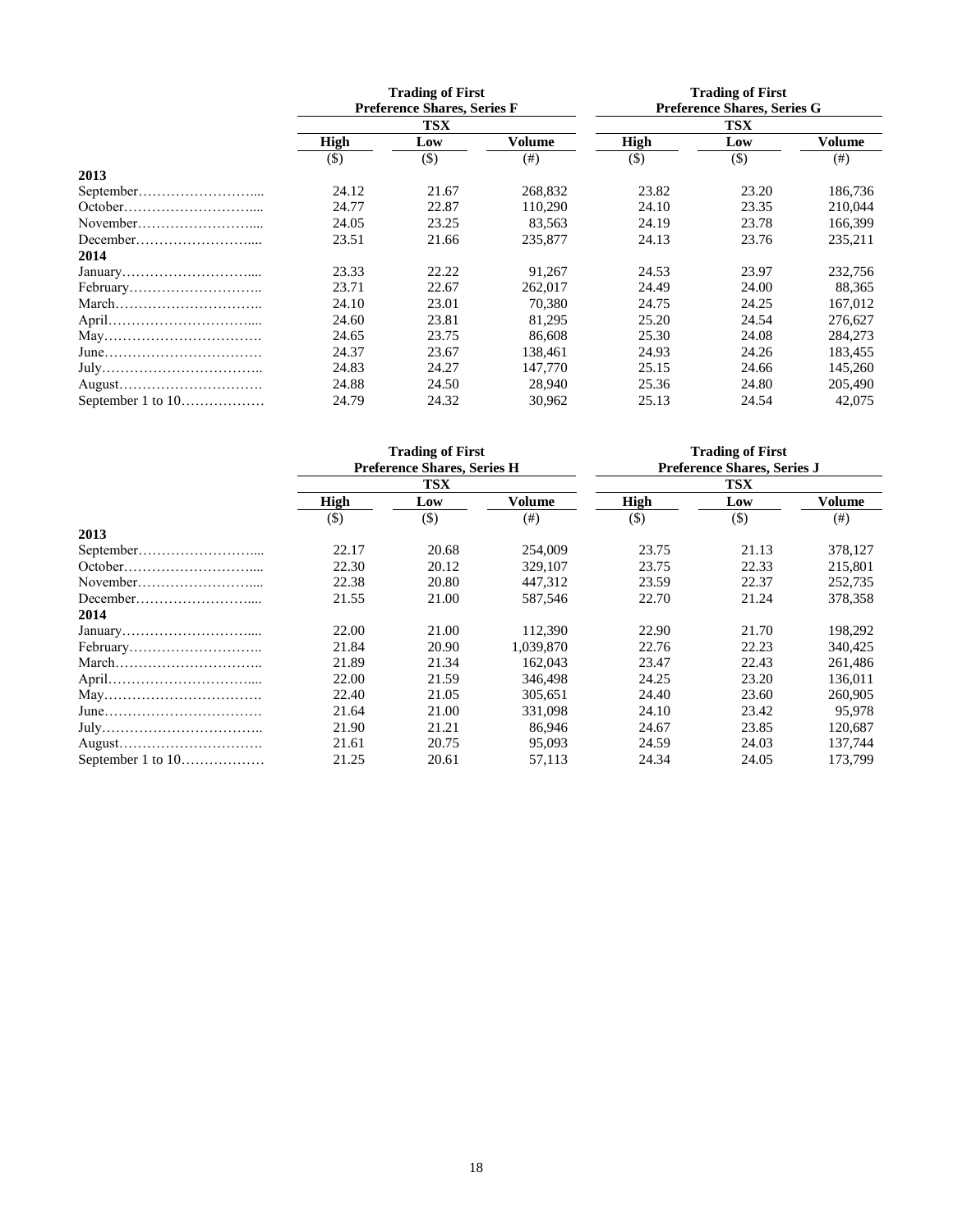|                                                                     | <b>Trading of First</b><br><b>Preference Shares, Series K</b> |            |         | <b>Trading of</b><br><b>Instalment Receipts</b> |            |           |  |
|---------------------------------------------------------------------|---------------------------------------------------------------|------------|---------|-------------------------------------------------|------------|-----------|--|
|                                                                     |                                                               |            |         |                                                 |            |           |  |
|                                                                     |                                                               | <b>TSX</b> |         |                                                 | <b>TSX</b> |           |  |
|                                                                     | <b>High</b>                                                   | Low        | Volume  | <b>High</b>                                     | Low        | Volume    |  |
|                                                                     | $($ \$                                                        | $(\$)$     | (# )    | $($ \$                                          | $($ \$)    | $($ # $)$ |  |
| 2013                                                                |                                                               |            |         |                                                 |            |           |  |
|                                                                     | 24.84                                                         | 24.10      | 158,746 |                                                 |            |           |  |
|                                                                     | 24.76                                                         | 24.20      | 329,716 |                                                 |            |           |  |
|                                                                     | 24.78                                                         | 23.96      | 137,442 |                                                 |            |           |  |
|                                                                     | 24.84                                                         | 24.05      | 194,721 |                                                 |            |           |  |
| 2014                                                                |                                                               |            |         |                                                 |            |           |  |
|                                                                     | 24.90                                                         | 24.27      | 293,987 | 32.96                                           | 29.25      | 1,301,719 |  |
|                                                                     | 24.84                                                         | 24.42      | 108,014 | 32.75                                           | 30.50      | 792.223   |  |
| $March \dots \dots \dots \dots \dots \dots \dots \dots \dots \dots$ | 24.87                                                         | 24.50      | 258,033 | 33.95                                           | 31.80      | 1,613,996 |  |
|                                                                     | 25.25                                                         | 24.80      | 271,649 | 37.22                                           | 33.70      | 1,350,380 |  |
|                                                                     | 25.42                                                         | 24.79      | 215.657 | 39.29                                           | 35.85      | 1,237,972 |  |
| $June \dots 1000$                                                   | 25.29                                                         | 24.80      | 176,452 | 38.51                                           | 35.43      | 927,018   |  |
|                                                                     | 25.54                                                         | 24.85      | 160,474 | 43.00                                           | 37.50      | 2,091,274 |  |
|                                                                     | 25.30                                                         | 24.75      | 141.563 | 43.36                                           | 39.94      | 1.150.613 |  |
| September 1 to 10                                                   | 25.21                                                         | 24.85      | 93,501  | 45.00                                           | 42.16      | 156,644   |  |

<span id="page-21-0"></span>(1) The Instalment Receipts commenced trading on January 9, 2014.

## **EARNINGS COVERAGE RATIO**

The Corporation's dividend requirements on all of its First Preference Shares after giving effect to the issue of 24,000,000 Series M First Preference Shares to be distributed under this Prospectus, and adjusted to a before-tax equivalent, amounted to \$88 million using an effective income tax rate of 7.4%, and \$97 million using an effective income tax rate of 17.3% for each of the 12 months ended December 31, 2013 and the 12 months ended June 30, 2014, respectively. The Corporation's interest requirements for the 12 months ended December 31, 2013 and the 12 months ended June 30, 2014 amounted to \$402 million and \$469 million, respectively. The Corporation's earnings before interest and income tax for the 12 months ended December 31, 2013 and the 12 months ended June 30, 2014 were \$803 million and \$923 million, respectively, which is 1.64 times and 1.63 times, respectively, the Corporation's aggregate dividend and interest requirements for the period.

The earnings coverage ratios of the Corporation, calculated on a *pro forma* basis after giving effect to (i) the issue of 24,000,000 Series M First Preference Shares to be distributed under this Prospectus and (ii) the Acquisition, including the assumption of approximately \$2.2 billion (US\$2.0 billion) in UNS Energy debt, and assumptions related to the financing of the Acquisition, including drawings under the Acquisition Credit Facilities and the Revolving Facility and the receipt of the net proceeds from the final instalment payable in respect of, and the issuance of Common Shares upon the conversion of, the Convertible Debentures (and the application of net proceeds therefrom and of this Offering to repay a portion of the borrowings under the Acquisition Credit Facilities), are calculated as follows: (i) the Corporation's dividend requirements on all of its First Preference Shares for the 12 months ended December 31, 2013 and 6 months ended June 30, 2014, adjusted to a before-tax equivalent, amounted to \$92 million using an effective income tax rate of 11.7% and \$50 million using an effective income tax rate of 21.7%, respectively; (ii) the Corporation's interest requirements on all of its outstanding debt securities amounted to \$552 million and \$295 million for each of the 12 months ended December 31, 2013 and the 6 months ended June 30, 2014, respectively; and (iii) the Corporation's earnings before interest and income tax for the 12 months ended December 31, 2013 and 6 months ended June 30, 2014 were \$1,100 million and \$660 million, respectively, which is 1.71 times and 1.91 times, respectively, the Corporation's aggregate interest and dividend requirements for the periods.

## **DIVIDEND POLICY**

<span id="page-21-1"></span>Dividends on the Common Shares are declared at the discretion of the Board of Directors. The Corporation paid cash dividends on its Common Shares of \$1.24 in 2013 and \$1.20 in 2012. On August 14, 2014, the Board of Directors declared a fourth quarter dividend of \$0.32 per Common Share, payable on December 1, 2014 to holders of record of such Common Shares on October 24, 2014.

Regular quarterly dividends at the prescribed annual rate have been paid on all of the First Preference Shares, Series E, First Preference Shares, Series F, First Preference Shares, Series G, First Preference Shares, Series H, First Preference Shares, Series J and First Preference Shares, Series K, respectively. On August 14, 2014, the Board of Directors declared a fourth quarter dividend on the First Preference Shares, Series E, First Preference Shares, Series F, First Preference Shares, Series G, First Preference Shares, Series H, First Preference Shares, Series J and First Preference Shares, Series K, in each case in accordance with the applicable prescribed annual rate, payable on December 1, 2014 to holders of record on November 18, 2014.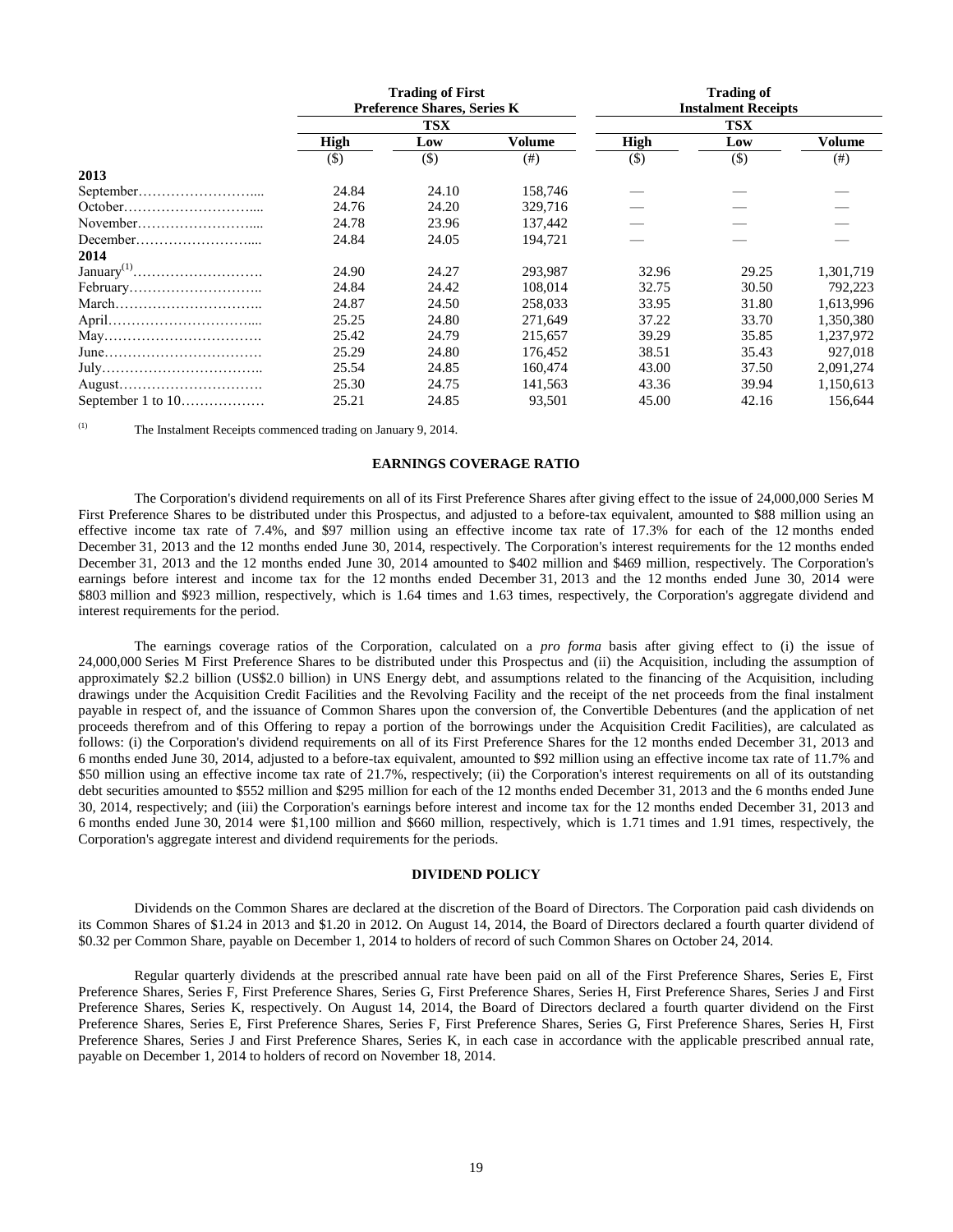## **RATINGS**

<span id="page-22-0"></span>The Series M First Preference Shares are rated Pfd-2 (low) 'under review with developing implications' by DBRS. The Series M First Preference Shares are rated P-2 by S&P.

On December 11, 2013, DBRS placed the Corporation's issuer rating, unsecured debt rating and preferred share ratings 'under review with developing implications'. The review was prompted by the Corporation's announcement of the acquisition of UNS Energy. The review reflects DBRS' view that the acquisition of UNS Energy will have a modestly negative impact on the Corporation's business risk profile until all acquisition-related financing has been repaid or, in the case of the Convertible Debentures, is converted into Common Shares in accordance with its terms. See "Recent Developments – Acquisition of UNS Energy Corporation" and "Recent Developments – Final Instalment Date for Convertible Debentures Represented by Instalment Receipts".

In addition, on December 12, 2013, S&P revised its outlook on the Corporation to negative from stable following the announcement of the UNS Energy acquisition, on the basis of its expectation that the acquisition would be financed primarily using the Convertible Debentures, which will depress key credit metrics of the Corporation until the conversion thereof to Common Shares. S&P has also revised from stable to negative its outlook on the credit ratings of the Corporation's subsidiaries FortisAlberta, Maritime Electric and Caribbean Utilities using its group rating methodology. See "Recent Developments – Final Instalment Date for Convertible Debentures Represented by Instalment Receipts".

Credit ratings are intended to provide investors with an independent measure of the credit quality of an issue of securities. The credit ratings accorded to the Series M First Preference Shares by these rating agencies are not recommendations to purchase, hold or sell the Series M First Preference Shares, as such ratings do not comment as to market price or suitability for a particular investor. There is no assurance that any rating will remain in effect for any given period of time or that any rating will not be revised or withdrawn entirely by a rating agency in the future if, in its judgment, circumstances so warrant.

Fortis has paid each of DBRS and S&P their customary fees in connection with the provision of the ratings described herein. Fortis has not made any payments to DBRS or S&P for services unrelated to the provision of such ratings.

#### **DETAILS OF THE OFFERING**

#### <span id="page-22-1"></span>**Specific Provisions of First Preference Shares**

The following is a summary of the material rights, privileges, conditions and restrictions attached to the First Preference Shares as a class. The specific terms of the Series M First Preference Shares being offered under this Prospectus and the Series N First Preference Shares into which the Series M First Preference Shares may be converted are outlined below.

#### *Issuance in Series*

The Board of Directors may from time to time issue First Preference Shares in one or more series. Prior to issuing shares in a series, the Board of Directors is required to fix the number of shares in the series and determine the designation, rights, privileges, restrictions and conditions attaching to that series of First Preference Shares.

#### *Priority*

The shares of each series of First Preference Shares rank on a parity with the First Preference Shares of every other series and in priority to all other shares of the Corporation, including the Second Preference Shares, as to the payment of dividends, return of capital and distributions of assets in the event of the liquidations, dissolution or winding-up of the Corporation, whether voluntary or involuntary, or any other distribution of the assets of the Corporation among its shareholders for the purpose of winding-up its affairs. Each series of First Preference Shares participates rateably with every other series of First Preference Shares in respect of accumulated cumulative dividends and returns of capital if any amount of cumulative dividends, whether or not declared, or amount payable on the return of capital in respect of a series of First Preference Shares, is not paid in full.

#### *Voting*

The holders of the First Preference Shares are not entitled to any voting rights as a class except to the extent that voting rights may from time to time be attached to any series of First Preference Shares, and except as provided by law or as described below under "Modification". At any meeting of the holders of First Preference Shares, each holder shall have one vote in respect of each First Preference Share held.

#### *Redemption*

Subject to the provisions of the *Corporations Act* (Newfoundland and Labrador) and any provisions relating to any particular series, Fortis, upon giving proper notice, may redeem out of capital or otherwise at any time, or from time to time, the whole or any part of the then outstanding First Preference Shares of any one or more series on payment for each such First Preference Share of such price or prices as may be applicable to such series. Subject to the foregoing, if only a part of the then outstanding First Preference Shares of any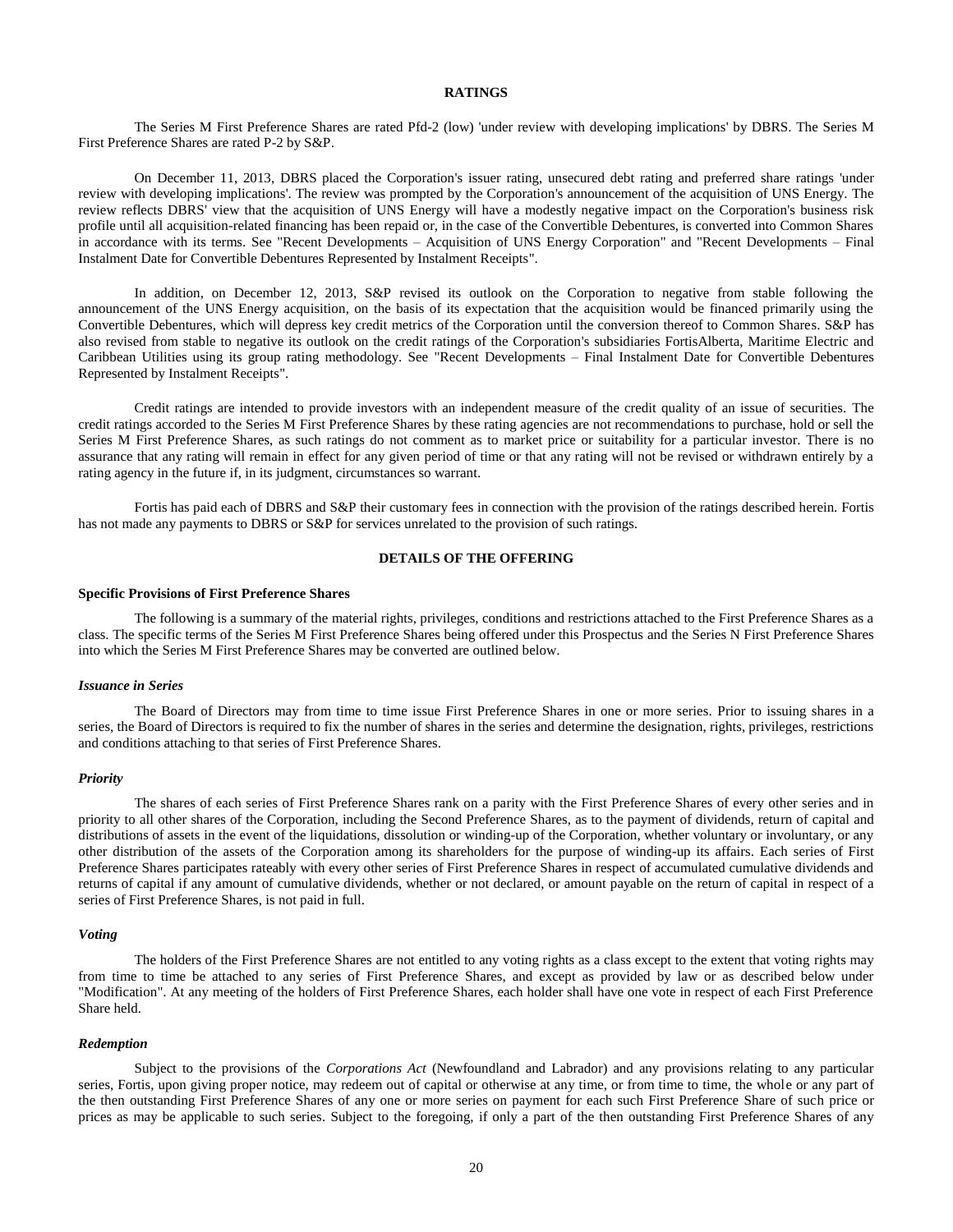particular series is at any time redeemed, then the shares to be redeemed will be selected by lot in such manner as the directors or the transfer agent for the First Preference Shares, if any, decide, or if the directors so determine, may be redeemed *pro rata* disregarding fractions.

## *Modification*

The class provisions attached to the First Preference Shares may only be amended with the prior approval of the holders of the First Preference Shares in addition to any other approvals required by the *Corporations Act* (Newfoundland and Labrador) or any other statutory provisions of like or similar effect in force from time to time. The approval of the holders of the First Preference Shares with respect to any and all matters may be given by at least two-thirds of the votes cast at a meeting of the holders of the First Preference Shares duly called for that purpose.

#### **Specific Provisions of Series M First Preference Shares**

The following is a summary of the material rights, privileges, restrictions and conditions attached to the Series M First Preference Shares.

## *Definition of Terms*

The following definitions are relevant to the Series M First Preference Shares.

"Annual Fixed Dividend Rate" means, for any Subsequent Fixed Rate Period, the rate of interest (expressed as a percentage rounded to the nearest one hundred-thousandth of one percent (with 0.000005% being rounded up)) equal to the sum of the Government of Canada Bond Yield on the applicable Fixed Rate Calculation Date plus 2.48%.

"Bloomberg Screen GCAN5YR Page" means the display designated as page "GCAN5YR<INDEX>" on the Bloomberg Financial L.P. service (or such other page as may replace the GCAN5YR page on that service) for purposes of displaying the Government of Canada Bond Yield.

"Fixed Rate Calculation Date" means, for any Subsequent Fixed Rate Period, the 30th day prior to the first day of such Subsequent Fixed Rate Period.

"Government of Canada Bond Yield" on any date means the yield to maturity on such date (assuming semi-annual compounding) of a Canadian dollar denominated non-callable Government of Canada bond with a term to maturity of five years as quoted as of 10:00 a.m. (Toronto time) on such date and which appears on the Bloomberg Screen GCAN5YR Page on such date; provided that, if such rate does not appear on the Bloomberg Screen GCAN5YR Page on such date, the Government of Canada Bond Yield will mean the average of the yields determined by two registered Canadian investment dealers selected by the Corporation as being the yield to maturity on such date (assuming semi-annual compounding) that a Canadian dollar denominated non-callable Government of Canada bond would carry if issued in Canadian dollars at 100% of its principal amount on such date with a term to maturity of five years.

"Initial Fixed Rate Period" means the period commencing on the date of original issue of the Series M First Preference Shares to, but excluding, December 1, 2019.

"Subsequent Fixed Rate Period" means, for the initial Subsequent Fixed Rate Period, the five-year period commencing on December 1, 2019 to, but excluding, December 1, 2024 and, for each succeeding Subsequent Fixed Rate Period, the five-year period commencing on the first day of December immediately following the end of the immediately preceding Subsequent Fixed Rate Period to, but excluding, December 1 in the fifth year thereafter.

## *Issue Price*

The Series M First Preference Shares will have an issue price of \$25.00 per share.

#### *Dividends*

During the Initial Fixed Rate Period, the holders of Series M First Preference Shares will be entitled to receive fixed cumulative preferential cash dividends, if, as and when declared by the Board of Directors, at a rate of \$1.0250 per share per annum, accruing from the date of original issue, payable (other than the first dividend payment) in equal quarterly instalments on the first day of March, June, September and December of each year (less any tax required to be deducted and withheld by the Corporation under applicable laws). The initial dividend, if declared, will be payable on December 1, 2014 and will be \$0.2050 per share, based on the anticipated Closing Date of September 19, 2014.

During each Subsequent Fixed Rate Period after the Initial Fixed Rate Period, the holders of the Series M First Preference Shares will be entitled to receive fixed cumulative preferential cash dividends, if, as and when declared by the Board of Directors, payable in equal quarterly instalments on the first day of March, June, September and December of each year, in the amount per share per annum determined by multiplying the Annual Fixed Dividend Rate applicable to such Subsequent Fixed Rate Period by \$25.00.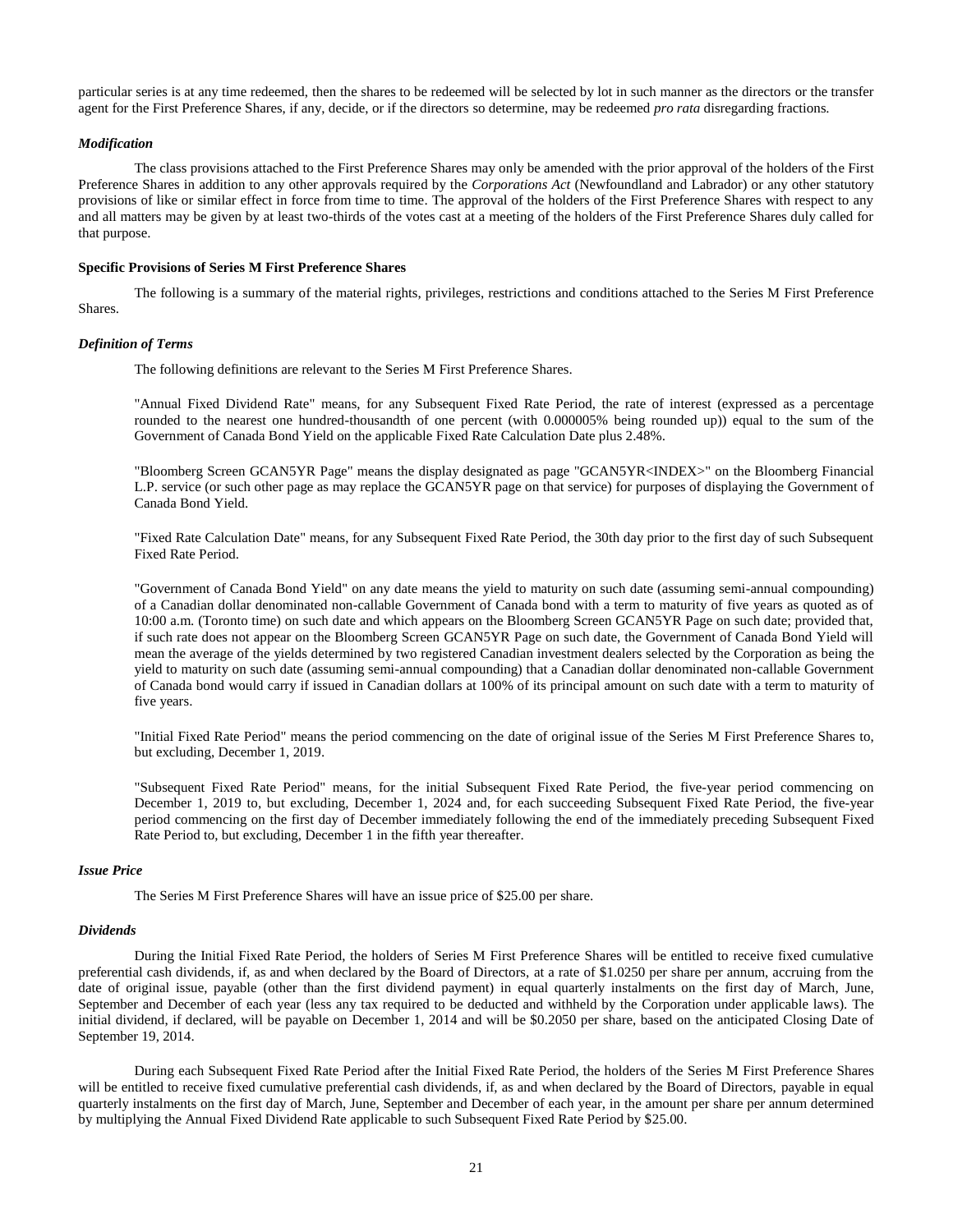The Annual Fixed Dividend Rate applicable to a Subsequent Fixed Rate Period will be determined by the Corporation on the Fixed Rate Calculation Date. Such determination will, in the absence of manifest error, be final and binding upon the Corporation and upon all holders of the Series M First Preference Shares. The Corporation will, on the Fixed Rate Calculation Date, give written notice of the Annual Fixed Dividend Rate for the ensuing Subsequent Fixed Rate Period to the registered holders of the then outstanding Series M First Preference Shares. If the Corporation gives notice to the holders of the Series M First Preference Shares of its intention to redeem all of the Series M First Preference Shares (as described below), the Corporation will not be required to give written notice of the Annual Fixed Dividend Rate for the ensuing Subsequent Fixed Rate Period.

#### *Redemption*

The Series M First Preference Shares are not redeemable by the Corporation before December 1, 2019. On December 1, 2019, and on December 1 every fifth year thereafter, subject to the terms of any shares of the Corporation ranking prior to the Series M First Preference Shares, to applicable law and to the provisions described under "Restrictions on Dividends and Retirement and Issue of Shares" below, the Corporation may, at its option, redeem all or any part of the then outstanding Series M First Preference Shares by the payment of an amount in cash for each such share so redeemed of \$25.00 plus all accrued and unpaid dividends up to but excluding the date fixed for redemption (less any tax required to be deducted and withheld by the Corporation under applicable laws).

Notice of any redemption will be given by the Corporation not less than 30 days and not more than 60 days prior to the date fixed for redemption. If less than all of the outstanding Series M First Preference Shares are at any time to be redeemed, the shares to be redeemed will be redeemed on a *pro rata* basis.

The Series M First Preference Shares are not redeemable at the option of their holders.

#### *Conversion of Series M First Preference Shares into Series N First Preference Shares*

The holders of Series M First Preference Shares will have the right, at their option, on each Series M Conversion Date, to convert, subject to the restrictions on conversion described below, all or any of the Series M First Preference Shares registered in their name into Series N First Preference Shares, on the basis of one Series N First Preference Share for each Series M First Preference Share. The conversion of the Series M First Preference Shares may be effected by delivery to the Corporation of written notice thereof not earlier than the 30th day prior to, but not later than 5:00 p.m. (Toronto time) on the 15th day preceding, a Series M Conversion Date. Once received by the Corporation, such written notice is irrevocable.

The Corporation will, not less than 30 days and not more than 60 days prior to the applicable Series M Conversion Date, give notice in writing to the then registered holders of the Series M First Preference Shares of the above-mentioned conversion right. On the 30th day prior to each Series M Conversion Date, the Corporation will give notice in writing to the then registered holders of the Series M First Preference Shares of the Floating Quarterly Dividend Rate (as defined below) applicable to the Series N First Preference Shares for the next succeeding Quarterly Floating Rate Period (as defined below).

The holders of Series M First Preference Shares will not be entitled to convert their shares into Series N First Preference Shares if the Corporation determines that there would remain outstanding on a Series M Conversion Date fewer than 1,000,000 Series N First Preference Shares, after having taken into account all Series M First Preference Shares tendered for conversion into Series N First Preference Shares and all Series N First Preference Shares tendered for conversion into Series M First Preference Shares. The Corporation will give notice in writing thereof to all affected registered holders of Series M First Preference Shares at least seven days prior to the applicable Series M Conversion Date. Furthermore, if the Corporation determines that there would remain outstanding on a Series M Conversion Date fewer than 1,000,000 Series M First Preference Shares, after having taken into account all Series M First Preference Shares tendered for conversion into Series N First Preference Shares and all Series N First Preference Shares tendered for conversion into Series M First Preference Shares, then all, but not part, of the remaining outstanding Series M First Preference Shares will automatically be converted into Series N First Preference Shares on the basis of one Series N First Preference Share for each Series M First Preference Share on the applicable Series M Conversion Date and the Corporation will give notice in writing thereof to the then registered holders of such remaining Series M First Preference Shares at least seven days prior to the Series M Conversion Date.

If the Corporation gives notice to the registered holders of the Series M First Preference Shares of the redemption of all the Series M First Preference Shares, the Corporation will not be required to give notice as provided hereunder to the registered holders of the Series M First Preference Shares of a Floating Quarterly Dividend Rate or the conversion right of holders of Series M First Preference Shares and the right of any holder of Series M First Preference Shares to convert such Series M First Preference Shares will cease and terminate in that event.

A holder of Series M First Preference Shares on the record date for any dividend declared payable on such shares will be entitled to such dividend notwithstanding that such shares are converted into Series N First Preference Shares after such record date and on or before the date of payment of such dividend.

Upon the exercise by a holder of Series M First Preference Shares of its right to convert Series M First Preference Shares into Series N First Preference Shares or upon an automatic conversion of Series M First Preference Shares, the Corporation reserves the right not to issue any Series N First Preference Shares to any person whose address is in, or whom the Corporation or its transfer agent has reason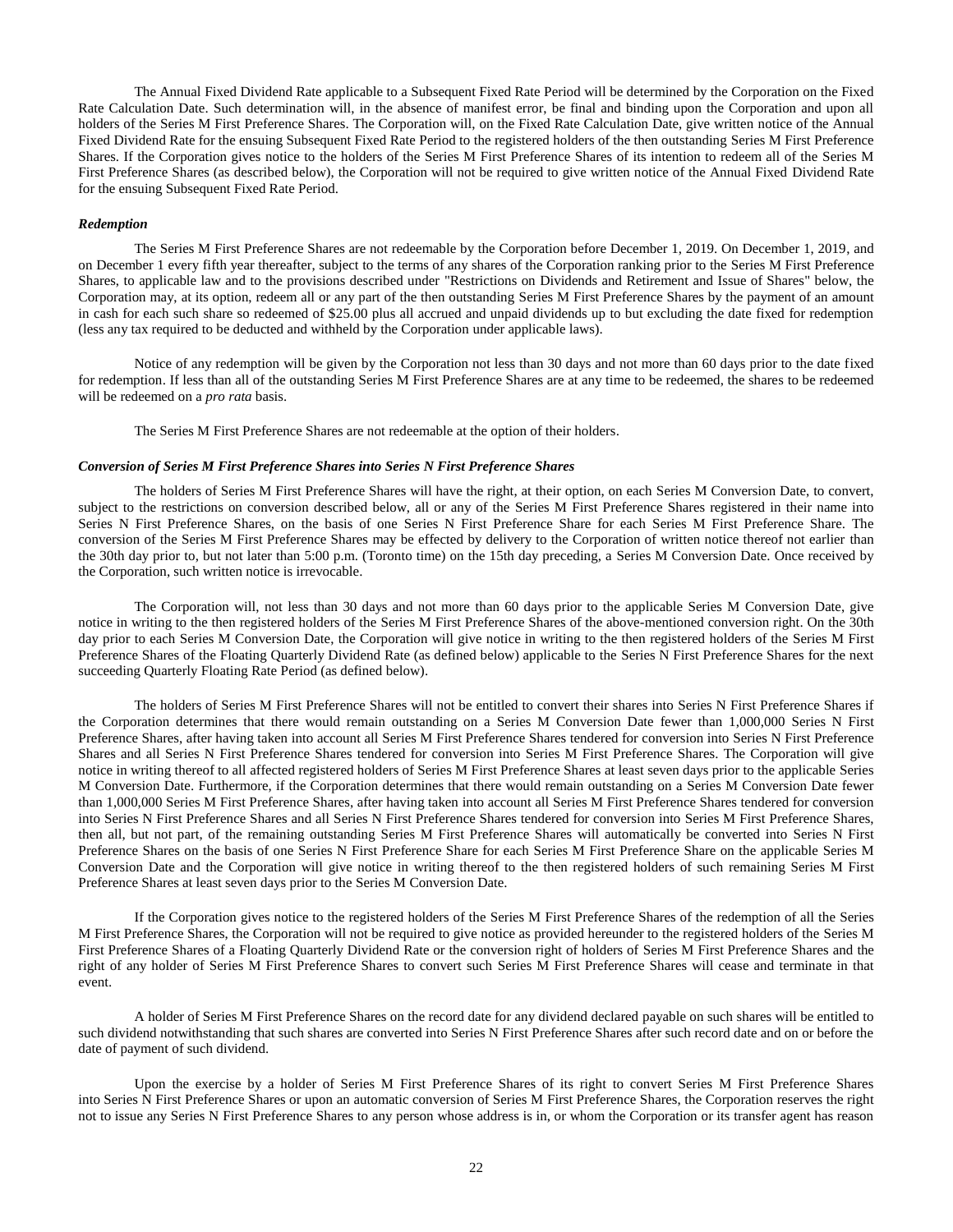to believe is a resident of, any jurisdiction outside of Canada to the extent that such issue would require the Corporation to take any action to comply with the securities laws or other laws of such jurisdiction.

## *Purchase for Cancellation*

Subject to applicable law, any necessary regulatory approvals and the provisions described under "Restrictions on Dividends and Retirement and Issue of Shares" below, the Corporation may, at any time, purchase for cancellation the whole or any part of the Series M First Preference Shares in the open market, through or from an investment dealer or any firm holding membership on a recognized stock exchange, or by private agreement or otherwise at the lowest price or prices at which, in the opinion of the Board of Directors, such shares are obtainable.

## *Liquidation, Dissolution and Winding-Up*

In the event of the liquidation, dissolution or winding-up of the Corporation, whether voluntary or involuntary, or any other distribution of the assets of the Corporation among its shareholders for the purpose of winding-up its affairs, the holders of the Series M First Preference Shares will be entitled to payment of an amount equal to \$25.00 per share, plus an amount equal to all accrued and unpaid dividends up to but excluding the date fixed for payment or distribution (less any tax required to be deducted and withheld by the Corporation under applicable laws), before any amount is paid or any assets of the Corporation are distributed to the holders of the Common Shares or any other shares ranking junior as to capital to the Series M First Preference Shares. The holders of the Series M First Preference Shares will not be entitled to share in any further distribution of the assets of the Corporation.

## *Restrictions on Dividends and Retirement and Issue of Shares*

So long as any of the Series M First Preference Shares are outstanding, the Corporation will not, without the approval of the holders of the Series M First Preference Shares:

- (a) declare, pay or set apart for payment any dividends (other than stock dividends payable in shares of the Corporation ranking as to capital and dividends junior to the Series M First Preference Shares) on any shares of the Corporation ranking as to dividends junior to the Series M First Preference Shares;
- (b) except out of the net cash proceeds of a substantially concurrent issue of shares of the Corporation ranking as to capital and dividends junior to the Series M First Preference Shares, redeem or call for redemption, purchase or otherwise pay off, retire or make any return of capital in respect of any shares of the Corporation ranking as to capital junior to the Series M First Preference Shares;
- (c) redeem or call for redemption, purchase or otherwise pay off or retire for value or make any return of capital in respect of less than all of the Series M First Preference Shares then outstanding;
- (d) except pursuant to any purchase obligation, sinking fund, retraction privilege or mandatory redemption provisions attaching thereto, redeem or call for redemption, purchase or otherwise pay off or retire for value or make any return of capital in respect of any First Preference Shares, ranking as to dividends or capital on a parity with the Series M First Preference Shares; or
- (e) issue any additional Series M First Preference Shares (other than in accordance with the conversion provisions of the Series N First Preference Shares) or any shares ranking as to dividends or capital prior to or on a parity with the Series M First Preference Shares (other than any Series N First Preference Shares issued in accordance with the conversion provisions of the Series M First Preference Shares),

unless, in each such case, all accrued and unpaid dividends up to and including the dividend payable for the last completed period for which dividends were payable on the Series M First Preference Shares and on all other shares of the Corporation ranking as to dividends prior to or on a parity with the Series M First Preference Shares with respect to the payment of dividends have been declared and paid or set apart for payment.

## *Shareholder Approvals*

The approval of all amendments to the rights, privileges, restrictions and conditions attaching to the Series M First Preference Shares as a series and any other approval to be given by the holders of the Series M First Preference Shares may be given in such manner as then required by law, subject to a minimum requirement that such approval be given by a resolution in writing signed by all the holders of the Series M First Preference Shares or by a resolution carried by an affirmative vote of at least two-thirds of the votes cast at a meeting at which the holders of not less than a majority of the outstanding Series M First Preference Shares are present or represented by proxy or, if no quorum is present at such meeting, at an adjourned meeting at which the holders of Series M First Preference Shares then present would form the necessary quorum. At any meeting of holders of Series M First Preference Shares as a series, each such holder shall be entitled to one vote in respect of each Series M First Preference Share held.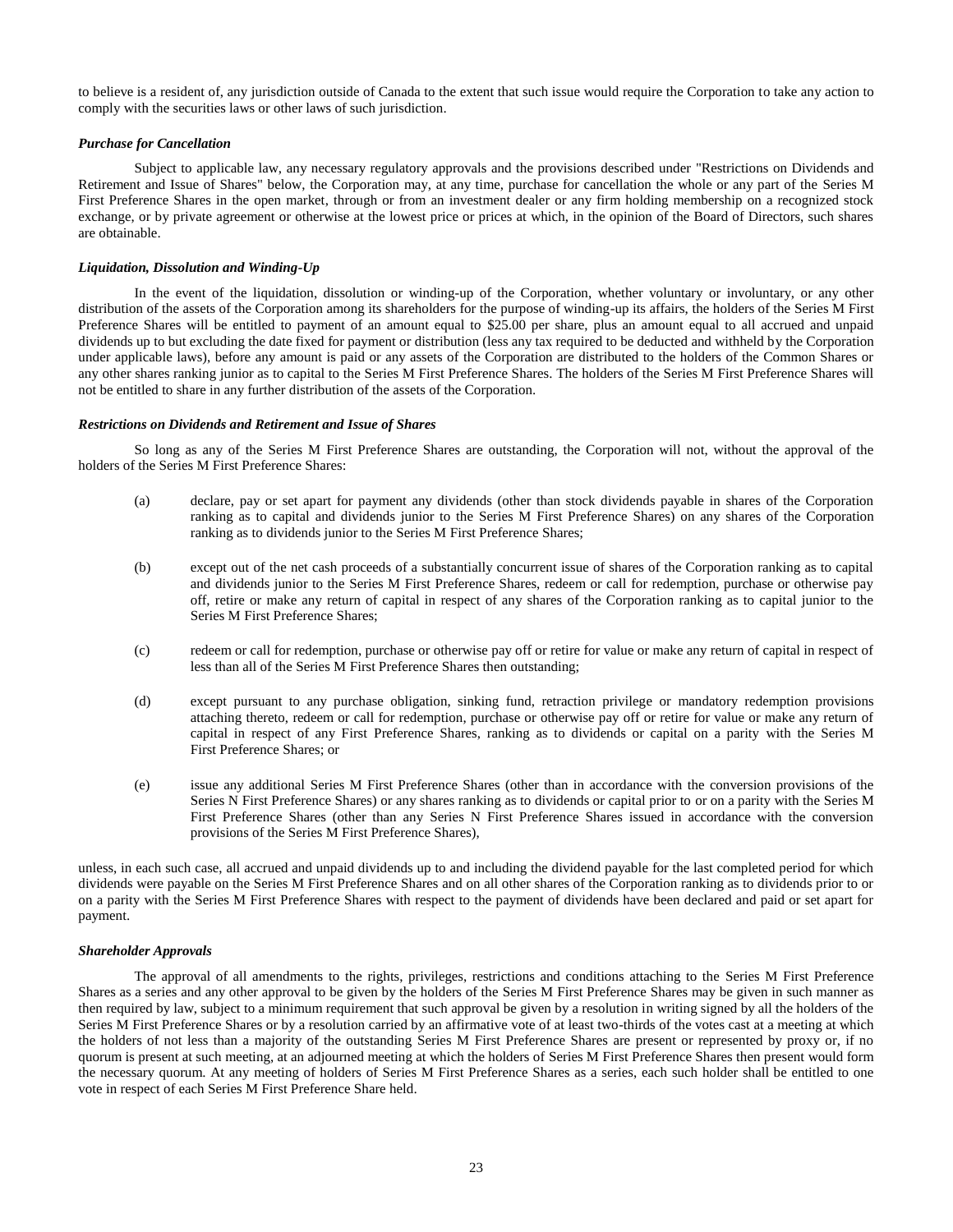#### *Voting Rights*

The holders of the Series M First Preference Shares will not be entitled (except as otherwise provided by law and except for meetings of the holders of First Preference Shares as a class and meetings of the holders of Series M First Preference Shares as a series) to receive notice of, attend at or vote at any meeting of shareholders of the Corporation, unless and until the Corporation fails to pay eight quarterly dividends on the Series M First Preference Shares, whether or not consecutive and whether or not such dividends have been declared and whether or not there are any monies of the Corporation properly applicable to the payment of dividends. In the event of such non-payment, and for only so long as any such dividends remain in arrears, the holders of the Series M First Preference Shares will have the right to receive notice of and to attend each meeting of shareholders of the Corporation which takes place more than 60 days after the date on which the failure first occurs (other than a separate meeting of the holders of another series or class of shares) and such holders shall have the right, at any such meeting, to one vote for each Series M First Preference Share held. Subject to applicable law, no other voting rights shall attach to the Series M First Preference Shares in any circumstances. The voting rights of the holders of the Series M First Preference Shares shall forthwith cease upon payment by the Corporation of any and all such dividends in arrears on the Series M First Preference Shares to which the holders are entitled, until such time as the Corporation may again fail to pay eight quarterly dividends on the Series M First Preference Shares, whether or not consecutive and whether or not such dividends have been declared and whether or not there are any monies of the Corporation properly applicable to the payment of dividends, in which event such voting rights shall become effective again and so on from time to time.

#### *Tax Election*

The Corporation will elect, in the manner and within the time provided under subsection 191.2(1) of the Tax Act, to pay or cause payment of tax under Part VI.1 of the Tax Act at a rate such that the corporate holders of Series M First Preference Shares will not be required to pay tax under Part IV.1 of the Tax Act on dividends received on such shares.

## *Business Days*

If any action or payment is required to be taken or made by the Corporation or a holder on a day that is not a business day, then such action will be taken or such payment will be made on the next succeeding day that is a business day.

## **Specific Provisions of Series N First Preference Shares**

The following is a summary of the material rights, privileges, restrictions and conditions attached to the Series N First Preference Shares.

#### *Definition of Terms*

The following definitions are relevant to the Series N First Preference Shares.

"Bloomberg Screen CA3MAY Page" means the display designated as page "CA3MAY<INDEX>" on the Bloomberg Financial L.P. service (or such other page as may replace the CA3MAY page or that service) for purposes of displaying the T-Bill Rate.

"Floating Quarterly Dividend Rate" means, for any Quarterly Floating Rate Period, the rate of interest (expressed as a percentage rate rounded to the nearest one hundred-thousandth of one percent (with 0.000005% being rounded up)) equal to the sum of the T-Bill Rate on the applicable Floating Rate Calculation Date plus 2.48% (calculated on the basis of the actual number of days elapsed in such Quarterly Floating Rate Period divided by 365).

"Floating Rate Calculation Date" means, for any Quarterly Floating Rate Period, the 30th day prior to the first day of such Quarterly Floating Rate Period.

"Quarterly Commencement Date" means the first day of each of March, June, September and December of each year.

"Quarterly Floating Rate Period" means, for the initial Quarterly Floating Rate Period, the period commencing on December 1, 2019 and ending on and including February 29, 2020, and thereafter the period from and including the day immediately following the end of the immediately preceding Quarterly Floating Rate Period to but excluding the next succeeding Quarterly Commencement Date.

"T-Bill Rate" means, for any Quarterly Floating Rate Period, the average yield expressed as a percentage per annum on three-month Government of Canada Treasury Bills, as reported by the Bank of Canada, for the most recent treasury bills auction preceding the applicable Floating Rate Calculation Date as quoted on the Bloomberg Screen CA3MAY Page; provided that if such information does not appear on the Bloomberg Screen CA3MAY Page on the applicable Floating Rate Calculation Date, then as determined by the Corporation.

## *Issue Price*

The Series N First Preference Shares will have an issue price of \$25.00 per share.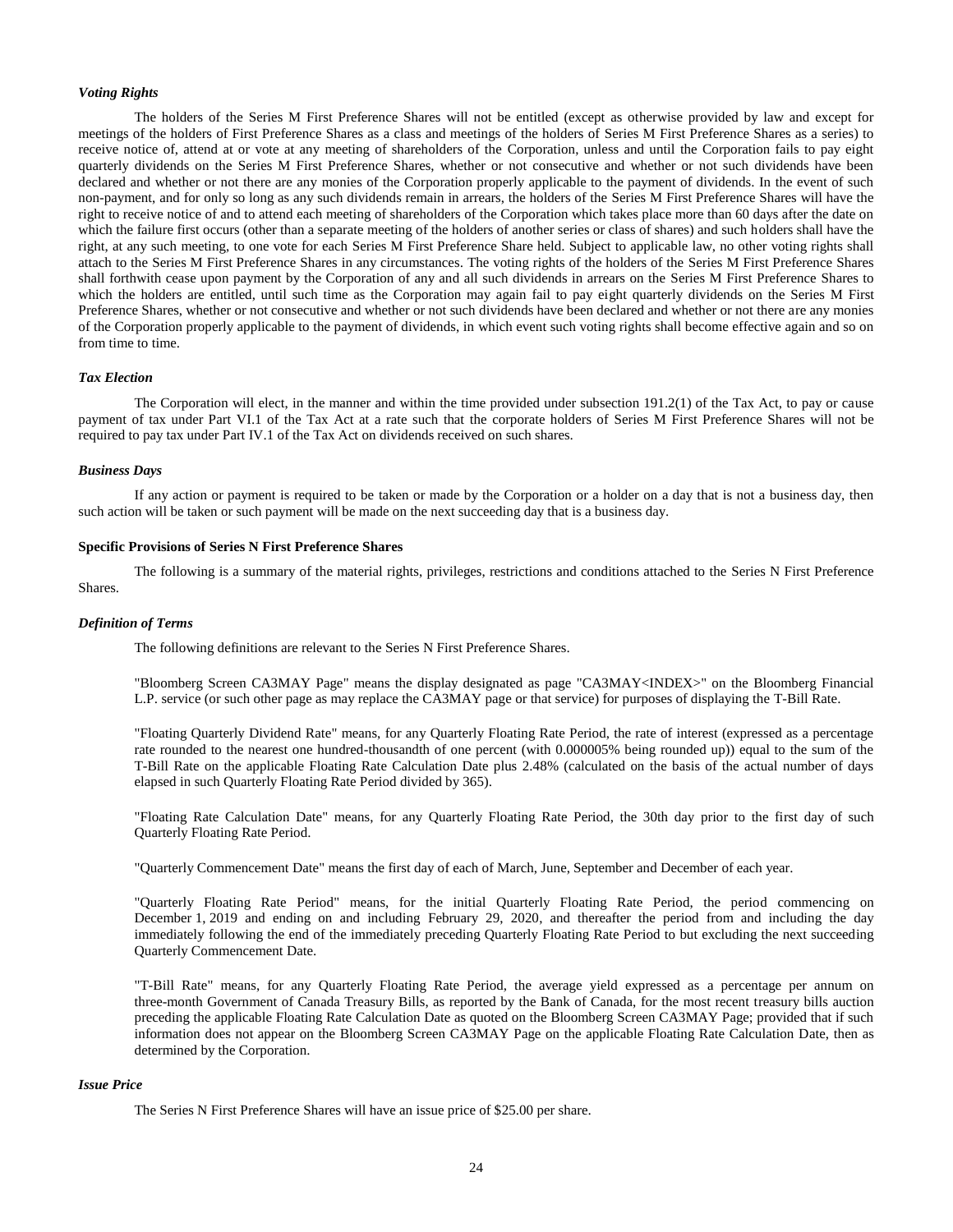#### *Dividends*

The holders of the Series N First Preference Shares will be entitled to receive floating rate cumulative preferential cash dividends, if, as and when declared by the Board of Directors payable quarterly on the first day of March, June, September and December of each year, in the amount per share determined by multiplying the applicable Floating Quarterly Dividend Rate by \$25.00.

The Floating Quarterly Dividend Rate for each Quarterly Floating Rate Period will be determined by the Corporation on the Floating Rate Calculation Date. Such determination will, in the absence of manifest error, be final and binding upon the Corporation and upon all holders of Series N First Preference Shares. The Corporation will, on the Floating Rate Calculation Date, give written notice of the Floating Quarterly Dividend Rate for the ensuing Quarterly Floating Rate Period to all registered holders of the then outstanding Series N First Preference Shares. If the Corporation gives notice to the holders of the Series N First Preference Shares of its intention to redeem all of the Series N First Preference Shares (as described below), the Corporation will not be required to give written notice of the Floating Quarterly Dividend Rate for the ensuing Quarterly Floating Rate Period.

## *Redemption*

Subject to the terms of any shares of the Corporation ranking prior to the Series N First Preference Shares, to applicable law and to the provisions described under "Restrictions on Dividends and Retirement and Issue of Shares" below, the Corporation may, at its option, redeem all or any part of the then outstanding Series N First Preference Shares by the payment of an amount in cash for each such share so redeemed of: (i) \$25.00 plus all accrued and unpaid dividends up to but excluding the date fixed for redemption (less any tax required to be deducted and withheld by the Corporation under applicable laws), in the case of redemptions on December 1, 2024 and December 1 every fifth year thereafter (each, a "Series N Conversion Date"); or (ii) \$25.50 plus all accrued and unpaid dividends up to but excluding the date fixed for redemption (less any tax required to be deducted and withheld by the Corporation under applicable laws), in the case of redemptions on any date after December 1, 2019 that is not a Series N Conversion Date.

Notice of any redemption will be given by the Corporation not less than 30 days and not more than 60 days prior to the date fixed for redemption. If less than all of the outstanding Series N First Preference Shares are at any time to be redeemed, the shares to be redeemed will be redeemed on a *pro rata* basis.

The Series N First Preference Shares are not redeemable at the option of their holders.

#### *Conversion of Series N First Preference Shares into Series M First Preference Shares*

The holders of Series N First Preference Shares will have the right, at their option, on each Series N Conversion Date, to convert, subject to the restrictions on conversion described below, all or any of the Series N First Preference Shares registered in their name into Series M First Preference Shares on the basis of one Series M First Preference Share for each Series N First Preference Share. The conversion of Series N First Preference Shares may be effected by delivery to the Corporation of written notice thereof not earlier than the 30th day prior to, but not later than 5:00 p.m. (Toronto time) on the 15th day preceding, a Series N Conversion Date. Once received by the Corporation, such written notice is irrevocable.

The Corporation will, not less than 30 days and not more than 60 days prior to the applicable Series N Conversion Date, give notice in writing to the then registered holders of the Series N First Preference Shares of the above-mentioned conversion right. On the 30th day prior to each Series N Conversion Date, the Corporation will give notice in writing to the then registered holders of the Series N First Preference Shares of the Annual Fixed Dividend Rate applicable to the Series M First Preference Shares for the next succeeding Subsequent Fixed Rate Period.

The holders of Series N First Preference Shares will not be entitled to convert their shares into Series M First Preference Shares if the Corporation determines that there would remain outstanding on a Series N Conversion Date fewer than 1,000,000 Series M First Preference Shares, after having taken into account all Series N First Preference Shares tendered for conversion into Series M First Preference Shares and all Series M First Preference Shares tendered for conversion into Series N First Preference Shares. The Corporation will give notice in writing thereof to all affected registered holders of Series N First Preference Shares at least seven days prior to the applicable Series N Conversion Date. Furthermore, if the Corporation determines that there would remain outstanding on a Series N Conversion Date fewer than 1,000,000 Series N First Preference Shares, after having taken into account all Series N First Preference Shares tendered for conversion into Series M First Preference Shares and all Series M First Preference Shares tendered for conversion into Series N First Preference Shares, then all, but not part, of the remaining outstanding Series N First Preference Shares will automatically be converted into Series M First Preference Shares on the basis of one Series M First Preference Share for each Series N First Preference Share on the applicable Series N Conversion Date and the Corporation will give notice in writing thereof to the then registered holders of such remaining Series N First Preference Shares at least seven days prior to the Series N Conversion Date.

If the Corporation gives notice to the registered holders of the Series N First Preference Shares of the redemption of all the Series N First Preference Shares, the Corporation will not be required to give notice as provided hereunder to the registered holders of the Series N First Preference Shares of an Annual Fixed Dividend Rate or the conversion right of holders of Series N First Preference Shares and the right of any holder of Series N First Preference Shares to convert such Series N First Preference Shares will cease and terminate in that event.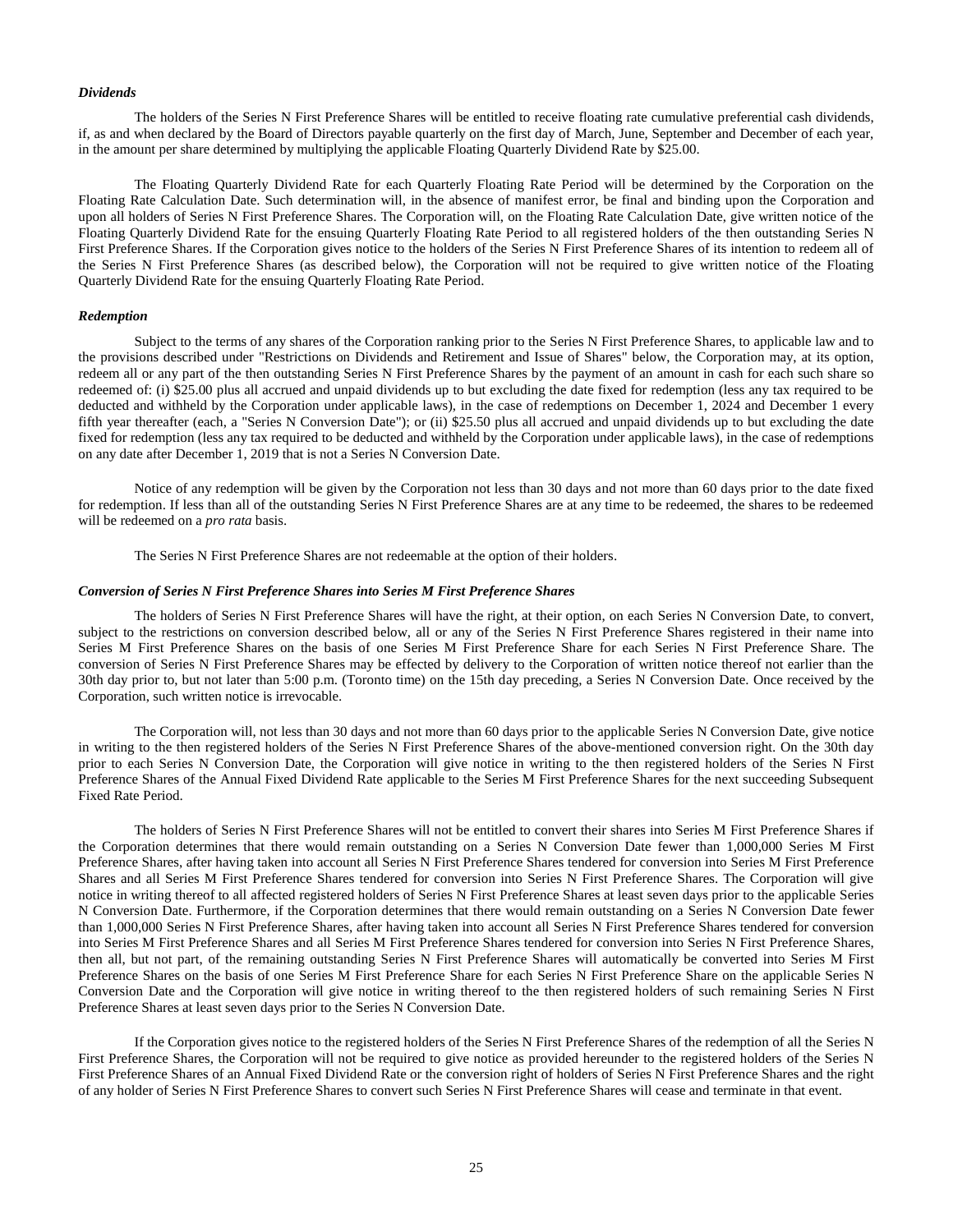A holder of Series N First Preference Shares on the record date for any dividend declared payable on such shares will be entitled to such dividend notwithstanding that such shares are converted into Series M First Preference Shares after such record date and on or before the date of the payment of such dividend.

Upon the exercise by a holder of Series N First Preference Shares of its right to convert Series N First Preference Shares into Series M First Preference Shares or upon an automatic conversion of Series N First Preference Shares, the Corporation reserves the right not to issue any Series M First Preference Shares to any person whose address is in, or whom the Corporation or its transfer agent has reason to believe is a resident of, any jurisdiction outside of Canada to the extent that such issue would require the Corporation to take any action to comply with the securities laws or other laws of such jurisdiction.

#### *Purchase for Cancellation*

Subject to applicable law, any necessary regulatory approvals and the provisions described under "Restrictions on Dividends and Retirement and Issue of Shares" below, the Corporation may, at any time, purchase for cancellation the whole or any part of the Series N First Preference Shares in the open market, through or from an investment dealer or any firm holding membership on a recognized stock exchange, or by private agreement or otherwise at the lowest price or prices at which, in the opinion of the Board of Directors, such shares are obtainable.

## *Liquidation, Dissolution and Winding-Up*

In the event of the liquidation, dissolution or winding-up of the Corporation, whether voluntary or involuntary, or any other distribution of the assets of the Corporation among its shareholders for the purpose of winding-up its affairs, the holders of the Series N First Preference Shares will be entitled to payment of an amount equal to \$25.00 per share, plus an amount equal to all accrued and unpaid dividends up to but excluding the date fixed for payment or distribution (less any tax required to be deducted and withheld by the Corporation under applicable laws), before any amount is paid or any assets of the Corporation are distributed to the holders of the Common Shares or any other shares ranking junior as to capital to the Series N First Preference Shares. The holders of the Series N First Preference Shares will not be entitled to share in any further distribution of the assets of the Corporation.

## *Restrictions on Dividends and Retirement and Issue of Shares*

So long as any of the Series N First Preference Shares are outstanding, the Corporation will not, without the approval of the holders of the Series N First Preference Shares:

- (a) declare, pay or set apart for payment any dividends (other than stock dividends payable in shares of the Corporation ranking as to capital and dividends junior to the Series N First Preference Shares) on any shares of the Corporation ranking as to dividends junior to the Series N First Preference Shares;
- (b) except out of the net cash proceeds of a substantially concurrent issue of shares of the Corporation ranking as to capital and dividends junior to the Series N First Preference Shares, redeem or call for redemption, purchase or otherwise pay off, retire or make any return of capital in respect of any shares of the Corporation ranking as to capital junior to the Series N First Preference Shares;
- (c) redeem or call for redemption, purchase or otherwise pay off or retire for value or make any return of capital in respect of less than all of the Series N First Preference Shares then outstanding;
- (d) except pursuant to any purchase obligation, sinking fund, retraction privilege or mandatory redemption provisions attaching thereto, redeem or call for redemption, purchase or otherwise pay off or retire for value or make any return of capital in respect of any First Preference Shares, ranking as to dividends or capital on a parity with the Series N First Preference Shares; or
- (e) issue any additional Series N First Preference Shares (other than in accordance with the conversion provisions of the Series M First Preference Shares) or any shares ranking as to dividends or capital prior to or on a parity with the Series N First Preference Shares (other than any Series M First Preference Shares issued in accordance with the conversion provisions of the Series N First Preference Shares),

unless, in each such case, all accrued and unpaid dividends up to and including the dividend payable for the last completed period for which dividends were payable on the Series N First Preference Shares and on all other shares of the Corporation ranking as to dividends prior to or on a parity with the Series N First Preference Shares with respect to the payment of dividends have been declared and paid or set apart for payment.

## *Shareholder Approvals*

The approval of all amendments to the rights, privileges, restrictions and conditions attaching to the Series N First Preference Shares as a series and any other approval to be given by the holders of the Series N First Preference Shares may be given in such manner as then required by law, subject to a minimum requirement that such approval be given by a resolution in writing signed by all the holders of the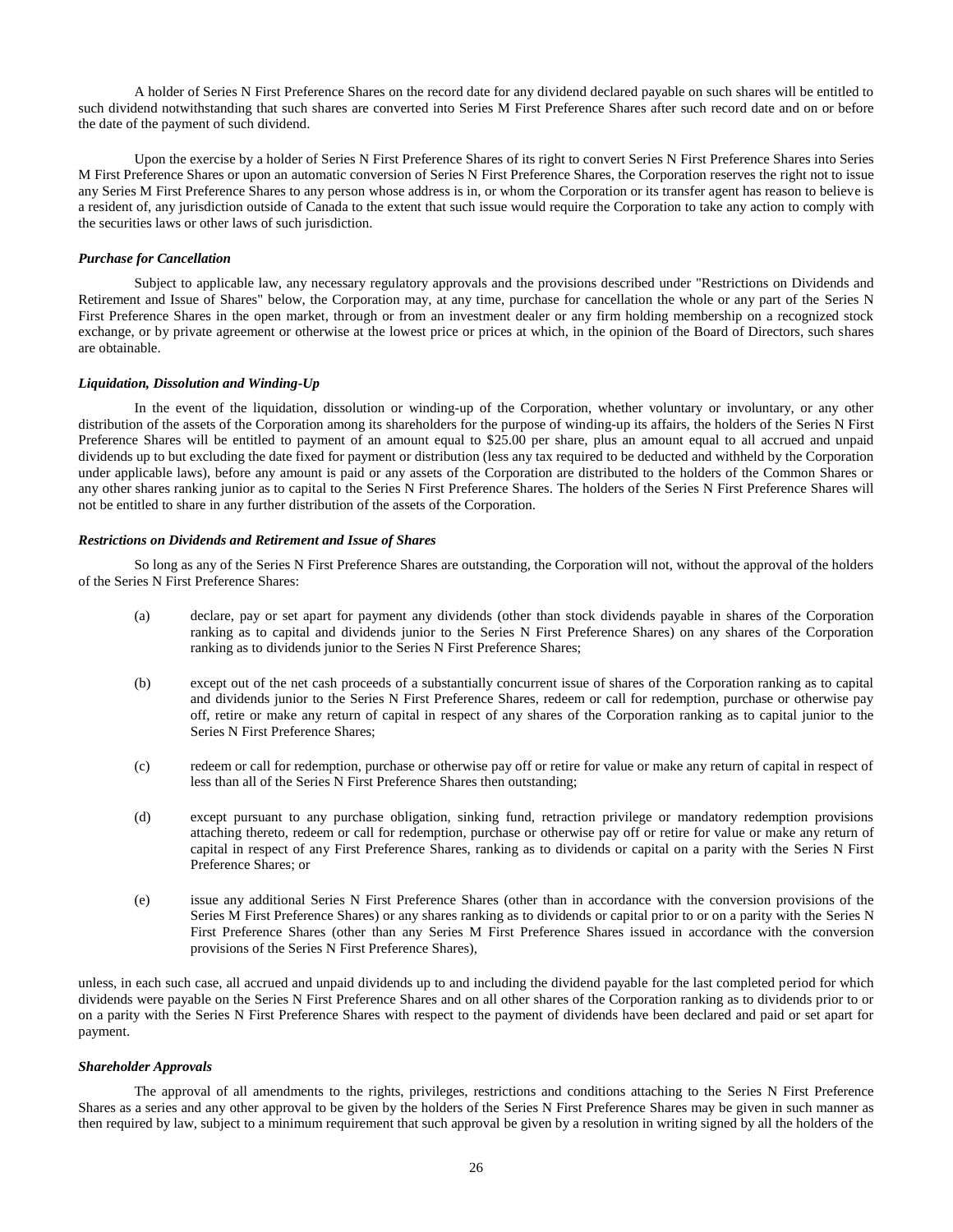Series N First Preference Shares or by a resolution carried by an affirmative vote of at least two-thirds of the votes cast at a meeting at which the holders of not less than a majority of the outstanding Series N First Preference Shares are present or represented by proxy or, if no quorum is present at such meeting, at an adjourned meeting at which the holders of Series N First Preference Shares then present would form the necessary quorum. At any meeting of holders of Series N First Preference Shares as a series, each such holder shall be entitled to one vote in respect of each Series N First Preference Share held.

#### *Voting Rights*

The holders of the Series N First Preference Shares will not be entitled (except as otherwise provided by law and except for meetings of the holders of First Preference Shares as a class and meetings of the holders of Series N First Preference Shares as a series) to receive notice of, attend at, or vote at any meeting of shareholders of the Corporation unless and until the Corporation fails to pay eight quarterly dividends on the Series N First Preference Shares, whether or not consecutive and whether or not such dividends have been declared and whether or not there are any monies of the Corporation properly applicable to the payment of dividends. In the event of such non-payment, and for only so long as any such dividends remain in arrears, the holders of the Series N First Preference Shares will have the right to receive notice of and to attend each meeting of shareholders of the Corporation which takes place more than 60 days after the date on which the failure first occurs (other than a separate meeting of the holders of another series or class of shares) and such holders shall have the right, at any such meeting, to one vote for each Series N First Preference Share held. Subject to applicable law, no other voting rights shall attach to the Series N First Preference Shares in any circumstances. The voting rights of the holders of the Series N First Preference Shares shall forthwith cease upon payment by the Corporation of any and all such dividends in arrears on the Series N First Preference Shares to which the holders are entitled, until such time as the Corporation may again fail to pay eight quarterly dividends on the Series N First Preference Shares, whether or not consecutive and whether or not such dividends have been declared and whether or not there are any monies of the Corporation properly applicable to the payment of dividends, in which event such voting rights shall become effective again and so on from time to time.

#### *Tax Election*

The Corporation will elect, in the manner and within the time provided under subsection 191.2(1) of the Tax Act, to pay or cause payment of tax under Part VI.1 of the Tax Act at a rate such that the corporate holders of Series N First Preference Shares will not be required to pay tax under Part IV.1 of the Tax Act on dividends received on such shares.

#### *Business Days*

If any action or payment is required to be taken or made by the Corporation or a holder on a day that is not a business day, then such action will be taken or such payment will be made on the next succeeding day that is a business day.

## **BOOK ENTRY ONLY SYSTEM**

<span id="page-29-0"></span>Except as otherwise provided below, the Series M First Preference Shares and the Series N First Preference Shares will be issued in a "book entry only" form and must be purchased or transferred through participants ("Participants") in the depository service of CDS Clearing and Depository Services Inc. ("CDS") or its nominee which include securities brokers and dealers, banks and trust companies. On the Closing Date, the Corporation will cause, via its transfer agent, the electronic delivery of the Series M First Preference Shares registered in the name of CDS or its nominee. Except as otherwise provided below, no purchaser of Series M First Preference Shares or Series N First Preference Shares will be entitled to a certificate or other instrument from the Corporation or CDS evidencing that purchaser's ownership, and no purchaser will be shown on the records maintained by CDS except through a book entry account of a Participant acting on behalf of the purchaser. Each purchaser of Series M First Preference Shares or Series N First Preference Shares will receive a customer confirmation of purchase from the registered dealer from which the Series M First Preference Shares or Series N First Preference Shares are purchased in accordance with the practices and procedures of the dealer. The practices of registered dealers may vary, but generally customer confirmations are issued promptly after execution of a customer order. CDS is responsible for establishing and maintaining book entry accounts for its Participants having interests in the Series M First Preference Shares or Series N First Preference Shares. Physical certificates evidencing the Series M First Preference Shares and the Series N First Preference Shares will not be issued to purchasers, except in limited circumstances, and registration will be made through the depository service of CDS.

None of the Corporation, the Underwriters or their respective affiliates will assume any liability for: (a) any aspect of the records relating to the beneficial ownership of the Series M First Preference Shares or Series N First Preference Shares, as applicable, held by CDS or the payments relating thereto; (b) maintaining, supervising or reviewing any records relating to the Series M First Preference Shares or Series N First Preference Shares, as applicable; or (c) any advice or representation made by or with respect to CDS and those contained in this Prospectus and relating to the rules governing CDS or any action to be taken by CDS or at the direction of its Participants. The rules governing CDS provide that it acts as the agent and depository for the Participants. As a result, Participants must look solely to CDS and persons, other than Participants, having an interest in the Series M First Preference Shares or Series N First Preference Shares must look solely to Participants for payments made by or on behalf of the Corporation to CDS in respect of the Series M First Preference Shares or Series N First Preference Shares, as applicable.

The ability of a beneficial owner of Series M First Preference Shares or Series N First Preference Shares to pledge such shares or otherwise take action with respect to such owner's interest in such shares (other than through a Participant) may be limited due to the lack of a physical certificate.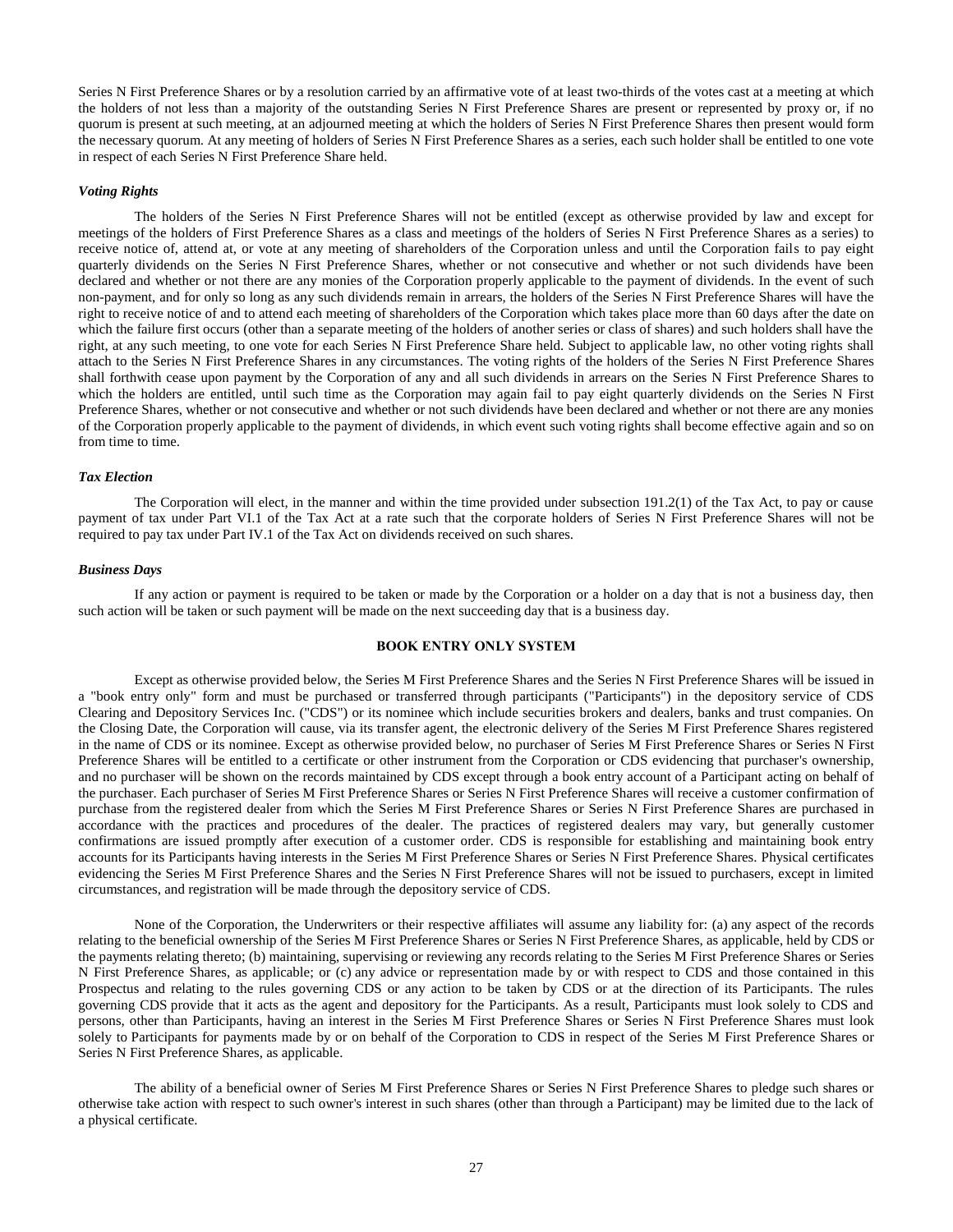If (i) required by applicable law, (ii) the book entry system ceases to exist, (iii) CDS advises the Corporation that it is no longer willing or able to discharge properly its responsibilities as depository with respect to the Series M First Preference Shares or Series N First Preference Shares, as applicable, and the Corporation is unable to locate a qualified successor, or (iv) the Corporation, at its option, decides to terminate the book entry system, then certificates representing the Series M First Preference Shares or Series N First Preference Shares, as applicable, will be made available.

#### *Manner of Effecting Transfer or Redemption*

A transfer or redemption of Series M First Preference Shares or Series N First Preference Shares, as applicable, will be effected through records maintained by CDS or its nominee with respect to interests of Participants, and on the records of Participants with respect to interests of persons other than Participants. Persons who are holders of Series M First Preference Shares or Series N First Preference Shares, as applicable, who are not Participants, but who wish to purchase, sell or otherwise transfer ownership of or other interests in Series M First Preference Shares or Series N First Preference Shares, may do so only through Participants.

## **USE OF PROCEEDS**

<span id="page-30-0"></span>The net proceeds to the Corporation from the Offering will be approximately \$581,250,000, determined after deducting the estimated Underwriters' Fee, assuming no Series M First Preference Shares are sold to certain institutions, and the estimated expenses of the Offering, which are estimated to be \$750,000. The net proceeds of the Offering will be used to repay a portion of the borrowings under the Acquisition Credit Facilities.

## **PLAN OF DISTRIBUTION**

<span id="page-30-1"></span>Pursuant to an underwriting agreement dated September 4, 2014 (the "Underwriting Agreement") among Fortis and the Underwriters, Fortis has agreed to issue and sell, and the Underwriters have agreed to purchase, as principals, on the Closing Date, 24,000,000 Series M First Preference Shares offered hereby at the Offering Price of \$25.00 per Series M First Preference Share, payable in cash to Fortis against delivery, subject to compliance with all of the necessary legal requirements and to the conditions contained in the Underwriting Agreement. The Offering Price and other terms of the Offering were determined by negotiation between the Corporation and the Underwriters.

The Corporation has agreed to pay fees to the Underwriters in the amount of \$0.25 per Series M First Preference Share sold to certain institutions and \$0.75 per Series M First Preference Share for all other Series M First Preference Shares purchased by the Underwriters, in consideration of services rendered by the Underwriters in connection with the Offering (the "Underwriters' Fee"). Assuming that no Series M First Preference Shares are sold to such institutions, the total price to the public will be \$600,000,000, the Underwriters' Fee will be \$18,000,000 and the net proceeds to Fortis will be approximately \$581,250,000, after deducting the expenses of the Offering estimated at \$750,000 which will be paid out of the general funds of the Corporation.

Subscriptions for the Series M First Preference Shares will be received subject to rejection or allotment in whole or in part and the right is reserved to close the subscription books at any time without notice. It is expected that the closing of the Offering will take place on or about September 19, 2014, or such other date as may be agreed upon by the Corporation and the Underwriters, but not later than October 24, 2014.

Pursuant to rules and policy statements of certain Canadian securities regulators, the Underwriters may not, at any time during the period ending on the date the selling process for the Series M First Preference Shares ends and all stabilization arrangements relating to the Series M First Preference Shares are terminated, bid for or purchase Series M First Preference Shares. The foregoing restrictions are subject to certain exceptions including: (a) a bid for or purchase of Series M First Preference Shares if the bid or purchase is made through the facilities of the TSX, in accordance with the Universal Market Integrity Rules administered by the Investment Industry Regulating Organization of Canada relating to market stabilization and passive market making activities; and (b) a bid or purchase made for or on behalf of a client, other than certain prescribed clients, provided that the client's order was not solicited by the Underwriter, or if the client's order was solicited, the solicitation did not occur during the period of distribution. The Underwriters may engage in market stabilization or market balancing activities on the TSX where the bid for or purchase of the Series M First Preference Shares is for the purpose of maintaining a fair and orderly market in the Series M First Preference Shares, subject to price limitations applicable to such bids or purchases. Such transactions, if commenced, may be discontinued at any time.

The Series M First Preference Shares and the Series N First Preference Shares have not been, and will not be, registered under the United States *Securities Act of 1933*, as amended (the "1933 Act") or any state securities laws and may not be offered, sold or delivered, directly or indirectly, in the United States unless registered under the 1933 Act or in transactions exempt from the registration requirements of the 1933 Act and in compliance with any applicable state securities laws. The Underwriters have agreed that they will not offer or sell the Series M First Preference Shares within the United States, its territories, its possessions and other areas subject to its jurisdiction except in accordance with the Underwriting Agreement pursuant to the exemption from the registration requirements of the 1933 Act provided by Rule 144A thereunder and in compliance with applicable state securities laws. In addition, until 40 days after the commencement of the Offering, an offer or sale of Series M First Preference Shares within the United States by any dealer (whether or not participating in the Offering) may violate the registration requirements of the 1933 Act if such offer is made otherwise than in accordance with Rule 144A.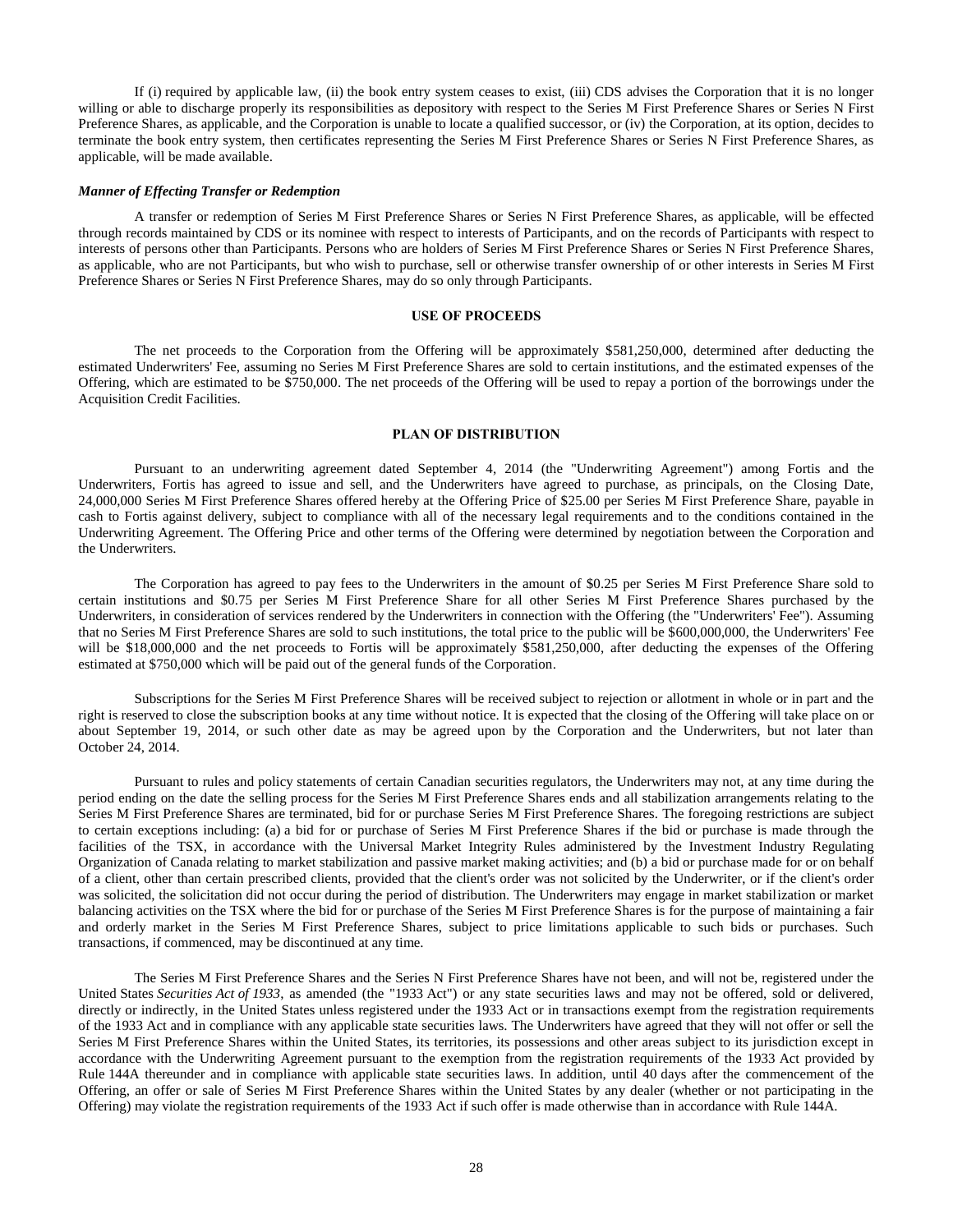The obligations of the Underwriters under the Underwriting Agreement are several (and not joint and several) and may be terminated at their discretion in certain circumstances, including upon the occurrence of certain stated events. Under the Underwriting Agreement, the obligations of any Underwriter may be terminated in their discretion if, at or prior to the Closing Date: (a) there should occur or commence, or be announced or threatened, any inquiry, action, suit, investigation or other proceeding (whether formal or informal) other than any inquiry, action, suit, investigation or other proceeding based on alleged activities of the Underwriters, or any order is issued by any governmental authority, other than an order based on the alleged activities of the Underwriters, or any law or regulation is promulgated, changed or announced, which, in the reasonable opinion of the Underwriters (or any of them), is expected to prevent or materially restrict the trading in or the distribution of the Series M First Preference Shares or any other securities of Fortis or would be expected to have a material adverse effect on the market price or value of the Series M First Preference Shares or any other securities of Fortis; (b) there should develop, occur or come into effect or existence any event, action, state, condition or occurrence of national or international consequence, acts of hostilities or escalation thereof or other calamity or crisis or any change or development involving a prospective change in national or international political, financial or economic conditions, or any law, action, regulation or other occurrence of any nature whatsoever which, in the reasonable opinion of the Underwriters (or any of them), materially adversely affects or involves, or is expected to materially adversely affect or involve, financial markets generally or the business, affairs or operations of Fortis; (c) there should occur any material change (financial or otherwise) in the business, affairs or operations of Fortis or any change in any material fact (other than a change related solely to the Underwriters), or the Underwriters become aware of any undisclosed material information, which, in the reasonable opinion of the Underwriters (or any of them), could be expected to have a material adverse effect on the market price or value of the Series M First Preference Shares or any other securities of Fortis; or (d) the Series M First Preference Shares are not rated at least "Pfd 2 (low) 'under review with developing implications" by DBRS and at least "P-2" by S&P's Ratings Services, or if either or both such rating agencies has imposed (or has informed the Company that it is considering imposing) any condition (financial or otherwise) on Fortis retaining any such rating, or has indicated to Fortis that it is considering the downgrading, suspension or withdrawal of any review for a possible change that does not indicate the direction of the possible change in (such as being placed on "credit watch") any rating so assigned, or any adverse change in the outlook for any rating of the Series M First Preference Shares, Fortis or any other securities issued by Fortis.

The Underwriters are, however, obligated to take up and pay for all of the Series M First Preference Shares if any are purchased under the Underwriting Agreement. Under the terms of the Underwriting Agreement, the Underwriters may be entitled to indemnification by the Corporation against certain liabilities, including liabilities for a misrepresentation in this Prospectus.

The Underwriters propose to offer the Series M First Preference Shares initially at the Offering Price set forth on the cover page of this Prospectus. After the Underwriters have made reasonable efforts to sell all the Series M First Preference Shares at the Offering Price, the Underwriters may sell the Series M First Preference Shares to the public at prices below the Offering Price. Any such reduction will not affect the proceeds received by the Corporation.

Each of the Underwriters is an affiliate of a financial institution that has, either solely or as a member of a syndicate of financial institutions, extended credit facilities to, or holds other indebtedness of, the Corporation and/or its subsidiaries (the "Existing Indebtedness"). The net proceeds of the Offering will be used to repay borrowings under the Corporation's Acquisition Credit Facilities (as defined herein), a portion of which may be owing to certain of such banks or their affiliates. Consequently, the Corporation may be considered a "connected issuer" of these Underwriters within the meaning of applicable securities legislation. None of these Underwriters will receive any direct benefit from the Offering other than the Underwriters' Fee relating to the Offering. The decision to distribute the Series M First Preference Shares hereunder and the determination of the terms of the Offering were made through negotiation between the Corporation and the Underwriters. No bank had any involvement in such decision or determination. As at September 10, 2014, an aggregate of approximately \$2.7 billion was outstanding under the Existing Indebtedness. Fortis and/or its subsidiaries are in compliance with their respective obligations under the Existing Indebtedness. Since the execution of the agreements governing the Existing Indebtedness, no breach thereunder has been waived by the lenders thereunder. See "Use of Proceeds".

**There is currently no market through which the Series M First Preference Shares may be sold and purchasers may not be able to resell Series M First Preference Shares purchased under this Prospectus. This may affect the pricing of the Series M First Preference Shares in the secondary market, the transparency and availability of trading prices, the liquidity of the Series M First Preference Shares and the extent of issuer regulation.** The TSX has conditionally approved the listing of the Series M First Preference Shares distributed under this Prospectus and the Series N First Preference Shares into which the Series M First Preference Shares are convertible. Listing of the Series M First Preference Shares and the Series N First Preference Shares will be subject to the Corporation fulfilling all of the listing requirements of the TSX on or before December 2, 2014.

# **CANADIAN FEDERAL INCOME TAX CONSIDERATIONS**

<span id="page-31-0"></span>In the opinion of Davies Ward Phillips & Vineberg LLP, counsel to Fortis, and, Stikeman Elliott LLP, counsel to the Underwriters, the following is a summary of the principal Canadian federal income tax considerations generally applicable to a holder of Series M First Preference Shares acquired pursuant to this Prospectus (a "Holder") who, at all relevant times for purposes of the Tax Act: (i) is or is deemed to be a resident of Canada; (ii) deals at arm's length and is not affiliated with Fortis; (iii) holds Series M First Preference Shares and any Series N First Preference Shares acquired upon the conversion of Series M First Preference Shares (collectively, the "Securities") as capital property; (iv) is not exempt from tax under Part I of the Tax Act; and (v) has not entered into, with respect to any Securities, a "derivative forward agreement" (as defined in the Tax Act). Generally, the Securities will be considered to be capital property to a Holder provided the Holder does not hold the Securities in the course of carrying on a business and has not acquired them in a transaction or transactions considered to be an adventure or concern in the nature of trade. Certain Holders whose Securities do not otherwise qualify as capital property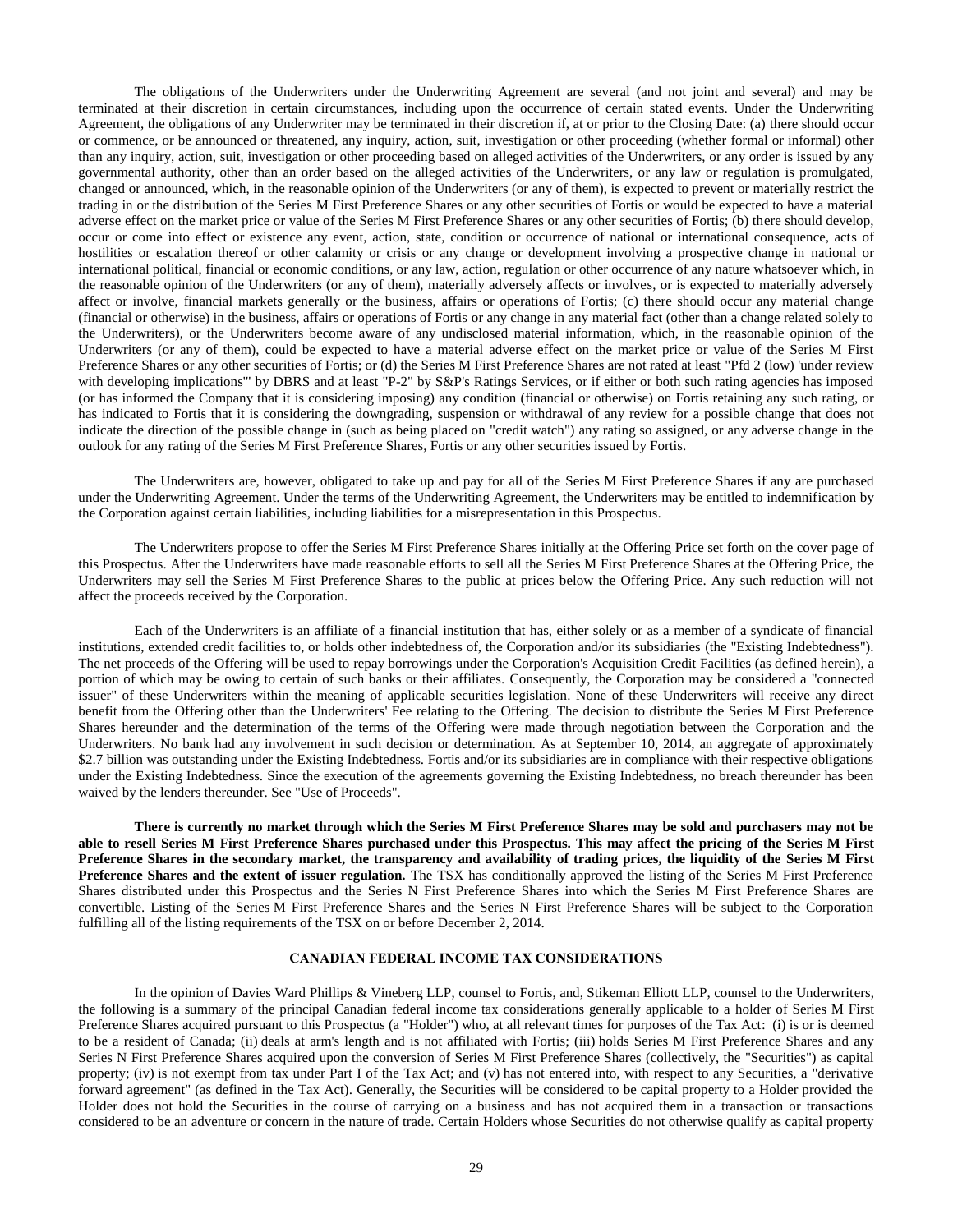may make, in certain circumstances, the irrevocable election under subsection 39(4) of the Tax Act to have such shares and every "Canadian security" (as defined in the Tax Act) owned by such Holder in the taxation year of the election and all subsequent years deemed to be capital property.

This summary does not apply to a Holder: (i) that is a "financial institution" for the purposes of the "mark-to-market" rules; (ii) that is a "specified financial institution"; (iii) an interest in which is a "tax shelter investment"; or (iv) that has elected to determine its "Canadian tax results" in a currency other than Canadian dollars in accordance with the "functional currency" rules, as each of those terms is defined in the Tax Act. Such Holders should consult their own tax advisors.

This summary is based on the current provisions of the Tax Act and the regulations thereunder, all specific proposals to amend the Tax Act and the regulations publicly announced by, or on behalf of, the Minister of Finance (Canada) prior to the date hereof and counsel's understanding of the current published administrative practices of the Canada Revenue Agency. This summary does not otherwise take into account or anticipate any change in law, whether by legislative, governmental or judicial decision or action, nor does it take into account or consider any provincial, territorial or foreign income tax legislation or considerations.

**This summary is of a general nature only and is not intended to be, nor should it be construed to be, legal or tax advice to any particular Holder. This summary is not exhaustive of all possible income tax considerations under the Tax Act that may affect a Holder. The income tax consequences of acquiring, holding and disposing of a Security will vary depending on a number of facts, including the legal status of the Holder as an individual, corporation, trust or partnership. Accordingly, prospective Holders of Securities should consult their own tax advisors with respect to their particular circumstances and the tax consequences to them of holding and disposing of a Securities.**

#### *Conversion*

The exercise by a Holder of the right to convert a Series M First Preference Share into a Series N First Preference Share or the automatic conversion of a Series M First Preference Share into a Series N First Preference Share will be deemed not to constitute a disposition of such Series M First Preference Share and will not give rise to a capital gain or capital loss to such Holder. The cost to the Holder of the Series N First Preference Share issued on such conversion will be the adjusted cost base to such Holder of such Series M First Preference Share immediately before such conversion. The adjusted cost base of all Series N First Preference Shares of the Holder will be determined in accordance with the cost averaging rules in the Tax Act.

The exercise by a Holder of the right to convert a Series N First Preference Share into a Series M First Preference Share or the automatic conversion of a Series N First Preference Share into a Series M First Preference Share will be deemed not to constitute the disposition of such Series N First Preference Share and will not give rise to a capital gain or capital loss to such Holder. The cost to the Holder of the Series M First Preference Share issued on such conversion will be the adjusted cost base to such Holder of such Series N First Preference Share immediately before such conversion. The adjusted cost base of all Series M First Preference Shares of the Holder will be determined in accordance with the cost averaging rules in the Tax Act.

#### *Dividends*

Dividends received, or deemed to be received, on the Series M First Preference Shares or the Series N First Preference Shares by a Holder who is an individual must be included in the individual's income and generally will be subject to the gross-up and dividend tax credit rules normally applicable to taxable dividends received by an individual from taxable Canadian corporations, including the enhanced grossup and dividend tax credit rules applicable to any dividends designated by Fortis as "eligible dividends". There may be limitations on the ability of a corporation to designate dividends as eligible dividends. Fortis has advised counsel it intends to designate all dividends on the Series M First Preference Shares and Series N First Preference Shares as eligible dividends for these purposes. Taxable dividends received by an individual or a trust (other than certain specified trusts) may give rise to alternative minimum tax under the Tax Act.

Dividends received, or deemed to be received, on the Series M First Preference Shares or the Series N First Preference Shares by a Holder that is a corporation must be included in computing the corporation's income and will generally be deductible in computing the taxable income of the corporation.

The Series M First Preference Shares and the Series N First Preference Shares are "taxable preferred shares" as defined in the Tax Act. The terms of the Series M First Preference Shares and the terms of the Series N First Preference Shares require Fortis to make the necessary election under Part VI.1 of the Tax Act so that corporate Holders will not be subject to the 10% tax payable under Part IV.1 of the Tax Act on dividends received, or deemed to be received, on the Series M First Preference Shares and the Series N First Preference Shares.

A "private corporation" (as defined in the Tax Act) or any other corporation controlled (whether by reason of a beneficial interest in one or more trusts or otherwise) by or for the benefit of an individual (other than a trust) or a related group of individuals (other than trusts) will generally be liable to pay refundable tax under Part IV of the Tax Act of 33 1/3% on dividends received, or deemed to be received, on the Series M First Preference Shares and the Series N First Preference Shares, to the extent such dividends are deductible in computing its taxable income.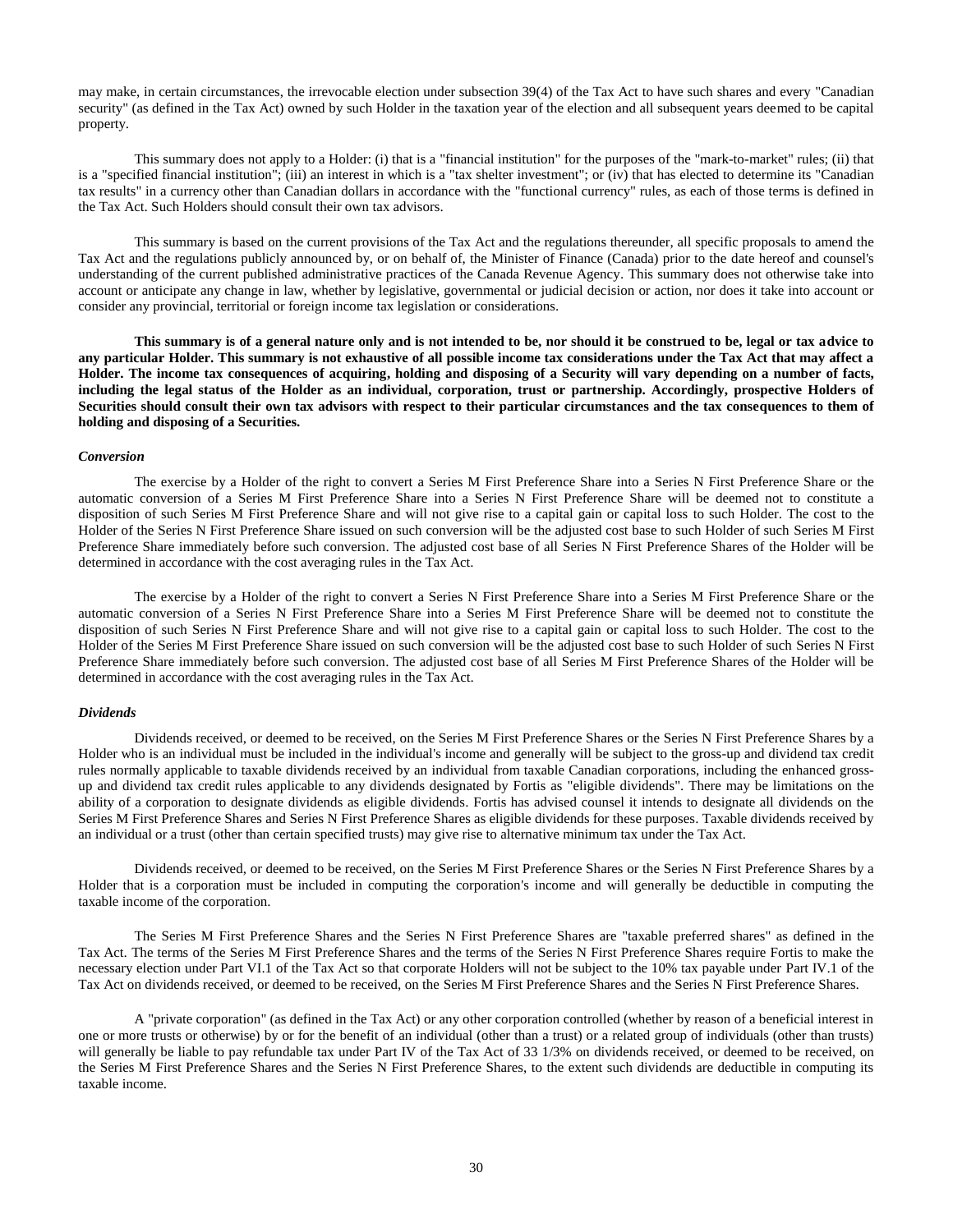#### *Redemptions*

If Fortis redeems or otherwise acquires a Series M First Preference Share or a Series N First Preference Share (otherwise than by a purchase in the open market in the manner in which shares are normally purchased by a member of the public in the open market), the Holder will be deemed to have received a dividend equal to the amount, if any, paid by Fortis in excess of the paid-up capital (as determined for purposes of the Tax Act) of such share at such time. Generally, the difference between the amount paid by Fortis and the amount of the deemed dividend will be treated as proceeds of disposition for the purposes of computing the capital gain or capital loss arising on the disposition of such share. In the case of a corporate shareholder, it is possible that in certain circumstances all or part of the deemed dividend may be treated as proceeds of disposition and not as a dividend.

#### *Dispositions*

A Holder who disposes of, or is deemed to dispose of, Series M First Preference Shares or Series N First Preference Shares (including on redemption of the shares or other acquisition by Fortis otherwise than on a conversion) will generally realize a capital gain (or a capital loss) to the extent that the proceeds of disposition, net of any reasonable costs of disposition, exceed (or are less than) the adjusted cost base of such shares to such Holder. The amount of any deemed dividend arising on the redemption or acquisition by Fortis of any such shares (see "Redemptions" above) will not generally be included in computing the proceeds of disposition for such shares.

If the Holder is a corporation, any capital loss arising on the disposition of a Series M First Preference Share or Series N First Preference Share, as the case may be, may be reduced, in certain circumstances, by the amount of any dividends received, or deemed to be received, on such share (or the share converted into such share) to the extent and under the circumstances described in the Tax Act. Analogous rules apply to a partnership or trust of which a corporation, trust or partnership is a member or beneficiary.

#### *Capital Gains and Capital Losses*

One-half of any capital gain (a "taxable capital gain") realized by a Holder in a taxation year must be included in the Holder's income in that year and one-half of any capital loss (an "allowable capital loss") realized by a Holder in a taxation year will be deducted from the Holder's taxable capital gains in that year. Allowable capital losses in excess of taxable capital gains generally may be carried back and deducted in any of the three preceding taxation years or carried forward and deducted in any subsequent taxation year against net taxable capital gains realized in such years to the extent and under the circumstances described in the Tax Act.

Capital gains realized by an individual or a trust (other than certain specified trusts) may give rise to a liability for alternative minimum tax under the Tax Act. A Canadian-controlled private corporation, as defined in the Tax Act, may be subject to an additional refundable tax of 6 2/3% on investment income (including taxable capital gains).

#### **RISK FACTORS**

<span id="page-33-0"></span>An investment in the Series M First Preference Shares offered hereby involves certain risks. A prospective purchaser of Series M First Preference Shares should carefully consider the risk factors described under:

- (a) the heading "Business Risk Management" on pages 43 to 58 in the Annual MD&A;
- (b) note 34 "Financial Risk Management" found on pages 128 to 131 in the Corporation's audited comparative consolidated financial statements as at December 31, 2013 and for the years ended December 31, 2013 and 2012, as contained in the Corporation's 2013 Annual Report;
- (c) the heading "Business Risk Management" found on pages 29 to 31 in the Second Quarter MD&A;
- (d) note 19 "Financial Risk Management" found on pages F-24 to F-28 in the Corporation's unaudited comparative interim consolidated financial statements as at June 30, 2014 and for the three and six months ended June 30, 2014 and 2013; and
- (e) and under the heading "Risk Factors Relating to the Post-Acquisition Business and Operations of the Corporation and UNS Energy" found on pages A-18 to A-27 of the Corporation's Business Acquisition Report, which include certain risks that are now applicable to Fortis as a result of the Acquisition of UNS Energy,

each of which is incorporated by reference herein. In addition, prospective purchasers of Series M First Preference Shares should carefully consider, in light of their own financial circumstances, the risk factors set out below which relate to the Series M First Preference Shares and the Series N First Preference Shares, as well as the other information contained in this Prospectus (including the documents incorporated by reference herein), before making an investment decision.

#### **No Market for the Securities**

There is currently no market through which the Series M First Preference Shares may be sold and purchasers of Series M First Preference Shares may not be able to resell the Series M First Preference Shares purchased under this Prospectus. The price offered to the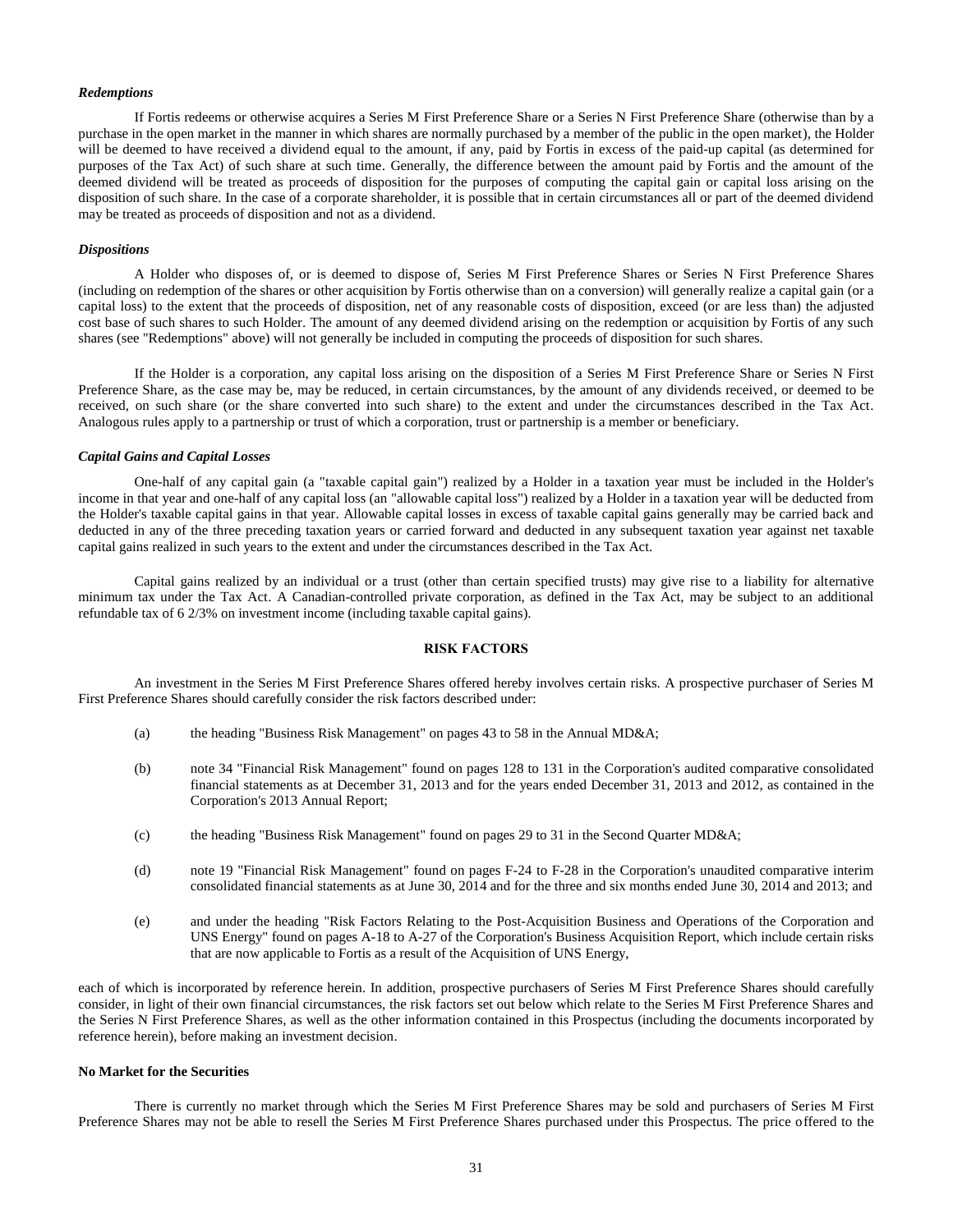public for the Series M First Preference Shares and the number of Series M First Preference Shares to be issued have been determined by negotiations between the Corporation and the Underwriters. The price paid for each Series M First Preference Share may bear no relationship to the price at which the Series M First Preference Shares will trade in the public market subsequent to this Offering. The Corporation cannot predict at what price the Series M First Preference Shares will trade and there can be no assurance that an active or liquid trading market will develop for the Series M First Preference Shares after the Offering or for the Series N First Preference Shares following the issuance of any of those shares upon conversion, or if developed, that such market will be sustained at the Offering Price of the Series M First Preference Shares or the issue price of the Series N First Preference Shares. If an active or liquid market for these securities fails to develop or be sustained, the prices at which the securities trade may be adversely affected. Whether or not the Series M First Preference Shares or the Series N First Preference Shares will trade at lower prices depends on many factors, including liquidity of these securities, prevailing interest rates and the markets for similar securities, the market price of the Common Shares, general economic conditions and the Corporation's financial condition, historic financial performance and future prospects. The TSX has conditionally approved the listing of the Series M First Preference Shares distributed under this Prospectus and the Series N First Preference Shares into which the Series M First Preference Shares are convertible. Listing of the Series M First Preference Shares and the Series N First Preference Shares will be subject to the Corporation fulfilling all of the listing requirements of the TSX on or before December 2, 2014.

#### **Terms of Series M First Preference Shares and Series N First Preference Shares**

The value of the Series M First Preference Shares and the Series N First Preference Shares will be affected by the general creditworthiness of the Corporation. The Annual MD&A and the Second Quarter MD&A discuss, among other things, known material trends and events, and risks or uncertainties that are reasonably expected to have a material effect on the Corporation's business, financial condition or results of operations.

Real or anticipated changes in credit ratings on the Series M First Preference Shares or the Series N First Preference Shares, if any, may affect the market value of such shares. In addition, real or anticipated changes in credit ratings can affect the cost at which the Corporation can transact or obtain funding, and thereby affect the Corporation's liquidity, business, financial condition or results of operations.

Equity and debt capital market conditions and volatility can affect the market price of the Series M First Preference Shares and the Series N First Preference Shares for reasons unrelated to the Corporation's performance.

Reference is made to "Earnings Coverage Ratio" in this Prospectus, which is relevant to an assessment of the risk that the Corporation will be unable to pay dividends on the Series M First Preference Shares or the Series N First Preference Shares.

The Series M First Preference Shares rank, and the Series N First Preference Shares will, if and when issued, rank, equally with other First Preference Shares of the Corporation in the event of an insolvency or winding-up of the Corporation. If the Corporation becomes insolvent or is wound-up, the Corporation's assets must be used to pay liabilities and other debt, including subordinated debt, before payments may be made on the Series M First Preference Shares or the Series N First Preference Shares.

Prevailing yields on similar securities will affect the market value of the Series M First Preference Shares and the Series N First Preference Shares. Assuming all other factors remain unchanged, the market value of the Series M First Preference Shares and the Series N First Preference Shares will decline as prevailing yields for similar securities rise, and will increase as prevailing yields for similar securities decline. Spreads over the Government of Canada Bond Yield, T-Bill Rate and comparable benchmark rates of interest for similar securities will also affect the market value of the Series M First Preference Shares and the Series N First Preference Shares in an analogous manner.

Neither the Series M First Preference Shares nor the Series N First Preference Shares have a fixed maturity date, and they are not redeemable at the option of their holders. As a result, the ability of a holder to liquidate its holdings of Series M First Preference Shares or Series N First Preference Shares, as applicable, may be limited.

The Corporation may choose to redeem the Series M First Preference Shares or the Series N First Preference Shares, in accordance with its rights described under "Details of the Offering—Specific Provisions of the Series M First Preference Shares—Redemption" and "Details of the Offering—Specific Provisions of the Series N First Preference Shares—Redemption", including when prevailing interest rates are lower than the yield borne by the Series M First Preference Shares or Series N First Preference Shares, as applicable. If prevailing rates are lower at the time of redemption, a purchaser would not be able to reinvest the redemption proceeds in a comparable security at an effective yield as high as the yield on the Series M First Preference Shares or Series N First Preference Shares being redeemed. The Corporation's redemption right may also adversely impact a purchaser's ability to sell Series M First Preference Shares or Series N First Preference Shares, as applicable.

The dividend rate in respect of the Series M First Preference Shares and the Series N First Preference Shares will, following the Initial Fixed Rate Period, reset every five years and quarterly, respectively. In each case, the new dividend rate is unlikely to be the same as, and may be lower than, the dividend rate for the applicable preceding dividend period.

An investment in the Series M First Preference Shares may become an investment in Series N First Preference Shares without the consent of the holder in the event of an automatic conversion in the circumstances described under "Details of the Offering – Specific Provisions of the Series M First Preference Shares – Conversion of Series M First Preference Shares into Series N First Preference Shares"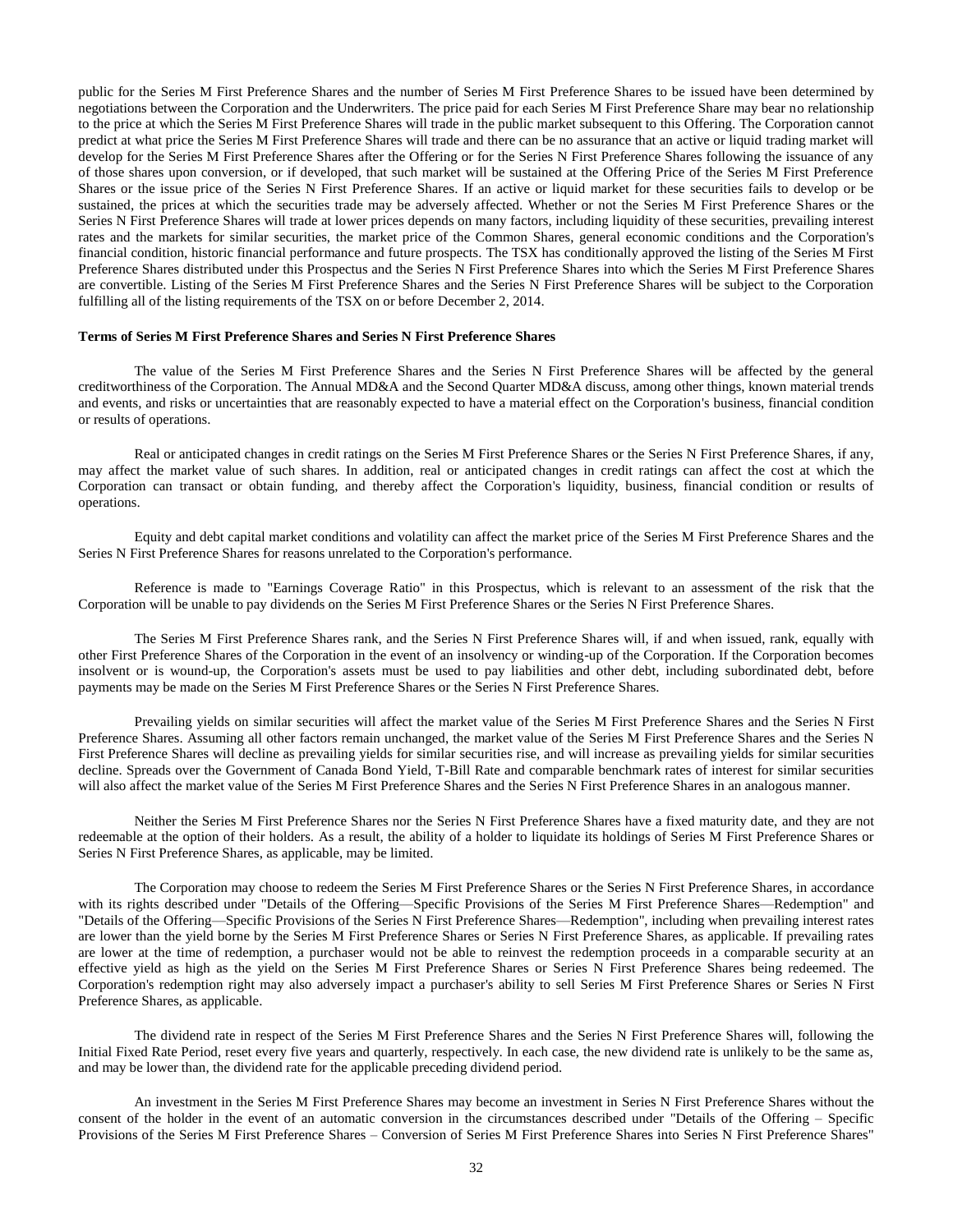above. Upon the automatic conversion of the Series M First Preference Shares into Series N First Preference Shares, the dividend rate on the Series N First Preference Shares will be a floating rate that is adjusted quarterly by reference to the T-Bill Rate, which may vary from time to time.

Dividends on the Series M First Preference Shares and Series N First Preference Shares are payable at the discretion of the Board of Directors. The Corporation may not declare or pay a dividend if there are reasonable grounds for believing that: (a) the Corporation is, or would after the payment be, unable to pay its liabilities as they become due; or (b) the realizable value of the Corporation's assets would thereby be less than the aggregate of its liabilities and stated capital of its outstanding shares.

The Series N First Preference Shares have not been assigned credit ratings and there can be no assurance that they will, once issued, be assigned credit ratings comparable to the credit ratings of the Series M First Preference Shares.

## **AUDITORS**

<span id="page-35-0"></span>The auditors of the Corporation are Ernst & Young LLP, Chartered Accountants ("Ernst & Young"), The Fortis Building, 7th Floor, 139 Water Street, St. John's, Newfoundland and Labrador A1C 1B2. Ernst & Young report that they are independent of the Corporation in accordance with the Rules of Professional Conduct of the Institute of Chartered Accountants of Newfoundland.

The auditors of UNS Energy and TEP are PricewaterhouseCoopers LLP, in Phoenix, Arizona. PricewaterhouseCoopers LLP is an independent registered public accounting firm that audited the financial statements of UNS Energy and TEP included in the Corporation's Business Acquisition Report dated September 2, 2014 which is incorporated by reference in this Prospectus.

## **LEGAL MATTERS**

<span id="page-35-1"></span>Certain legal matters relating to this Offering will be passed upon on behalf of the Corporation by Davies Ward Phillips & Vineberg LLP, Toronto and McInnes Cooper, St. John's and on behalf of the Underwriters by Stikeman Elliott LLP, Toronto. At the date hereof, partners and associates of each of Davies Ward Phillips & Vineberg LLP, McInnes Cooper and Stikeman Elliott LLP own beneficially, directly or indirectly, less than 1% of any securities of the Corporation or any associate or affiliate of the Corporation.

## **TRANSFER AGENT AND REGISTRAR**

<span id="page-35-2"></span>The transfer agent and registrar for the Series M First Preference Shares and the Series N First Preference Shares is Computershare Trust Company of Canada in Toronto and Montréal.

## **PURCHASERS' STATUTORY RIGHTS**

<span id="page-35-3"></span>Securities legislation in certain of the provinces of Canada provides purchasers with the right to withdraw from an agreement to purchase securities. This right may only be exercised within two business days after receipt or deemed receipt of a prospectus and any amendment. In several of the provinces, the securities legislation further provides a purchaser with remedies for rescission or, in some jurisdictions, revisions of the price or damages if the prospectus and any amendment contains a misrepresentation or is not delivered to the purchaser, provided that the remedies for rescission, revisions of the price or damages are exercised by the purchaser within the time limit prescribed by the securities legislation of the purchaser's province. The purchaser should refer to any applicable provisions of the securities legislation of the purchaser's province for the particulars of these rights or consult with a legal advisor.

## **ENFORCEABILITY OF CERTAIN CIVIL LIABILITIES**

<span id="page-35-4"></span>Mr. Frank Crothers, one of the Corporation's directors, resides outside of Canada and has appointed Fortis Inc., Suite 1201, 139 Water Street, St. John's, Newfoundland and Labrador A1B 3T2 as agent for service of process. Purchasers are advised that it may not be possible for investors to enforce judgments obtained in Canada against any person that resides outside of Canada, even if such person has appointed an agent for service of process.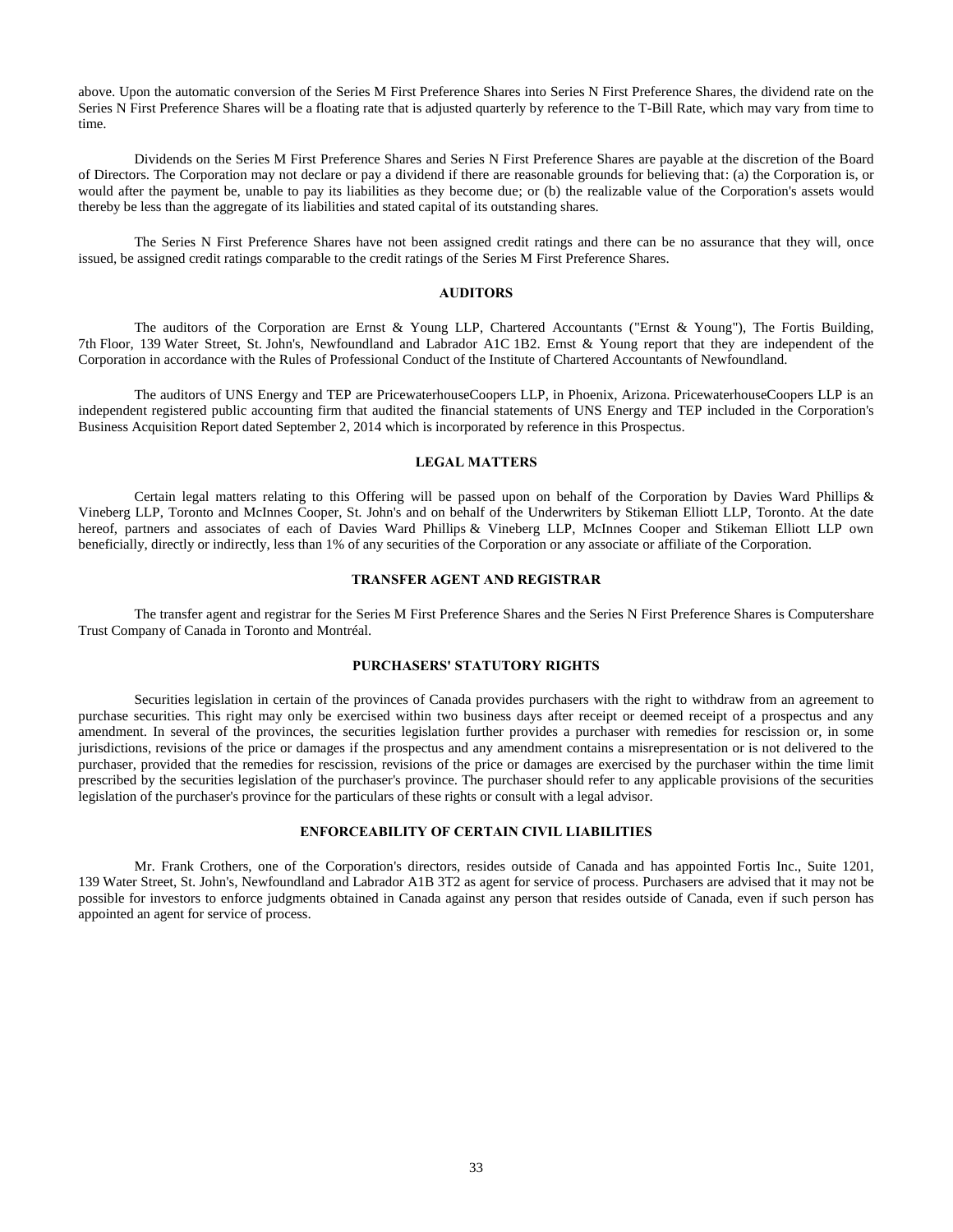## **CERTIFICATE OF FORTIS INC.**

<span id="page-36-0"></span>Dated: September 11, 2014

This short form prospectus, together with the documents incorporated by reference, constitute full, true and plain disclosure of all material facts relating to the securities offered by this short form prospectus as required by the securities legislation of each of the provinces of Canada.

> (Signed) H. STANLEY MARSHALL Chief Executive Officer

(Signed) KARL W. SMITH Executive Vice President, Chief Financial Officer

On behalf of the Board of Directors

(Signed) DAVID G. NORRIS Director

(Signed) PETER E. CASE Director